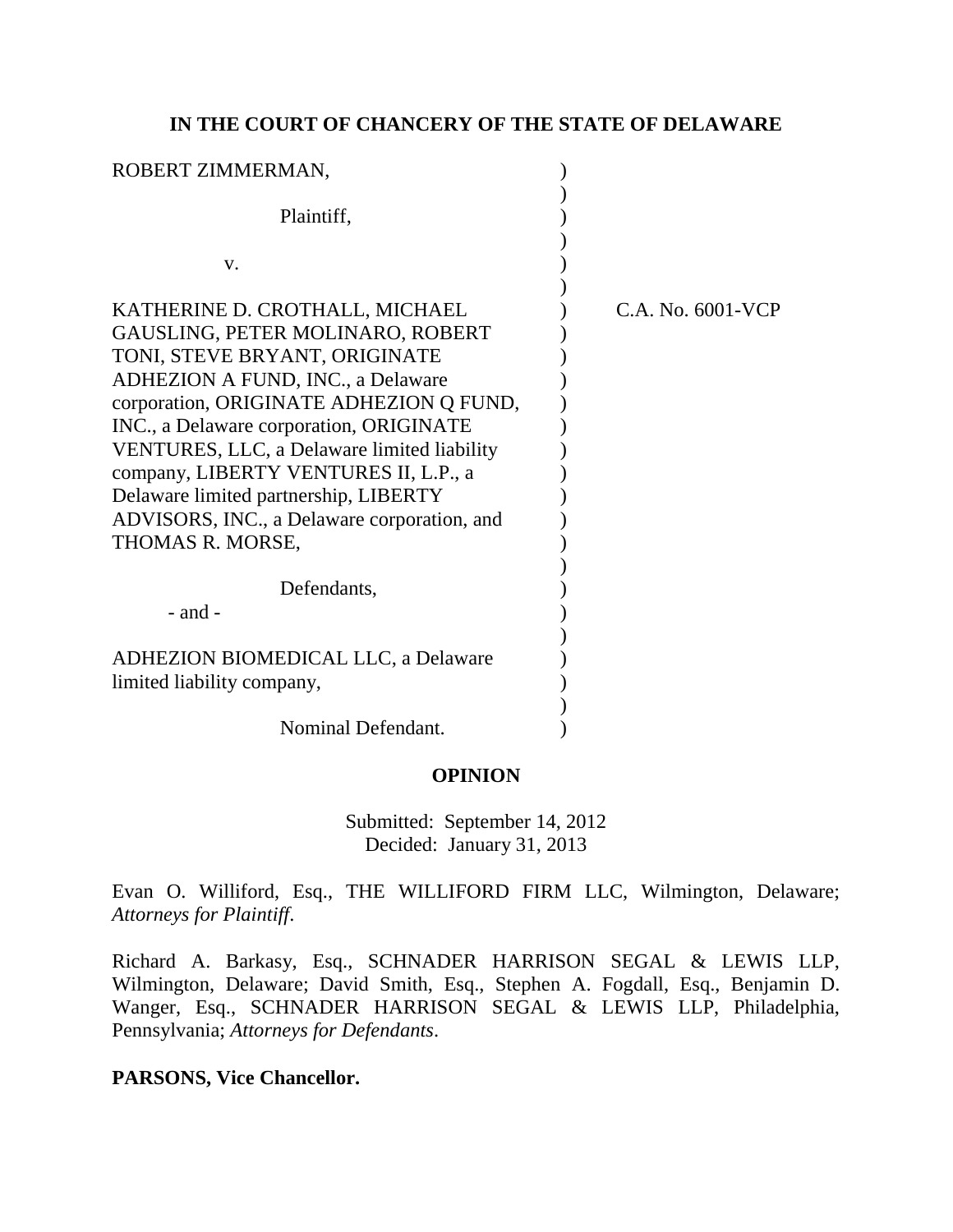This case addresses the allegations of a minority unitholder in a privately held medical device company. The unitholder is the co-founder and former CEO of the company. He became a minority stakeholder after accepting investments in the company in exchange for units and after he sold some of his own units. The company is managed by a board of directors under its limited liability company operating agreement. The board of directors caused the company to enter into several financing transactions. The unitholder alleges that these transactions were in breach of the company's operating agreement and that, by undertaking the transactions, the directors also breached their fiduciary duties. He further alleges that certain unitholders breached fiduciary duties and that they and their affiliates aided and abetted the directors' breach of fiduciary duties.

A three-day trial was held on the unitholder's claims. After careful review of the evidence presented at trial and the parties' post-trial briefs and oral arguments, I conclude that the directors acted outside of their authority under the company's operating agreement, but that they did not breach the fiduciary duties they owed thereunder when they engaged in the financing transactions. Apart from entering a declaratory judgment that the directors exceeded their authority in engaging in the financing transactions, I deny the unitholder's requested relief, including his request that the defendants reimburse the company for its advancement of their attorneys' fees in this matter. I hold instead that the directors' breach caused no damage and that all defendants were entitled to indemnification notwithstanding the directors' breach of the company's operating agreement.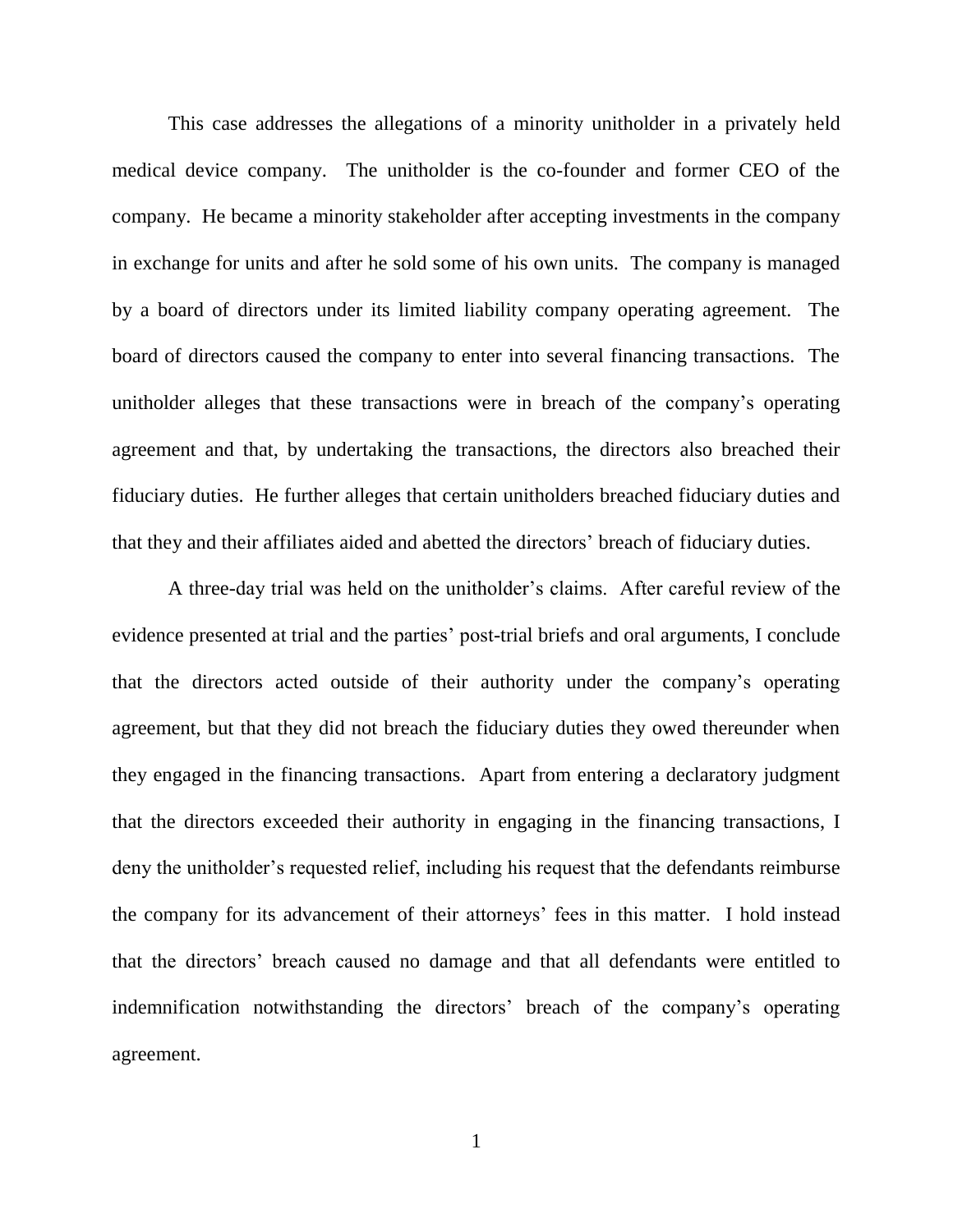### **I. BACKGROUND**

### **A. The Parties**

Plaintiff, Robert Zimmerman, is the co-founder, former CEO, and a former director of Adhezion Biomedical LLC ("Adhezion" or the "Company"). Zimmerman currently owns 86,900 Class A Common units and 40,000 Class B Common units in Adhezion.

Nominal Defendant, Adhezion, is a privately held Delaware limited liability company with its principal place of business in Wyomissing, Pennsylvania. Adhezion is a medical device company that develops and commercializes surgical, wound management, and infection-prevention technologies.

The defendants in this action include the five members of Adhezion's board of directors (the "Board") and entities that have invested in, or are affiliated with an entity that invested in, Adhezion (collectively, "Defendants").

Defendants Katherine D. Crothall, Michael J. Gausling, Peter Molinaro, Robert Toni, and Steven R. Bryant are Adhezion's Board members (the "Director Defendants"). Molinaro is Adhezion's CEO and the Board Chairman.

Defendant Liberty Advisors, Inc. invested in Adhezion through its subsidiary, Defendant Liberty Ventures II, L.P. (collectively, "Liberty"). Defendant Thomas R. Morse is the co-founder and principal of Liberty Advisors, Inc. Crothall serves as Liberty's Board designee.

Defendant Originate Ventures, LLC is a venture capital firm that has invested in Adhezion through Defendants Originate Adhezion A Fund, Inc. and Originate Adhezion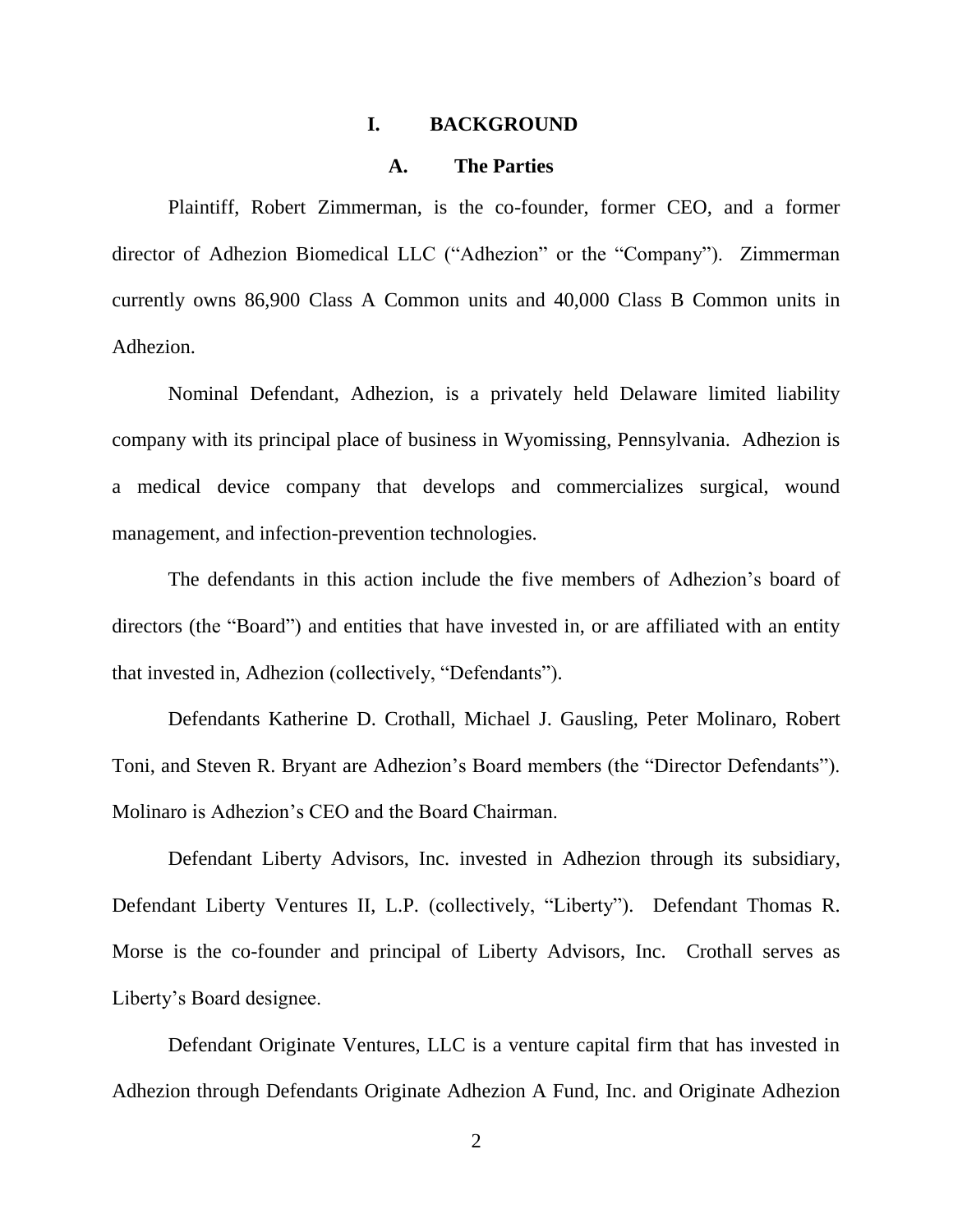Q Fund, Inc. (collectively, "Originate"). Gausling is one of three managing partners of Originate Ventures, LLC and serves as Originate's Board designee.

### **B. Facts**

Adhezion makes three main products: SurgiSeal, DermaSeal, and FloraSeal. The product that is the focus of the events leading up to this litigation is SurgiSeal, a medical adhesive used to close both accident-caused wounds and surgical incisions. SurgiSeal received approval from the United States Food and Drug Administration ("FDA") in December 2008. SurgiSeal competes with a Johnson  $\&$  Johnson ("J $\&$ J") product called Dermabond. Dermabond holds approximately 85% of the domestic market for highstrength medical adhesives.<sup>1</sup> Molinaro estimates that the global market for high-strength medical adhesives was \$500 million in 2008 and over \$600 million in 2010.<sup>2</sup> Adhezion's SurgiSeal shows promise as a competitor to Dermabond. It allegedly has performance advantages over Dermabond<sup>3</sup> and is cheaper to produce.<sup>4</sup> Dermabond, however, has advantages over SurgiSeal including its existing market share and the powerful backing

<sup>1</sup> Trial Tr. ("Tr.") 14 (Zimmerman); Tr. 533 (Toni). Where the identity of the testifying witness is not clear from the text or a nearby citation, it is indicated parenthetically after the cited page of the transcript.

<sup>2</sup> JX 200 (Molinaro) (stating that "[e]ither everyone is blowing smoke or the market is well over \$600 MM today").

<sup>3</sup> Tr. 19–31 (Zimmerman).

<sup>4</sup> Tr. 284, 316–17 (Molinaro).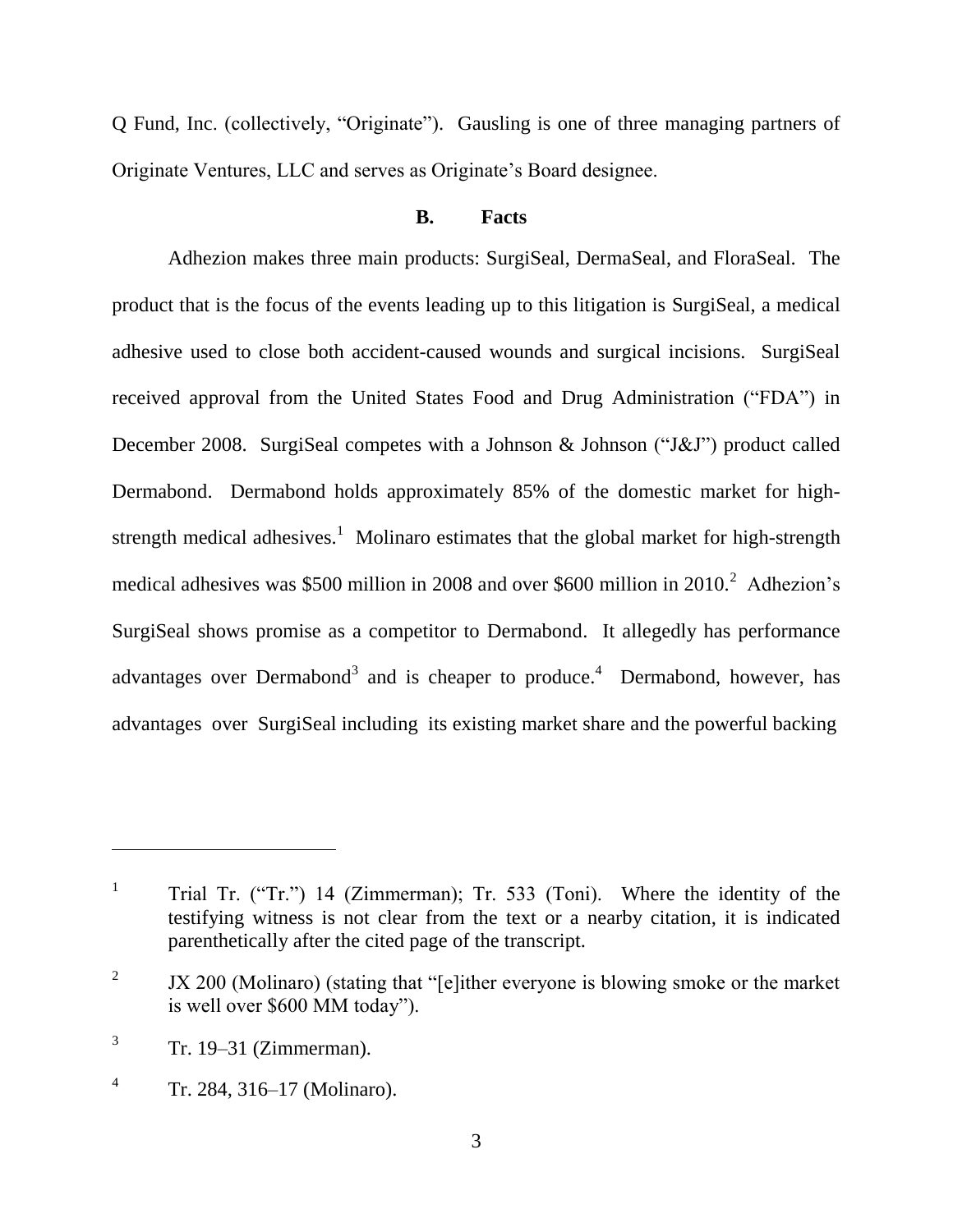of J&J.<sup>5</sup> In 2010, the Cleveland Clinic placed SurgiSeal on its "primary vendor list."<sup>6</sup> In obtaining that business, Adhezion demonstrated that the Cleveland Clinic could save \$300,000 annually if it converted 100% of its topical skin adhesive business to Adhezion.<sup>7</sup> Due to stiff competition from J&J, however, the Clinic purchased only "4 or 5 percent of their annual purchase from [Adhezion] and they stayed with the J&J product."<sup>8</sup>

# **1. Originate invests; Operating Agreement amended**

Although the Company faced strong competition, it showed promise. Molinaro joined Adhezion as a consultant in 2007.<sup>9</sup> Zimmerman and Molinaro attracted at least two potential investors between 2007 and 2008. In March 2008, Originate invested \$3 million in Adhezion in return for 375,000 Series A Preferred units at \$8.00 per unit.<sup>10</sup> This transaction valued Adhezion at  $$8 \text{ million}$ .<sup>11</sup> In connection with this transaction,

<sup>5</sup> Tr. 317.

<sup>6</sup> Tr. 283 (Molinaro).

<sup>7</sup> *Id.*

<sup>8</sup> Tr. 283–84 ("Illmmediately after we had made their presentation and gave [the Cleveland Clinic] a price, we were told that J&J flew in there with [] their top brass and dropped their price and gave them discounts on additional products.").

<sup>9</sup> Tr. 239 (Molinaro).

 $10$  *Id.* 

 $11$  Tr. 243–44 (Molinaro); Tr. 432–33 (Gausling).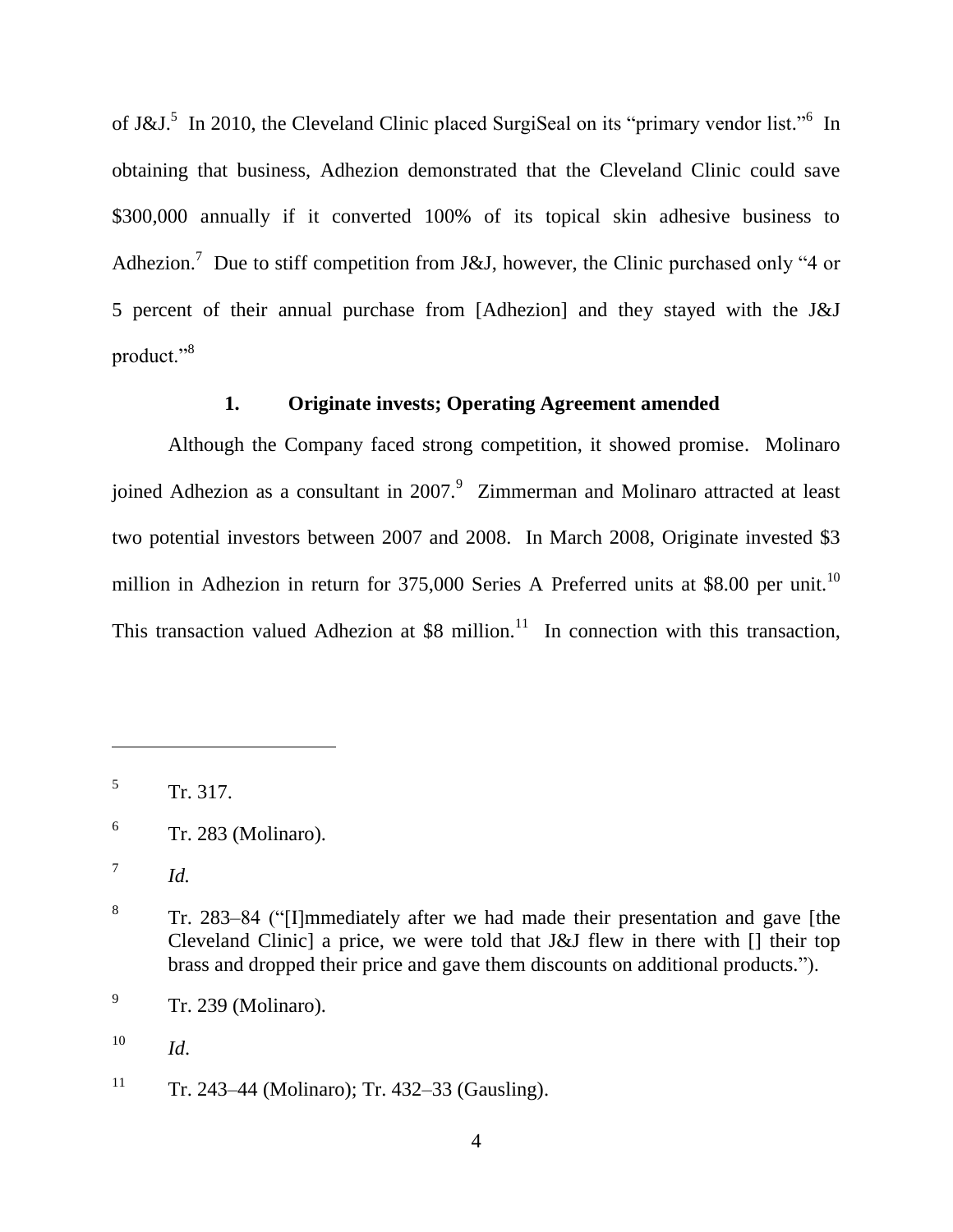Adhezion adopted a new operating agreement (the "Amended Operating Agreement").<sup>12</sup> Under the Amended Operating Agreement, the Company had five directors on its Board.<sup>13</sup> Its equity ownership was represented by Class A Common, Class B Common, and Series A Preferred units, the rights, preferences, and privileges of which were set forth in the Operating Agreement.

After the deal with Originate, Molinaro became Adhezion's CEO and a director. Also on the Board in March 2008 were Gausling, an initial Series A Preferred Director, and Zimmerman, the initial Common Director under the Amended Operating Agreement. In June 2008, and at Molinaro's suggestion, the Board elected Bryant to serve as Adhezion's Industry Director.<sup>14</sup> Bryant works at Angiotech, a customer of Adhezion. Bryant and Molinaro have worked together in various engagements since the 1980s.<sup>15</sup>

<sup>&</sup>lt;sup>12</sup> For the most part, the relevant provisions in the various versions of Adhezion's Operating Agreement are identical. In this Opinion, I refer or cite to the "Operating Agreement" in general unless a distinction is relevant. The Amended Operating Agreement appears in the record at JX 25; the Second Amended Operating Agreement appears at JX 38; and the Third Amended Operating Agreement appears at JX 226.

<sup>&</sup>lt;sup>13</sup> Am. Operating Agreement § 6.2(a). The Company's directors included: a "CEO Director," who is the then-current CEO; two "Series A Preferred Directors," who are elected by a majority-in-interest of the Series A Preferred unitholders; a "Common Director," who is elected by a majority-in-interest of the Class A Common unitholders; and an "Industry Director" who is elected by a majority of the CEO Director, the Series A Preferred Directors, and the Common Director and who is neither a Member nor an Affiliate of any Member, as those terms are defined in the Operating Agreement

 $14$  JX 28.

 $15$  Tr. 296–97 (Molinaro).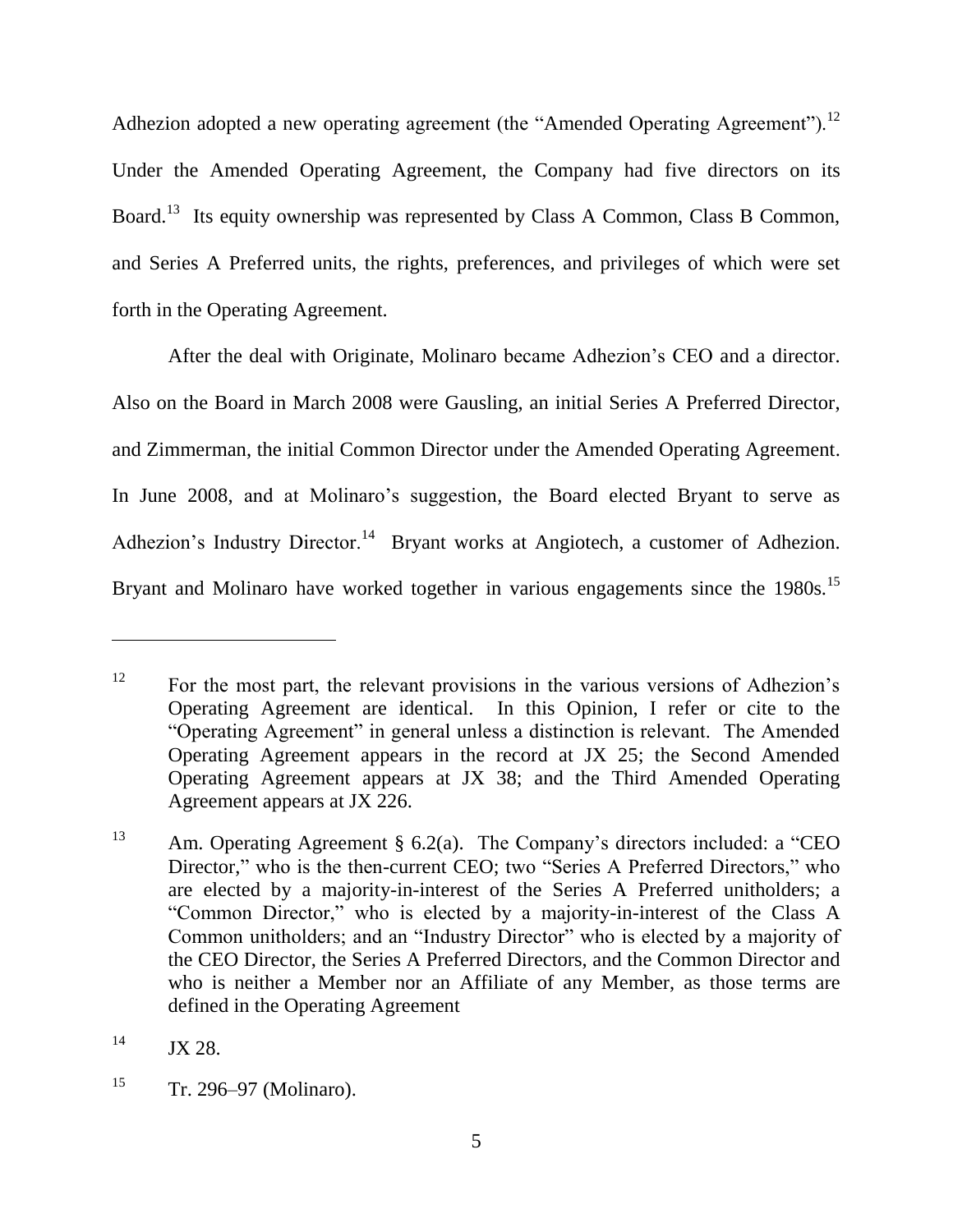They also have a personal friendship and have hunted together on several occasions and fished together once. $16$ 

# **2. Liberty invests; Second Amended Operating Agreement**

In October 2008, while the Company was developing SurgiSeal and FloraSeal and attempting to secure FDA approvals, Molinaro sought and obtained funding from several additional investors, including Liberty, Crothall, and non-parties William Graham and his wife (collectively, the "Liberty Investors").<sup>17</sup> These investors contributed \$2 million in exchange for 281,917 Series A Preferred units at approximately \$7.05 per unit. This transaction effectively valued the Company at \$10.5 million. As part of the transaction, the Amended Operating Agreement was amended again to create the Second Amended Operating Agreement. Among other things, the Second Amended Operating Agreement increased the number of directors on Adhezion's Board to  $s$ ix.<sup>18</sup> Crothall and Gausling became the Series A Directors while Molinaro and Zimmerman remained the CEO and Common Directors, respectively. Bryant continued to serve as one Industry Director. The second Industry Director position apparently was never filled. The Company

 $16$  Tr. 295–96.

 $\text{Tr. 244--45.}$ 

<sup>&</sup>lt;sup>18</sup> Second Am. Operating Agreement  $\S$  6.2. The Second Amended Operating Agreement gave Liberty and Originate the right to designate a director and increased the number of Industry Directors to two. The CEO and Common directorships remained in place.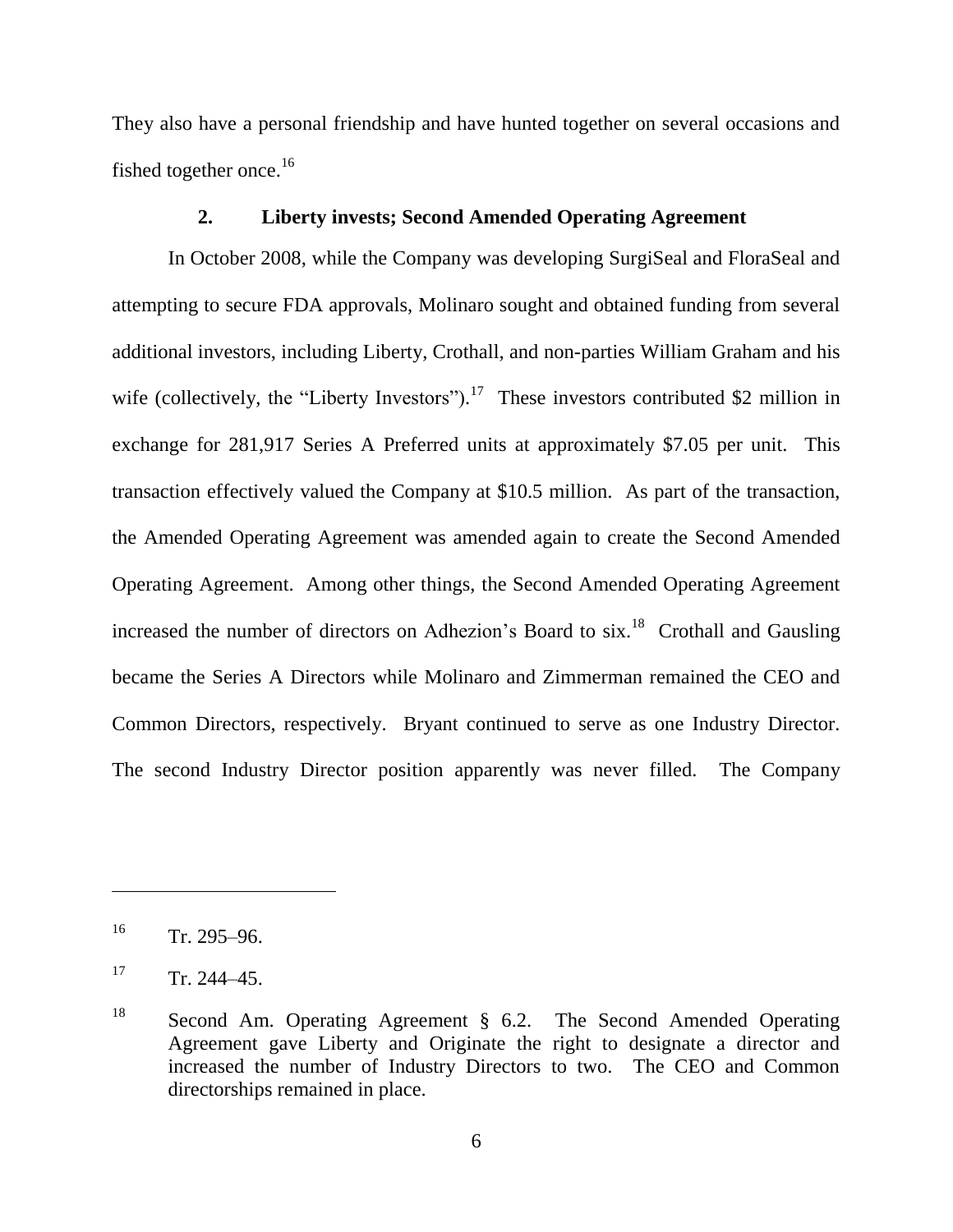obtained the consent of the Common unitholders for this transaction with the Liberty Investors, including for the execution of the Second Amended Operating Agreement.<sup>19</sup>

In January 2009, Zimmerman's employment with Adhezion was terminated and he was removed as the Common Director. In March 2009, the Class A Common unitholders elected Toni, former president and CEO of Closure Medical, to replace Zimmerman as the Board's Common Director.<sup>20</sup> In the 1980s, Toni had worked with Bryant and Molinaro for approximately four years at a company called Cilco.<sup>21</sup> Molinaro, Crothall, Gausling, Bryant, and Toni were the directors on the Board at all relevant times.

### **3. Adhezion's prospects in 2009**

In January 2009, the Company began to have difficulty with its intellectual property ("IP") rights. MedLogic Global Limited ("MedLogic") notified Adhezion that

 $19$  JX 35 (email from Molinaro to Zimmerman: "Looks like we now have to get Common B Shareholder consent (at least the majority) for the transaction to occur"); Tr. 655 (Miller) (stating that the consent of the Common unitholders was required because, in addition to issuing additional units, the Company made changes for which Section 15.11 required Common unitholder consent, such as changing the Board composition and the consent requirement threshold for the Preferred unitholders).

<sup>&</sup>lt;sup>20</sup> JX 55; JX 56. Zimmerman contends that the Common Directorship has been vacant since his removal and that Toni is the second Industry Director. There is some evidence to support Zimmerman's view. *See, e.g.*, JX 67; Tr. 97–99 (Zimmerman); Tr. 536–38 (Toni). I find the evidence that Toni was the Common Director slightly more persuasive, but ultimately have concluded that which directorship remained vacant is immaterial to my resolution of this case.

<sup>&</sup>lt;sup>21</sup> Tr. 288–89 (Molinaro) (recalling that he worked at Cilco between 1977 and 1986 and that Toni worked there from 1982 to 1986).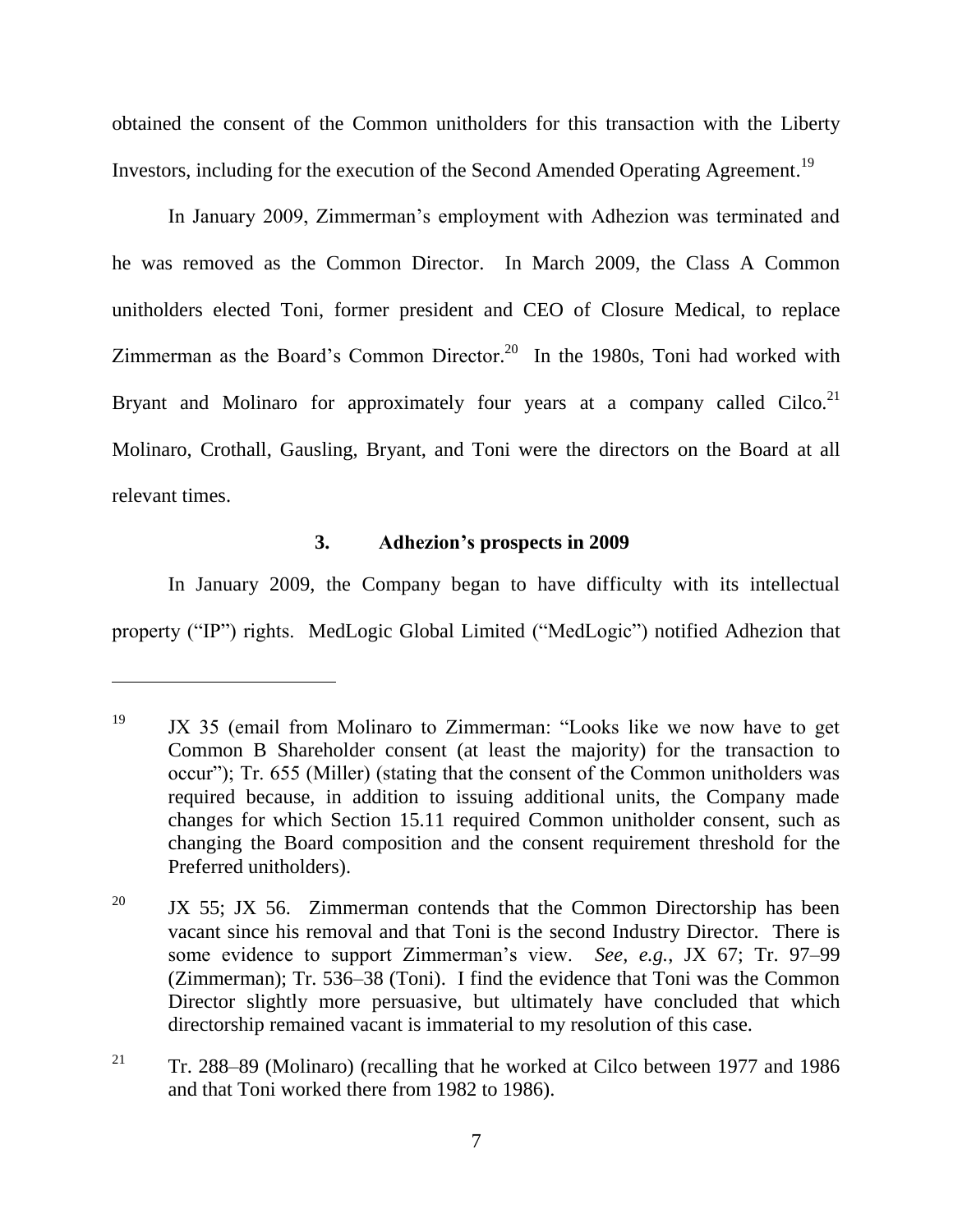MedLogic had concerns that the process Adhezion employed to sterilize SurgiSeal infringed MedLogic's '800 patent.<sup>22</sup> Also in early 2009, Adhezion began negotiations with 3M Company  $($ "3M") regarding a proposed exclusive licensing and distribution agreement.<sup>23</sup> Adhezion initially hoped that 3M would pay a \$3 million up-front licensing fee for both SurgiSeal and FloraSeal.<sup>24</sup> As negotiations progressed into the summer, however, 3M expressed several concerns, including that consumers perceived SurgiSeal to be not as strong as its competitor Dermabond,  $2^5$  that SurgiSeal was equivalent to Dermabond but not superior to it,  $^{26}$  that SurgiSeal lacked clinical trials,  $^{27}$  that SurgiSeal faced the threat of patent litigation,  $28$  and that SurgiSeal could not compete effectively with J&J on price. $29$ 

<sup>&</sup>lt;sup>22</sup> JX 48.

<sup>&</sup>lt;sup>23</sup> JX 66 (e-mail discussing "3M Term Sheet Counters for Consideration"); JX 67, April 30, 2009 Board of Directors' Meeting Minutes.

<sup>&</sup>lt;sup>24</sup> JX 110.

<sup>&</sup>lt;sup>25</sup> JX 72 (June 26, 2009 e-mail from John Prelaz to Molinaro and Manuel Rodriguez discussing 3M).

<sup>&</sup>lt;sup>26</sup> JX 109 (August 28, 2009 e-mail chain among Crothall, Molinaro, Gausling, Toni, and Bryant regarding "Important 3M Update").

<sup>&</sup>lt;sup>27</sup> JX 107 (August 21, 2009 e-mail chain between Toni and Molinaro discussing 3M).

<sup>&</sup>lt;sup>28</sup> Tr. 250–51 (Molinaro).

<sup>29</sup> *Id.*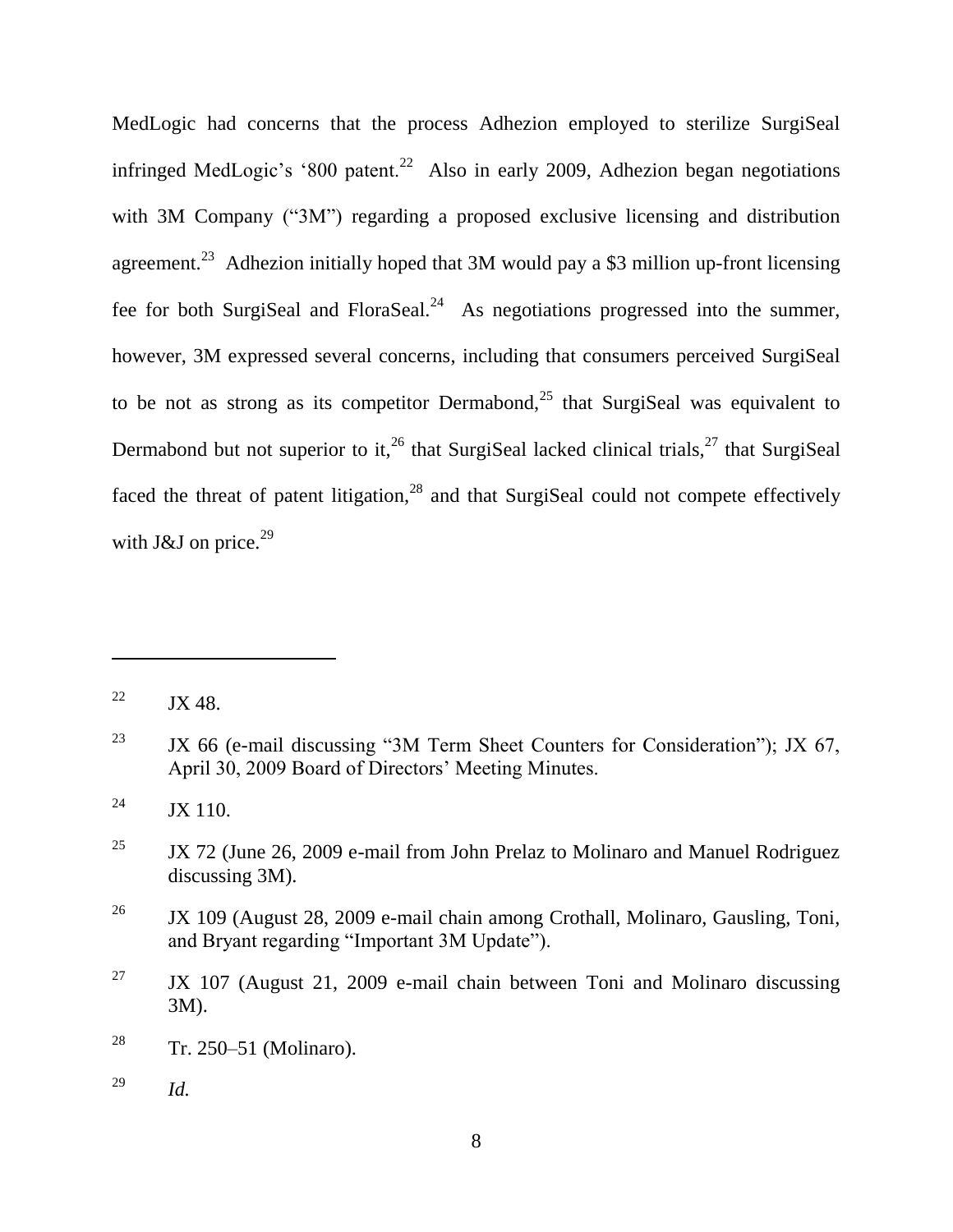#### **4. July 2009 Issuance**

On April 30, 2009, Adhezion was running low on cash and the Board resolved to accept a "bridge loan" in an amount up to \$750,000.<sup>30</sup> The bridge loan was implemented in two tranches and the Board signed written consents for both.<sup>31</sup> The first tranche was issued on July 17, 2009 when Originate, Liberty, Molinaro, Crothall, and Graham provided the Company with \$525,000 in return for promissory notes convertible into Series A Preferred units at approximately \$7.05 per unit, or into a new series of units issued in the future at a different price (the "July 2009 Issuance").<sup>32</sup> In addition, warrant coverage of 100% was considered and rejected as "too rich and too discouraging to management."<sup>33</sup> Instead, the Company issued warrants for an extra 50% of the amount of the promissory notes for what Zimmerman contends was no additional consideration.<sup>34</sup>

Adhezion was still in negotiations with 3M when it received the first tranche of the bridge loan. The Company also was attempting to find additional sources of capital in the form of both prospective investors and possible strategic partners.<sup>35</sup> Between July

 $30$  JX 67.

 $31$  JX 100, July 17, 2009 Written Consent of Directors in Lieu of Meeting; JX 182, December 15, 2009 Written Consent of Directors in Lieu of Meeting.

<sup>&</sup>lt;sup>32</sup> JX 77, July 17, 2009 Adhezion Biomedical LLC Note and Warrant Purchase Agreement.

<sup>&</sup>lt;sup>33</sup> JX 70 at D026179.

<sup>&</sup>lt;sup>34</sup> JX 89, July 17, 2009 Adhezion Biomedical, LLC Warrant to Purchase Series A Preferred Units for subscriber Molinaro.

<sup>35</sup> Tr. 247–48, 254–55 (Molinaro).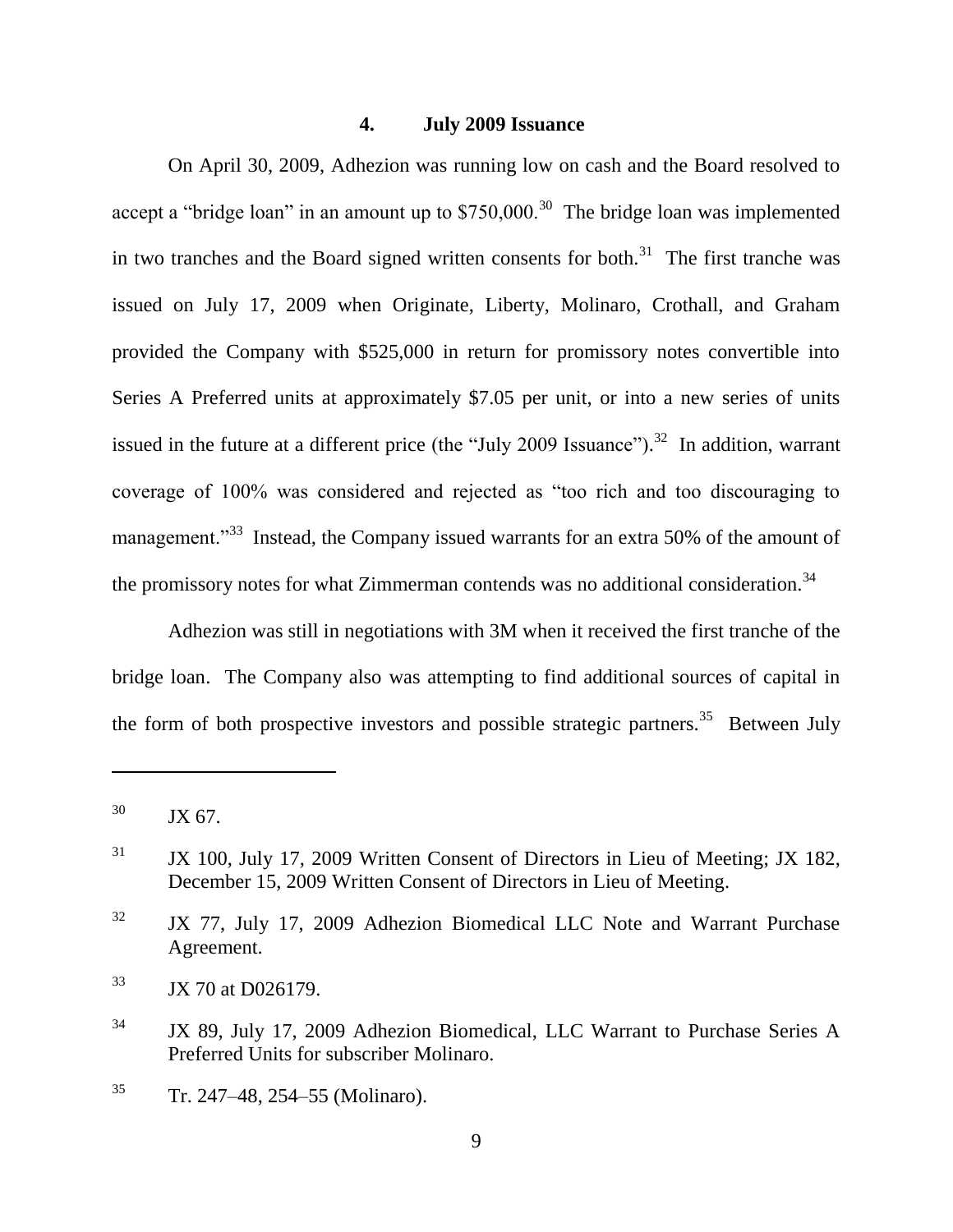2009 and February 2010, Molinaro contacted over forty prospective investors and attended events sponsored by venture capital firms.<sup>36</sup> But all of these efforts were unsuccessful. $37$ 

### **5. 3M terminates discussions**

On September 17, 2009, 3M terminated discussions with Adhezion.<sup>38</sup> Molinaro reported to the other Board members that he was "blind-sided" and "stunned" and that "the cash raising issue is even more critical" because the Company had "just 5 weeks of cash on hand."<sup>39</sup> At a September 29, 2009 Board meeting, Gausling and Morse stated that their respective firms (Originate and Liberty) would continue temporarily to satisfy Adhezion's operating cash requirements until the Company "saw where the Medline or Braun discussions finalized.<sup> $340$ </sup> The Board then recommended that Molinaro cease capital-raising activities and instead focus his attention on finding a strategic distribution partner, such as Medline or Braun, to replace  $3M<sup>41</sup>$ 

 $36$  JX 384, Molinaro's contact log; Tr. 247–48.

 $37 \text{ Tr. } 248.$ 

 $38$  JX 113.

<sup>39</sup> *Id.*

<sup>40</sup> JX 117, September 29, 2009 Board Meeting Minutes; *see also* Tr. 373–74 (Bryant) (stating that the minutes reflect that Morse represented Crothall at the September 29, 2009 Board meeting); Tr. 421 (Morse) ( $\degree$ I was attending ... for Liberty Ventures as a visitor to the board meeting. I have visitation rights, I think. I can go to board meetings if I want.").

 $^{41}$  JX 117; Tr. 254–55 (Molinaro).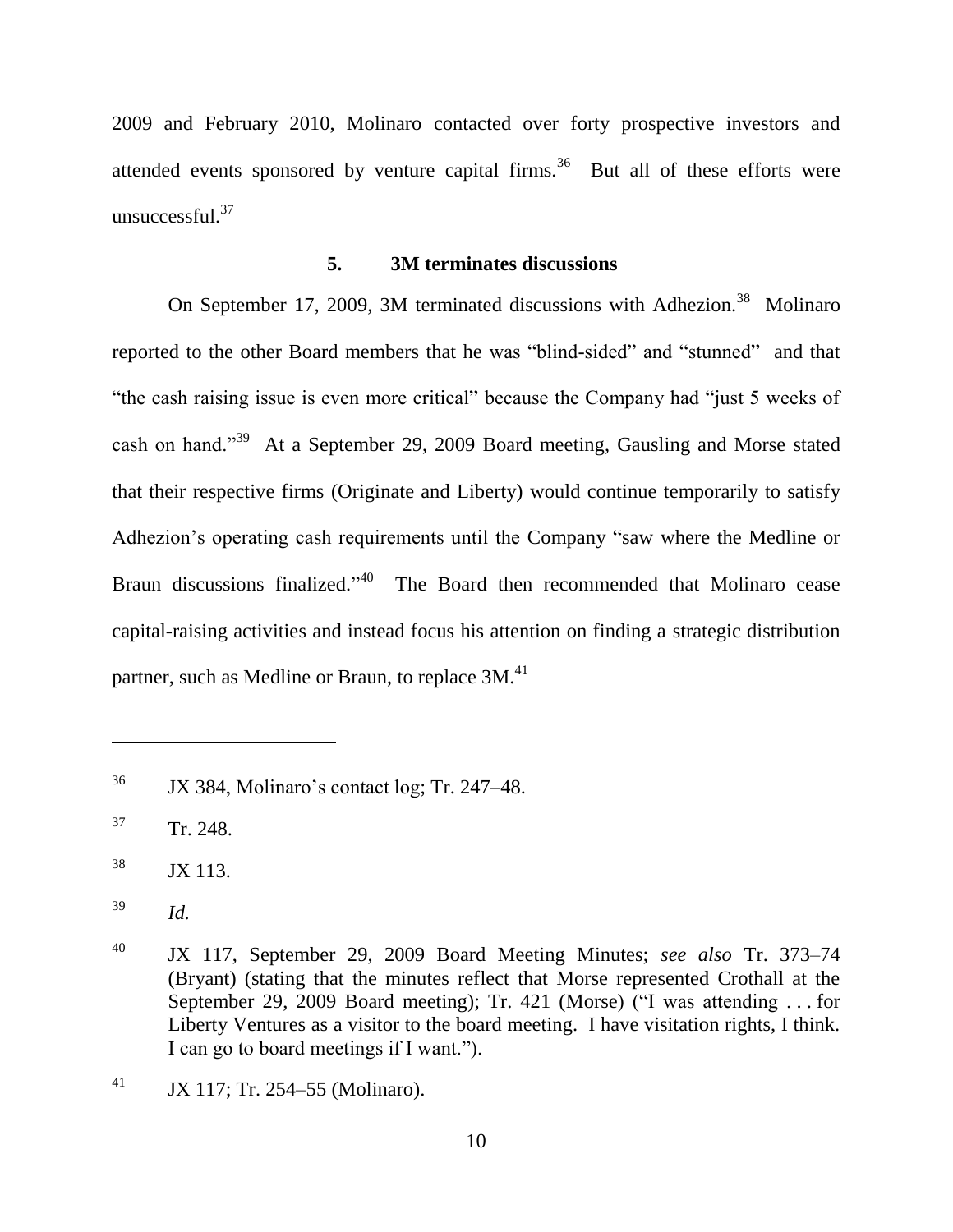Zimmerman casts this Board recommendation as an attempt by Liberty and Originate to maintain control of the Company by preventing outside investment. To prove his point, Zimmerman relies on an e-mail regarding an upcoming investor presentation conference. In the e-mail, Molinaro identified the following issue to be addressed: "Explain how much money we are seeking  $(\$2.5-5M$ ?) This is a sensitive issue as Liberty & Originate both would like to see this a smaller number."<sup>42</sup> Around the same time, however, Originate's Gausling e-mailed Jim Datin, a principal at Safeguard Scientific, and asked if Datin would be "willing to have [his] team take a look at Adhezion? $1^{43}$  Gausling told Datin that the Company "would like to raise somewhere in the neighborhood of \$5 millon]" and that Originate "would participate in the round if that is needed, but would be equally content with new monies in alone.<sup> $44$ </sup>

# **6. Kensey Nash makes an offer**

In November 2009, Kensey Nash Corporation ("Kensey Nash") proposed to buy Adhezion for \$10 million.<sup>45</sup> As proposed, the transaction included a \$4 million cash payment and \$6 million in milestone payments.<sup>46</sup> The Board considered this proposal to

<sup>42</sup> JX 116.This September 25, 2009 e-mail also indicates that Molinaro had not completely ceased fundraising efforts after the September Board meeting.

<sup>&</sup>lt;sup>43</sup> JX 130, October 28, 2009 e-mail from Gausling to Datin. Gausling serves on the healthcare advisory board at Safeguard Scientific. Tr. 442 (Gausling).

<sup>44</sup> *Id.*

 $^{45}$  JX 139.

<sup>46</sup> *Id.*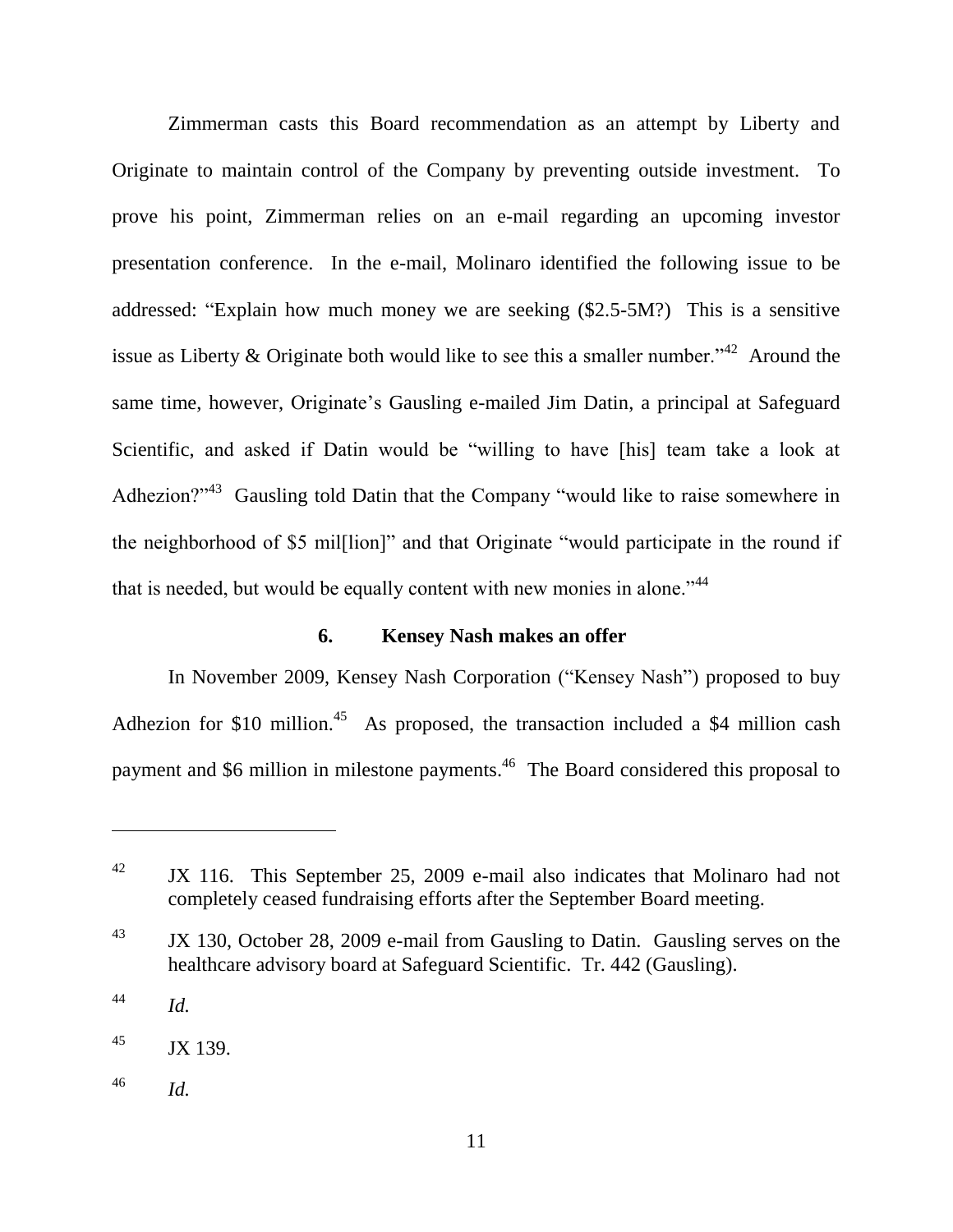be "too low and too early."<sup>47</sup> On December 8, 2009, the Board made a counterproposal of \$20 million in cash and an earn-out of up to \$30 million.<sup>48</sup> Kensey Nash rejected this proposal as not "realistic."<sup>49</sup> After reviewing Adhezion's financial information over the next few months,<sup>50</sup> Kensey Nash ultimately decided not to raise its initial offer and terminated discussions.<sup>51</sup> As Molinaro reported to the Board, Kensey Nash "wanted to see some traction of sales to support a higher valuation."<sup>52</sup>

Also in November 2009, Medline demonstrated interest in partnering with Adhezion.<sup>53</sup> By December 2009, however, Medline had decided not to pursue a license and distribution agreement with Adhezion due in part to the risk of a patent infringement lawsuit with J&J.<sup>54</sup>

### **7. December 2009 Issuance**

In December 2009, Adhezion implemented the second tranche of the bridge loan. Originate, Liberty, Molinaro, Crothall, and Graham provided the Company with a total of \$315,000 in return for promissory notes subject to the same terms as the July 2009

 $\overline{a}$ 

- $^{49}$  JX 197.
- <sup>50</sup> JX 156; JX 158; JX 200.
- $51$  JX 212.

<sup>52</sup> *Id.*

<sup>53</sup> JX 138.

<sup>54</sup> JX 157; JX 191; JX 194, January 15, 2010 Board of Directors' Meeting Minutes.

 $47$  Tr. 312 (Molinaro).

 $^{48}$  JX 154.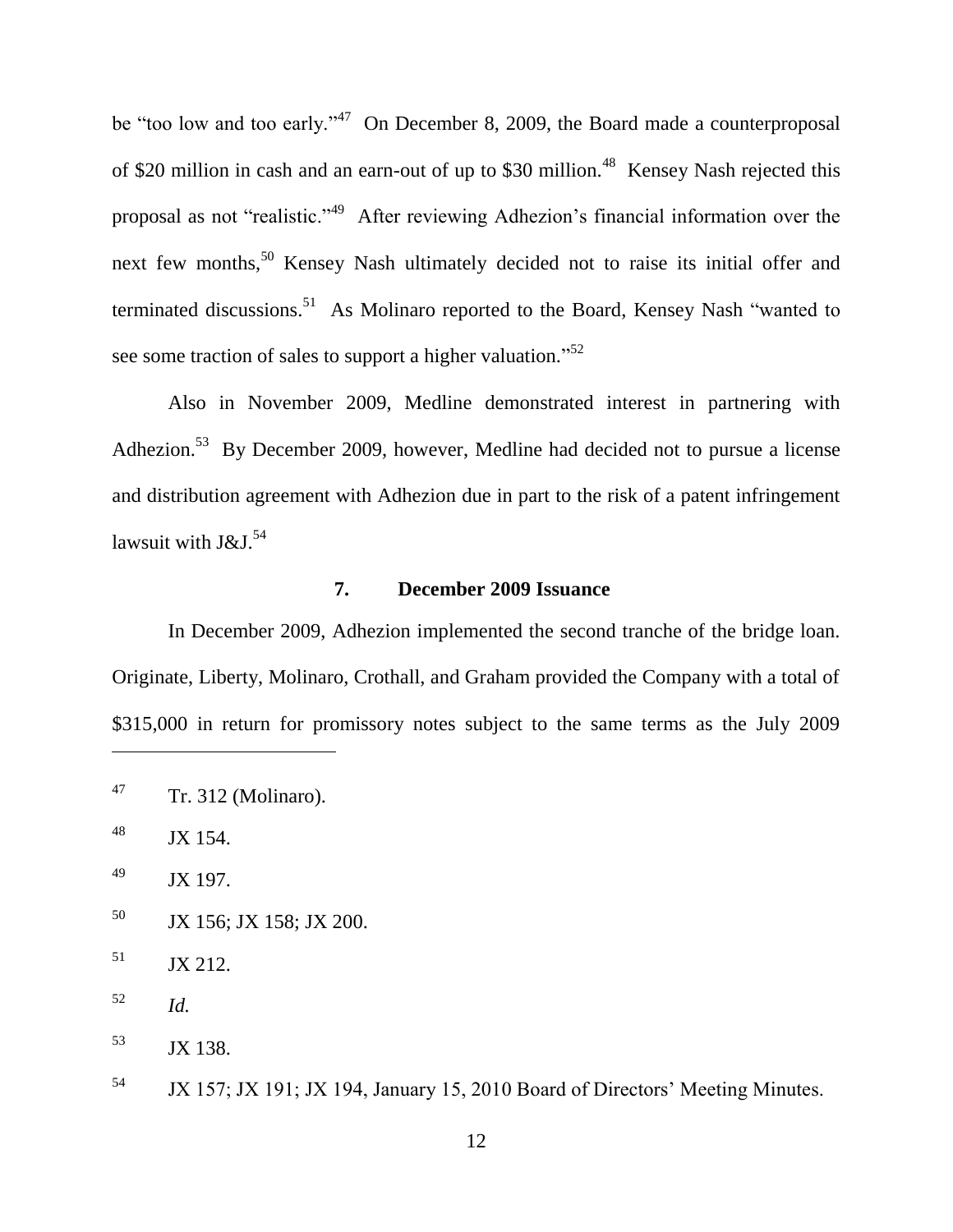Issuance (the "December 2009 Issuance" and together with the July 2009 Issuance, the "2009 Issuances"). $55$ 

# **8. February 2010 Issuance; Third Amended Operating Agreement**

By early 2010, the Company again needed money.<sup>56</sup> In January, Adhezion stopped producing SurgiSeal to work on a reformulation of the sterilization process that it hoped would allay any concerns of infringing MedLogic's and J&J's patents.<sup>57</sup> At a January 15, 2010 meeting, the Board determined that, subject to acceptable terms, it would secure an additional \$1 million investment in Adhezion by the existing unitholders.<sup>58</sup> On January 22, Crothall circulated a term sheet to Gausling and Morse in which she proposed a \$4 price per unit without including any financial analysis to support that price.<sup>59</sup> Rather, Crothall listed three risk factors to account for the "significantly

<sup>&</sup>lt;sup>55</sup> JX 182, December 15, 2009 Written Consent of Directors in Lieu of Meeting. The December 2009 Issuance brought the total amount of the bridge loans up to \$840,000, \$90,000 more than the \$750,000 approved by the Board at the April 30, 2009 Board meeting. The full amount of the December 2009 Issuance, however, was approved by a unanimous written consent of the Board on December 15, 2009. *Id.*

<sup>56</sup> Tr. 479–80 (Crothall).

<sup>57</sup> Tr. 261–65, 275 (Molinaro). By early 2011, the reformulation was completed and Adhezion's new sterilization process was approved and validated. Tr. 356 (Molinaro).

<sup>58</sup> JX 194.

<sup>&</sup>lt;sup>59</sup> JX 201 at D24534.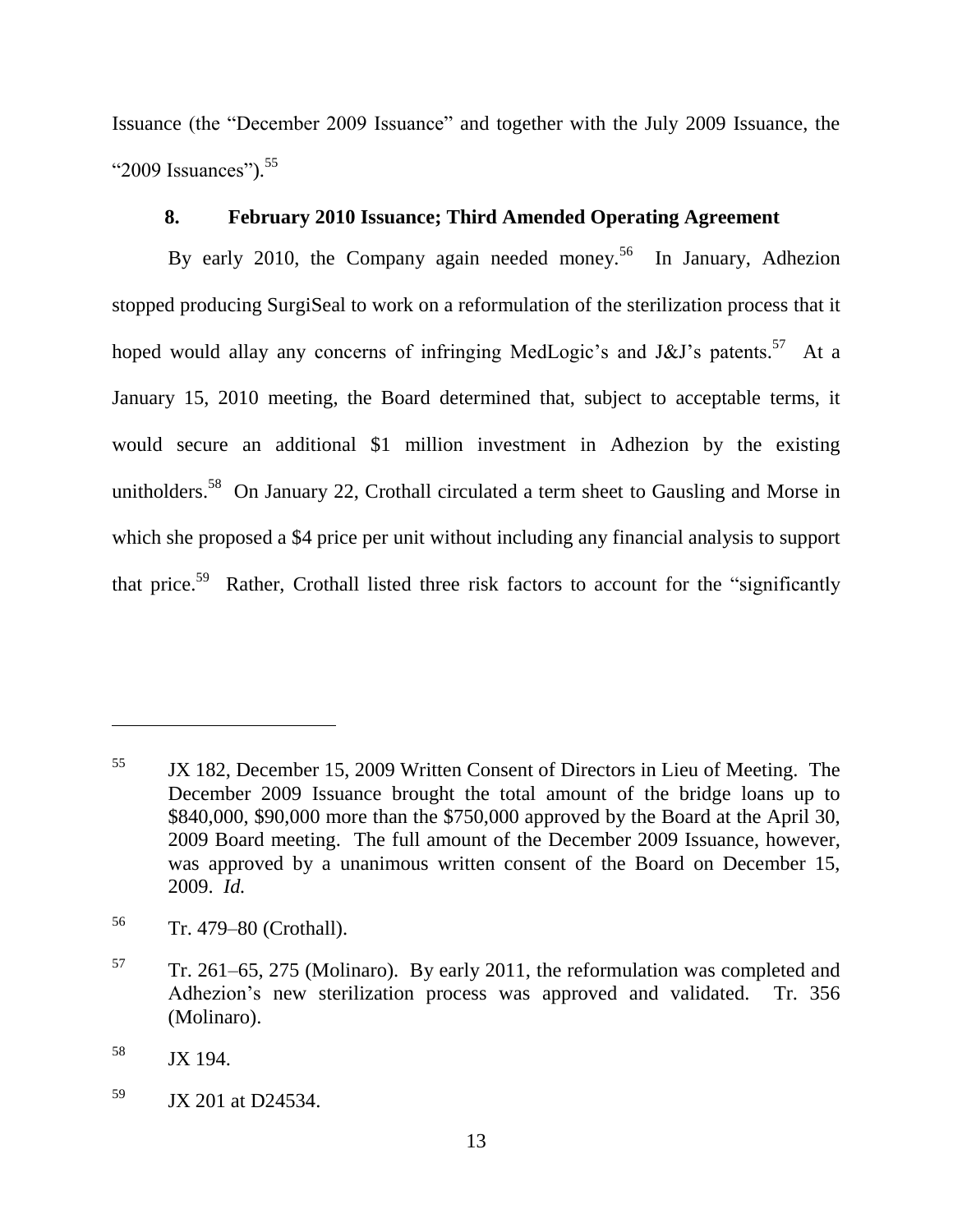lower price" of this January 2010 issuance in comparison to the 2009 Issuances: the lack of sales realized, the lack of a strategic deal, and a potentially difficult IP front.<sup>60</sup>

In early 2010, Crothall drafted an e-mail to Carl Kopfinger, a member of Liberty Ventures' investment committee. She stated, "I believe that this Company should be salable in 2-3 years for \$50-\$100 [million]."<sup>61</sup> She also mentioned that her valuation was "consistent with [the CEO and Originate's] thoughts as well." $62$  While Crothall drafted this e-mail in response to an e-mail from Kopfinger, she only sent the draft to Morse. Furthermore, Crothall characterized the draft at trial as "very optimistic" and denied ever sending such an e-mail to Kopfinger. $163$ 

The Board, in a unanimous written consent, ultimately accepted Crothall's terms. It approved the issuance of (1) a new series of units—Series B Preferred—at a price of \$4 per unit and (2) warrants for the purchase of Series B Preferred units with a \$4 strike price.<sup>64</sup> This transaction valued the Company at \$13 million.<sup>65</sup> Pursuant to a Third

 $\overline{a}$ 

 $61$  JX 210, February 2, 2010 e-mail from Crothall to Morse; Tr. 486 (Crothall).

 $^{63}$  Tr. 486.

<sup>60</sup> *Id.* at D24352.

 $62$  JX 210. Gausling testified that he "didn't say in two to three years, [Adhezion] would be sold for 50 to \$100 million" but that "[u]nder certain qualifying events, there could be that possibility, if certain things happened but it's all subject to a whole bunch of qualifiers." Tr. 468.

<sup>&</sup>lt;sup>64</sup> JX 241, February 17, 2010 Written Consent of Directors in Lieu of Meeting, at D28416–25; JX 224, February 17, 2010 Series B Preferred Unit and Warrant Purchase Agreement ("February 2010 Purchase Agreement"), at D28136.

<sup>65</sup> Tr. 273 (Molinaro).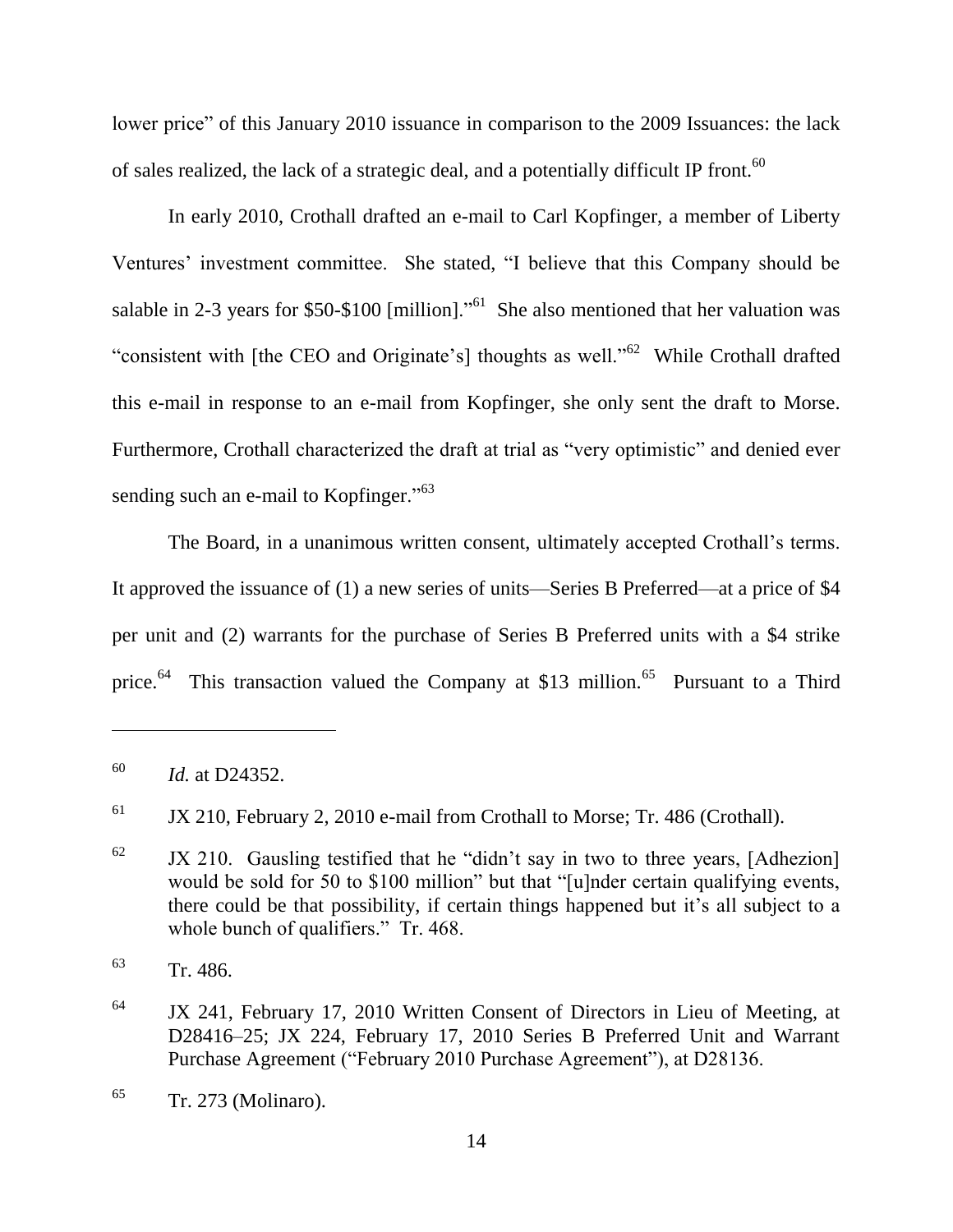Amended Operating Agreement executed on February 17, 2010, the Company was authorized to issue  $1,622,590$  Series B Preferred units.<sup>66</sup> According to the February 2010 Purchase Agreement, executed on the same day, the Company issued 625,745 Series B Preferred units and an equal number of warrants (the "February 2010 Issuance").<sup>67</sup> The February 2010 Purchase Agreement allowed the existing Preferred unitholders to purchase 625,000, or approximately 77%, of the new units and an equal number of warrants. The remaining 186,295 authorized Preferred Series B units, or approximately 23%, and an equal number of warrants, were reserved for purchase by the Common A unitholders.<sup>68</sup> At this time, Common A unitholders owned 20.79% of Adhezion units.<sup>69</sup> Common unitholder Robert Greenstein participated in the offering in addition to Liberty, Originate, Molinaro, Crothall, and Graham.<sup>70</sup>

<sup>&</sup>lt;sup>66</sup> Third Am. Operating Agreement § 3.1(b)(iv). The main differences between the Second Amended and Third Amended Operating Agreements are that the latter reflects the creation of the Series B Preferred units, sets forth the number of Series B Preferred units the Company is authorized to issue, and purports to increase the number of Common B and Series A Preferred units the Company was authorized to issue.

 $^{67}$  JX 224.

<sup>68</sup> JX 224 §§ 1.1, 1.3.

 $69$  JX 159, December 15, 2009 "Adhezion Membership Schedule," at D022244.

<sup>70</sup> JX 224 at D028175. Greenstein purchased 745 units; the existing Preferred unitholders purchased 625,000 units. Pursuant to the terms of the 2009 Issuances, the holders of the promissory notes issued in those transactions could convert the notes into any units issued in a future financing at the cash purchase price per unit of such future financing. *See* JX 79 § 5(b); JX 170 § 5(b); JX 224 § 7.15. Accordingly, the Preferred members paid \$875,000 of the \$2.5 million aggregate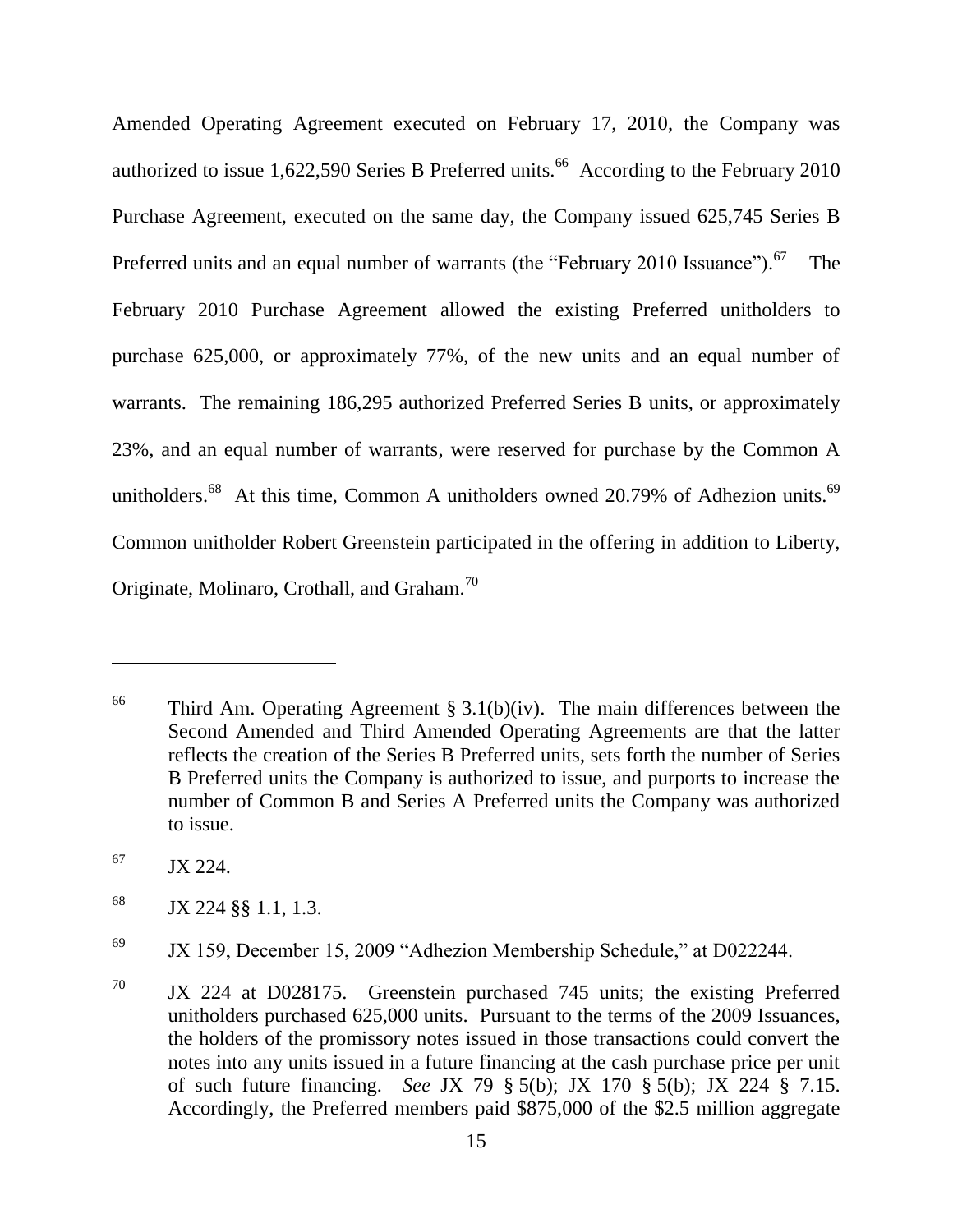On April 23, 2010, the Board considered and approved "revised Option Grants to Employees as a Result of the Series B Dilution.<sup>71</sup> These options had strike prices reflecting a 70% discount from the last preferred round, for a strike price of \$1.20 per unit.<sup>72</sup> As part of this option grant, Molinaro received 120,000 "profit interests."<sup>73</sup>

On May 18, 2010, Zimmerman sold 64,992 of his Class A Common units to Graham at a negotiated price of \$2 per unit.<sup>74</sup> This sale reduced Zimmerman's share of the Company's total equity to approximately  $3.4\%$ <sup>75</sup> On December 3, 2010, Arteriocyte made an overture to acquire Adhezion or merge with the Company based on a valuation of \$15 million. 76

purchase price of the February 2010 Issuance by converting the promissory notes they had received in the 2009 Issuances. Tr. 272 (Molinaro).

 $JX$  259 (e-mail from Molinaro circulating the proposed revised option grants to the Board); JX 411 (stating, in a document titled "April 23, 2010 Telephonic Board Resolution of Options," that the Board approved the option grants following a telephonic meeting on April 23, 2010).

- <sup>74</sup> JX 265, Unit Purchase Agreement; JX 260 (e-mail chain from Zimmerman to Graham and then from Graham to Crothall and Molinaro).
- <sup>75</sup> JX 297 at D032627.
- $76$  JX 298; Tr. 318 (Molinaro: "I received an oral expression of interest").

 $^{72}$  JX 411.

<sup>&</sup>lt;sup>73</sup> *Id.* Two employees, Molinaro and Ruiz, received "profit interests" and ten others received "options." *Id.* at D029937. The Operating Agreement provides that "the Class B Common Units are intended to constitute 'profits interests,' as such term is used by Rev. Proc. 93-27 and Rev. Proc. 2001-43." Operating Agreement  $§$  3.3(b)(v). The parties presented no additional evidence explaining the structure of this option grant.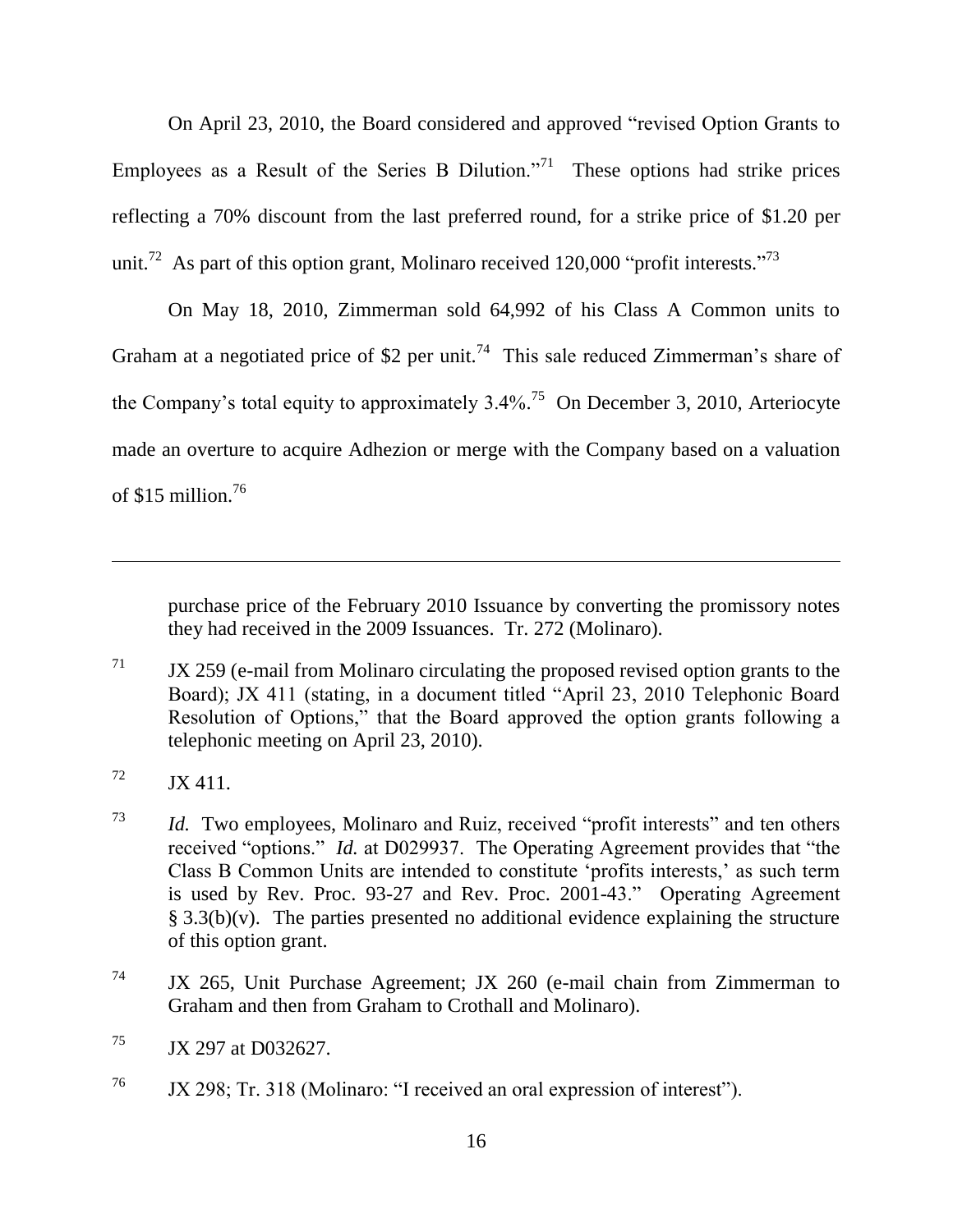### **9. January 2011 Issuance**

By the end of 2010, Adhezion again had little money.<sup>77</sup> In December 2010, the Board approved a resolution to accept a bridge note for \$1 million in additional financing.<sup>78</sup> On January 10, 2011, Toni, Bryant, and Molinaro, acting for the Board, approved the issuance of promissory notes convertible into Series B Preferred units at a purchase price of \$4 per unit, up to an aggregate amount of \$2.5 million.<sup>79</sup> Preferred unitholders were permitted to purchase up to \$1,285,000 of these notes and Common A unitholders were permitted to purchase the remaining  $$1,215,000$ .<sup>80</sup> That same day, Preferred unitholders Molinaro, Crothall, Originate, and Graham purchased promissory notes having an aggregate principal amount of \$1,285,000 (the "January 2011 Issuance," and together with the July 2009, December 2009, and February 2010 Issuances, the "Challenged Transactions").<sup>81</sup>

 $77$  Tr. 284 (Molinaro: "We had a very little bit of money at the end of 2010, and I think we lost 1.7 million on the  $2010$  year on \$425,000 in sales."). According to Molinaro, Adhezion had little chance of attracting short-term outside funding at this time. *Id.* Indeed, even Liberty, an existing investor, did not participate in the January 2011 Issuance. *Id.*

<sup>78</sup> JX 296, December 3, 2010 Board of Directors' Meeting Minutes.

<sup>&</sup>lt;sup>79</sup> JX 326, January 10, 2011 Written Consent of Directors in Lieu of Meeting; JX 312, January 10, 2011 Note and Warrant Purchase Agreement.

 $80$  JX 312 § 1.1.

 $81$  JX 312.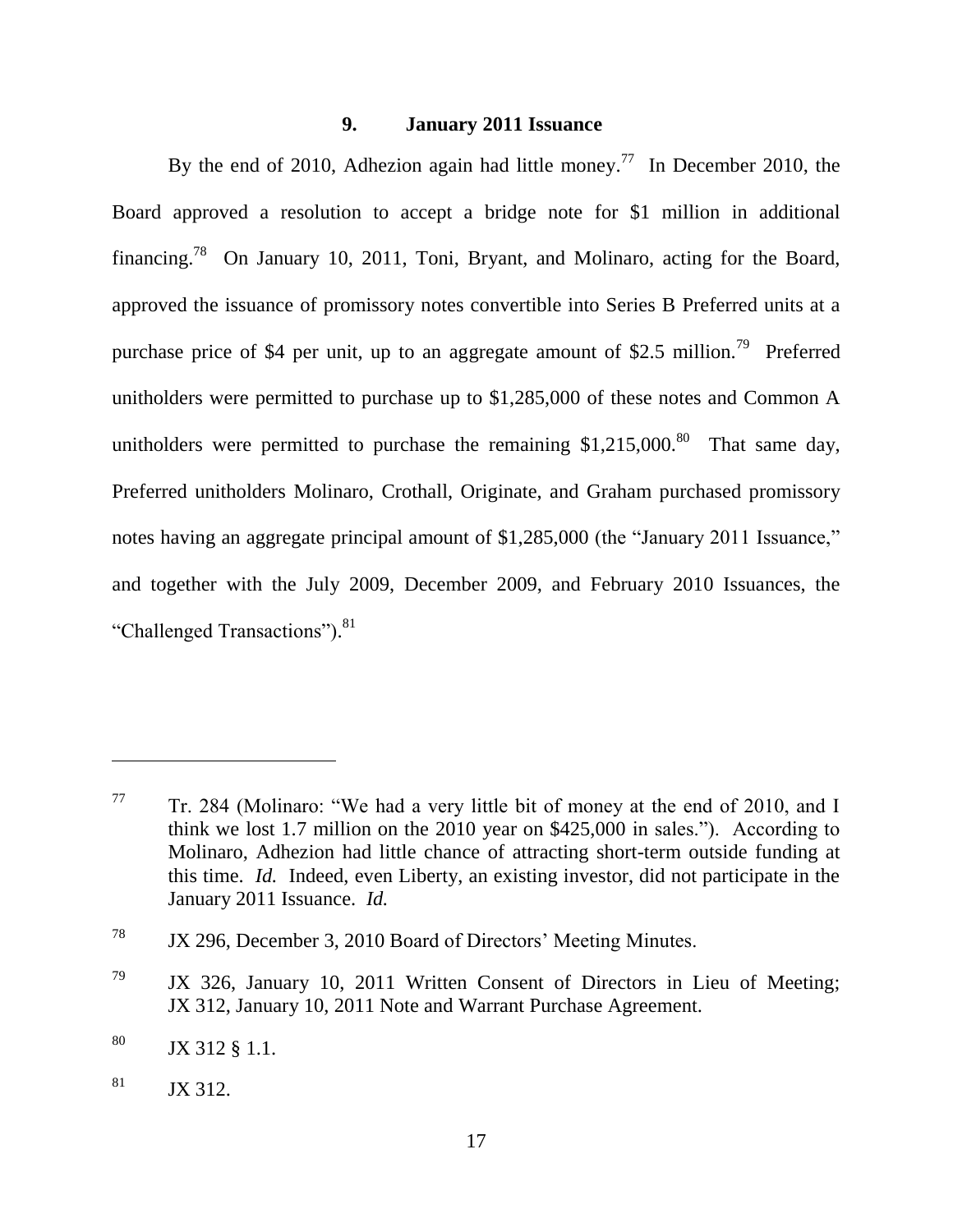### **C. Procedural History**

On November 18, 2010, Zimmerman filed his initial verified complaint. On February 28, 2011, he moved to amend his complaint primarily to add Originate Ventures and Morse as Defendants and to challenge the January 2011 Issuance. I granted that motion and Zimmerman filed an amended complaint on May 19, 2011 (the "Complaint"). Defendants later moved for summary judgment. In an Opinion dated March 5 and revised on March 27, 2012, I granted summary judgment in Defendants' favor on Plaintiff's duty of care claims and denied summary judgment on his claims for breach of the duty of loyalty, breach of contract, and aiding and abetting a breach of the duty of loyalty (the "Summary Judgment Opinion").<sup>82</sup> Trial on these surviving claims took place on April 23–25, 2012. I heard post-trial oral argument on September 14. This Opinion constitutes my post-trial findings of fact and conclusions of law on these claims.

#### **D. Parties' Contentions**

Zimmerman brings this action derivatively on behalf of Adhezion challenging actions undertaken through its Board. $83$  Plaintiff first contends that the Director

 $\overline{a}$ 

This is an appropriate derivative action because Plaintiff seeks relief for injuries done to the LLC and because he pled demand excusal with particularity and sufficiently to "create a reasonable doubt that, as of the time the complaint [was]

<sup>82</sup> *Zimmerman v. Crothall*, 2012 WL 707238 (Del. Ch. Mar. 27, 2012).

 $83$  In the Summary Judgment Opinion, I held that Plaintiff "properly has brought this fiduciary duty claim regarding the alleged overpayment by the Company on at least a derivative basis." *Id.* at \*15. I left open the possibility that Zimmerman also had asserted a claim for direct relief pending development of the record at trial. *Id.* at \*15 n.83. The parties neither briefed nor argued this issue after trial. I therefore consider Zimmerman to be proceeding on a derivative basis only.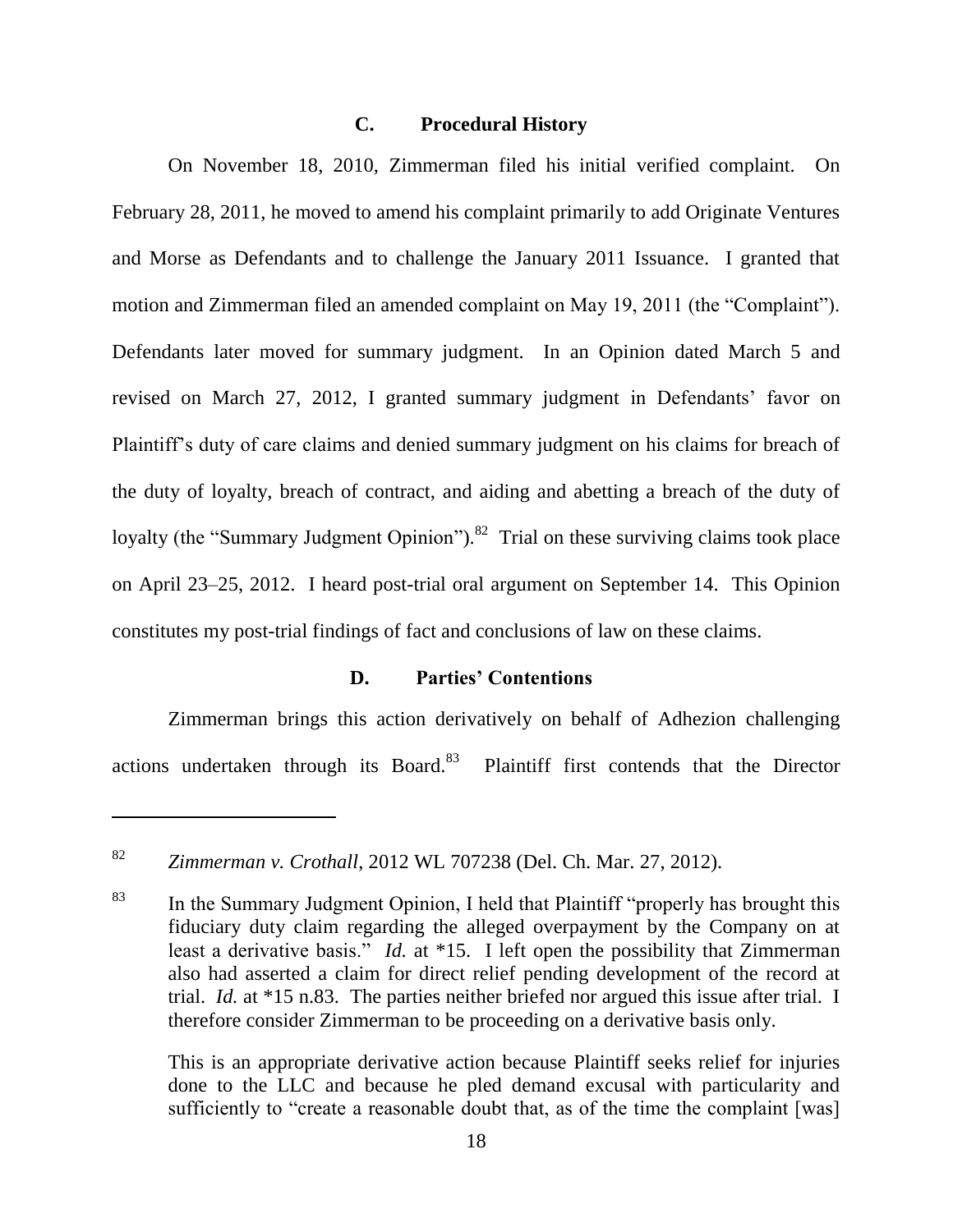Defendants breached their duty of loyalty by engaging in unfair, self-dealing transactions. According to Zimmerman, the Director Defendants' approval of the Challenged Transactions should be analyzed under the entire fairness standard of review. He bases that argument on two different theories. First, he contends that, at the time of the transactions, Originate and Liberty exerted actual control over the Company and benefitted from the transactions. Alternatively, Zimmerman asserts that the entire fairness standard should apply because at least a majority of the Director Defendants were interested in the Challenged Transactions and received an exclusive benefit from them. In either case, Plaintiff argues that Defendants have failed to demonstrate that the Challenged Transactions were entirely fair. Additionally, Zimmerman claims that Originate, Liberty, and Morse aided and abetted the Director Defendants' breach of their fiduciary duty.

Zimmerman also claims that Defendants breached the Company's Operating Agreement when they engaged in four financing transactions without obtaining the

filed, the board of directors could have properly exercised its independent and disinterested business judgment in responding to a demand." *Ishimaru v. Fung*, 2005 WL 2899680, at \*12 (Del. Ch. Oct. 26, 2005); *see also* 6 *Del. C.* § 18-1001 (providing LLC members and assignees the right "to bring an action in the Court") of Chancery in the right of a limited liability company to recover a judgment in its favor" when managers or members with authority to do so have refused, or an effort to cause them to do so "is not likely to succeed"); *id.*  $\S$  18-1003 ("In a derivative action, the complaint shall set forth with particularity the effort, if any, of the plaintiff to secure initiation of the action by a manager or member or the reasons for not making the effort."); *Eureka VIII LLC v. Niagara Falls Hldgs. LLC*, 899 A.2d 95, 16 (Del. Ch. 2006) (recognizing the right of an LLC member or assignee to bring a derivative action on behalf of the LLC when another member breaches a contractual or fiduciary duty owed to the LLC).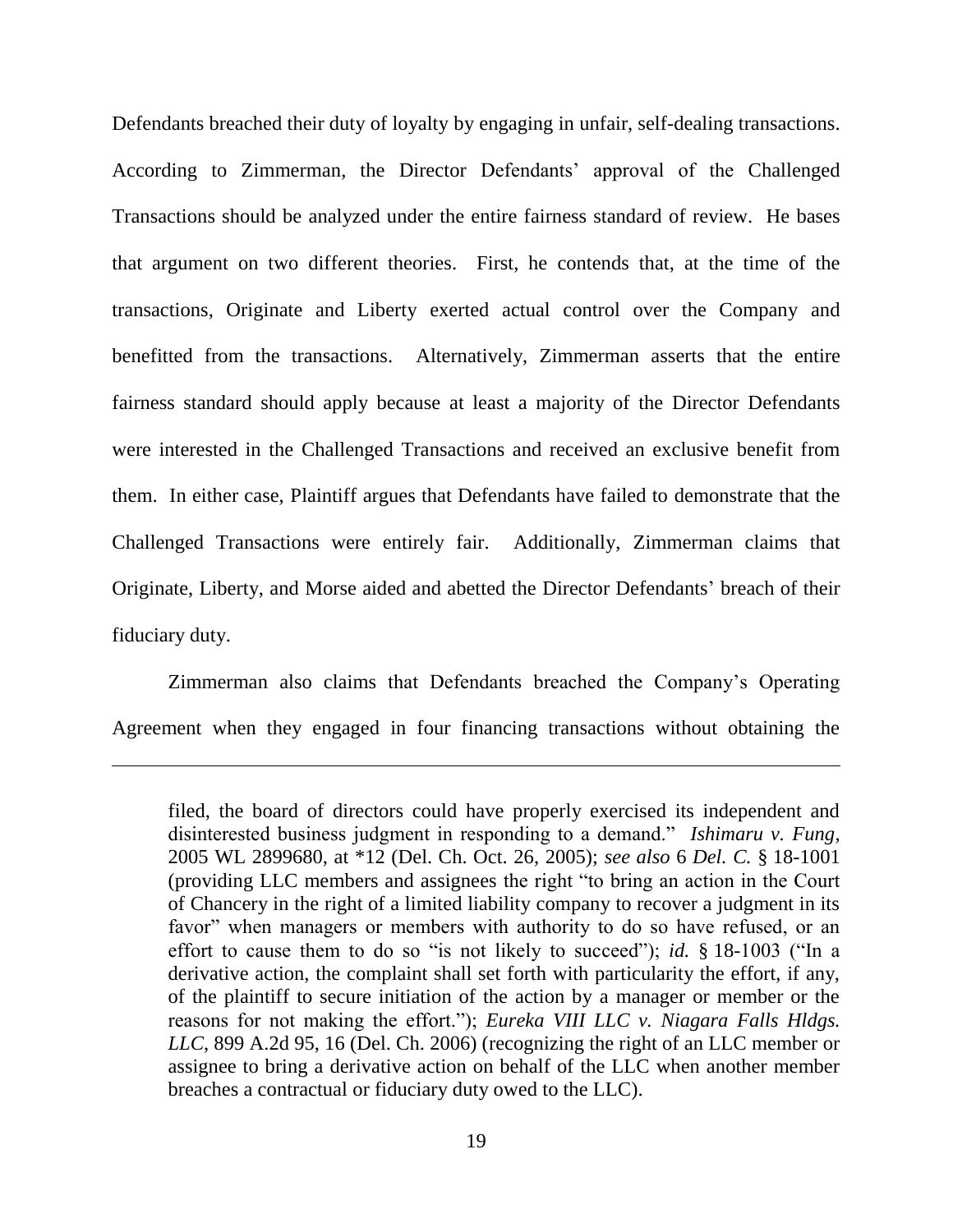consent of the Common members. Specifically, Zimmerman contends that the Agreement required the Board to obtain Common members' consent to authorize the additional units of Series A Preferred that the Company issued and to amend the Second Amended Operating Agreement to reflect the creation, authorization, and issuance of Series B Preferred units. To remedy these alleged wrongs, Plaintiff requests that the Court deem Defendants to have received nonconvertible promissory notes at 10% interest redeemable in five years. Lastly, Zimmerman requests that the Court order Defendants to reimburse Adhezion for the attorneys' fees and expenses that the Company paid on their behalf in connection with this action.

Defendants deny that any of them breached a duty of loyalty. They argue, first, that Adhezion's Operating Agreement establishes a contractual standard of review that modifies traditional fiduciary duties. Second, they argue that under any of the potentially applicable standards of review—the Operating Agreement, the business judgment rule, or entire fairness—Defendants did not breach their fiduciary duty of loyalty. In response to Zimmerman's duty of loyalty claim against Originate and Liberty, Defendants deny that these entities owed any duty to Adhezion or its unitholders. Defendants also challenge Plaintiff's aiding and abetting claim against these entities and Morse. In particular, they aver that because Zimmerman did not demonstrate that the Director Defendants breached their duty of loyalty to unitholders, there is no breach for Originate, Liberty, or Morse to have aided and abetted.

Defendants further dispute Zimmerman's claim that they breached the Operating Agreement. In that regard, they assert that the Board had authority to issue new units and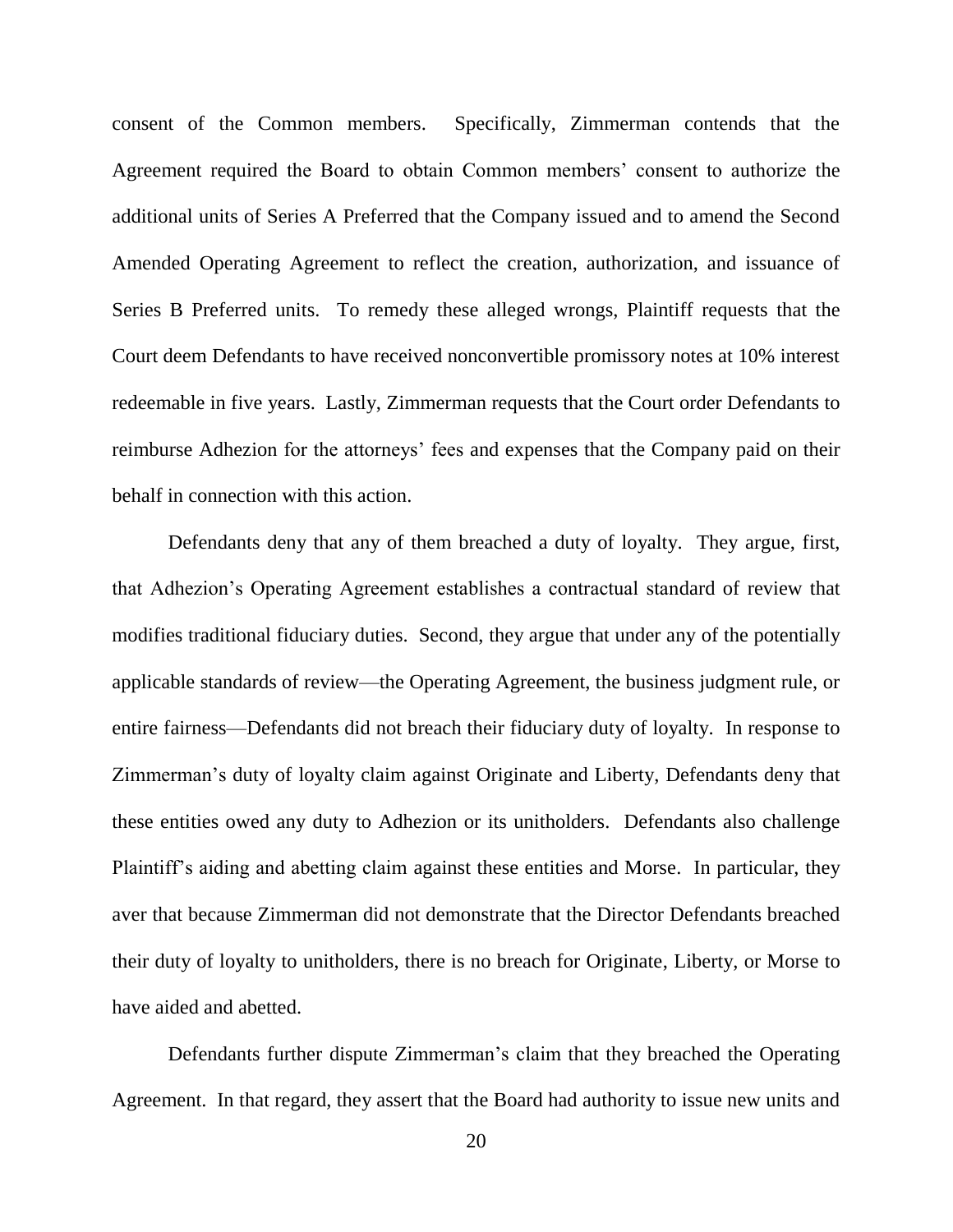create a new series of preferred units without the consent of the Common unitholders. Lastly, Defendants argue that they contractually were entitled to cause Adhezion to pay their attorneys' fees and, therefore, that they should not be required to reimburse the Company for those fees.

### **II. ANALYSIS**

### **A. Breach of Contract Claim**

I begin with Plaintiff's breach of contract claim which raises issues of contract construction. When interpreting a contract, the court's role is to effectuate the parties' intent based on the parties' words and the plain meaning of those words. $84$  Of paramount importance is what a reasonable person in the position of the parties would have thought the language of the contract meant.<sup>85</sup> When construing an ambiguous contract, such as the one at issue here, $86$  the court will consider all relevant objective evidence, including: overt statements and acts of the parties, the business context, prior dealings between the parties, and business customs and usage in the industry. $87$  Courts use such evidence to construe the ambiguous contract language in a way that best carries out the reasonable

<sup>84</sup> *Lorillard Tobacco Co. v. Am. Legacy Found.*, 903 A.2d 728, 739 (Del. 2006).

<sup>85</sup> *Id.* (citing *Rhone-Poulenc Basic Chems. Co. v. Am. Motorists Ins. Co.*, 616 A.2d 1192, 1195–96 (Del. 1992)).

<sup>86</sup> In the Summary Judgment Opinion, I concluded that Sections 3.8, 6.13, and 15.11 of the Operating Agreement are ambiguous. *See Zimmerman v. Crothall*, 2012 WL 707238, at \*19–21 (Del. Ch. Mar. 27, 2012). Because no evidence presented at trial has caused me to change that conclusion, I reaffirm it here.

<sup>87</sup> *Bell Atlantic Meridian Sys. v. Octel Commc'ns Corp.*, 1995 WL 707913, at \*6 (Del. Ch. Nov. 28, 1995).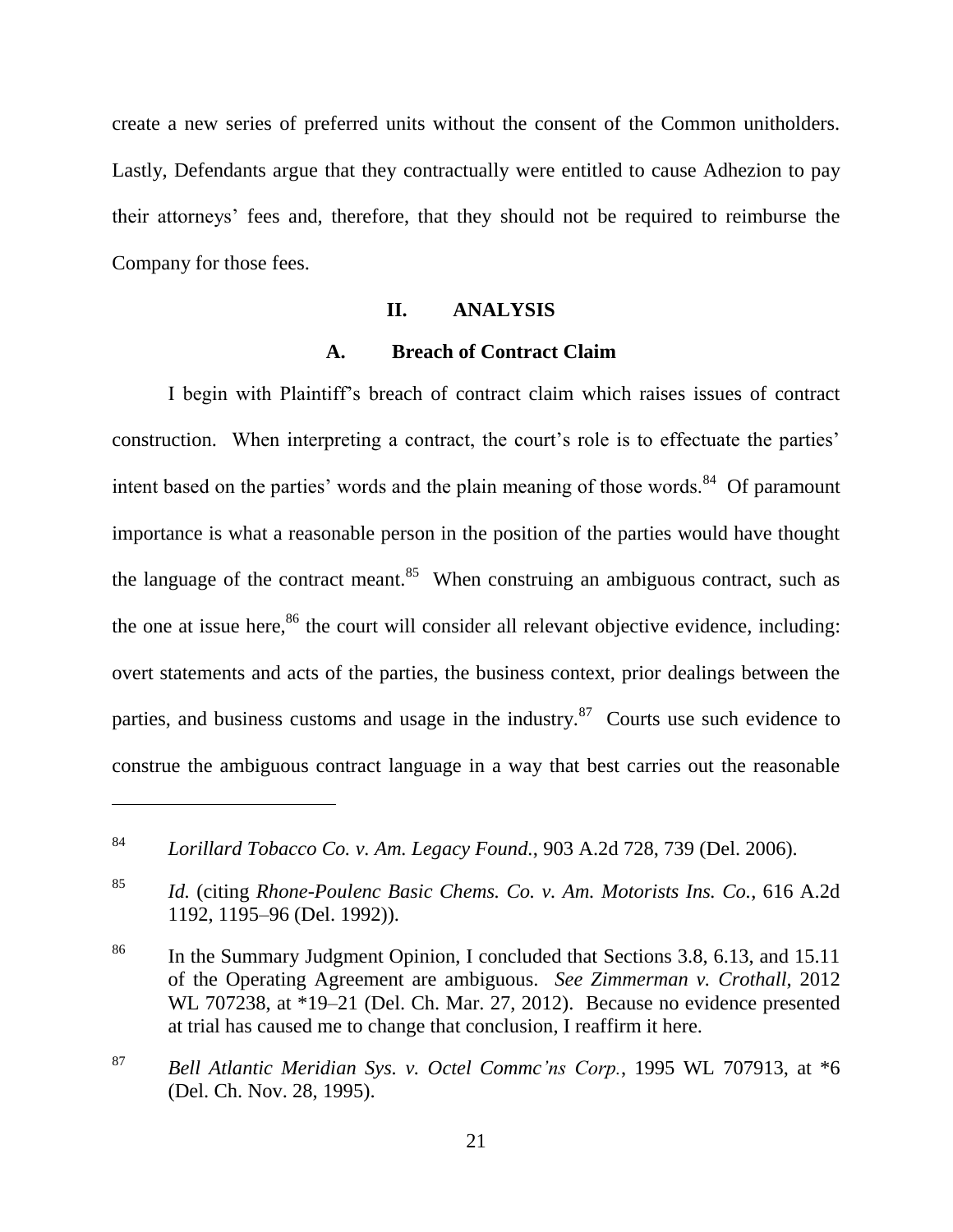expectations of the parties who contracted in those circumstances.<sup>88</sup> Courts also attempt to give meaning and effect to each word in a contract, assuming that the parties would not include superfluous verbiage in their agreement.<sup>89</sup> As the party seeking enforcement of his interpretation of the Adhezion Operating Agreement, Zimmerman bears the burden to prove his breach of contract claim by a preponderance of the evidence.<sup>90</sup>

The Operating Agreement at issue in this case is a contract governed by the Delaware Limited Liability Company Act (the "LLC Act").<sup>91</sup> The LLC Act provides contracting parties with flexibility to craft an agreement that is tailored to their needs.  $92$ Here, the drafters used this flexibility to include certain corporate law terms and concepts in their Operating Agreement. As one example, they issued ownership interests in units as opposed to admitting members.<sup>93</sup> They also used a number of well-understood terms

- <sup>90</sup> *Lillis v. AT & T Corp.*, 2008 WL 2811153, at \*4 (Del. Ch. July 21, 2008); *Estate of Osborn ex rel. Osborn v. Kemp*, 2009 WL 2586783, at \*4 (Del. Ch. Aug. 20, 2009), *aff'd*, 991 A.2d 1153 (Del. 2010).
- <sup>91</sup> 6 *Del. C.* ch. 18.
- <sup>92</sup> *Elf Atochem North Am., Inc. v. Jaffari, 727 A.2d 286, 290 (Del. 1999) ("The [LLC* Act] can be characterized as a 'flexible statute' because it generally permits members to engage in private ordering with substantial freedom of contract to govern their relationship, provided they do not contravene any mandatory provisions of the [LLC Act].").
- <sup>93</sup> *See* 6 *Del. C.* § 18-301 (discussing admission of members and providing that a person may be admitted as a member of an LLC without making a contribution to the LLC or acquiring an LLC interest in the company).

<sup>88</sup> *Id.*

<sup>89</sup> *NAMA Hldgs., LLC v. World Mkt. Ctr. Venture, LLC*, 948 A.2d 411, 419 (Del. Ch. 2007).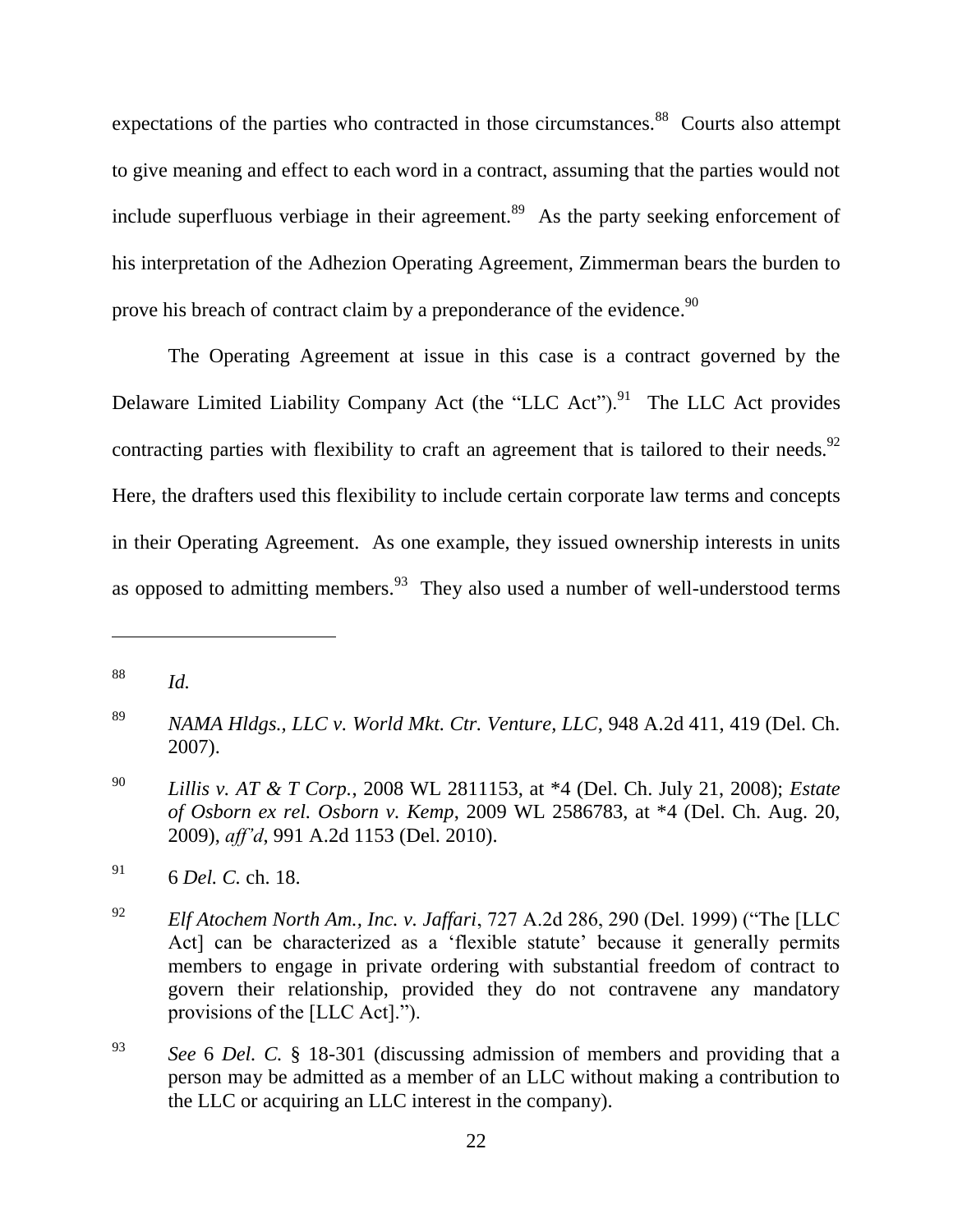relating to corporate stock including the three terms relevant here: create, authorize, and issue. Because each of these terms is used in the Adhezion Operating Agreement, I interpret the Agreement in a way that gives each term meaning and effect.<sup>94</sup> In doing so, I recognize that the parties, working under the LLC Act, could have assigned a meaning to these terms that differs from the term's ordinary corporate law meaning.

Zimmerman's breach of contract claim centers on whether the Operating Agreement requires approval of the Common unitholders (1) to increase the number of units the Company is authorized to issue and (2) to create additional classes or series of units. My analysis of his claims focuses on four sections of the Agreement. First, Section  $3.1(b)$  sets forth the "number and Classes and Series of Units" the Company is "authorized to issue" as of the Agreement's Effective Date.<sup>95</sup> Second, Section 3.2

<sup>94</sup> *See NAMA Hldgs., LLC v. World Mkt. Ctr. Venture, LLC*, 948 A.2d 411, 419 (Del. Ch. 2007).

<sup>&</sup>lt;sup>95</sup> Under Section 3.1(b) of the Amended Operating Agreement, the Company was authorized to issue 340,000 Class A Common units; 266,250 Class B Common units; and 393,750 Series A Preferred units. In the Second Amended Operating Agreement, the number of Class A Common units remained the same; the number of Class B Common units increased to 415,972; and the number of Series A Preferred units increased to 741,248. In the Third Amended Operating Agreement, the number of Class A Common units remained the same, the number of Class B Common units increased to 655,972; the number of Series A Preferred units increased to 1,040,464; and the Series B Preferred was added and 1,622,590 units were authorized to be issued. *See* JX 25; JX 38; JX 226. The Board increased the number of Series A Preferred units that the Company purportedly was authorized to issue twice by written consents between the Second and Third Amended Operating Agreements: to 815,623 in connection with the July 2009 Issuance; and then to 858,123 in the December 2009 Issuance. *See* JX 100; JX 182.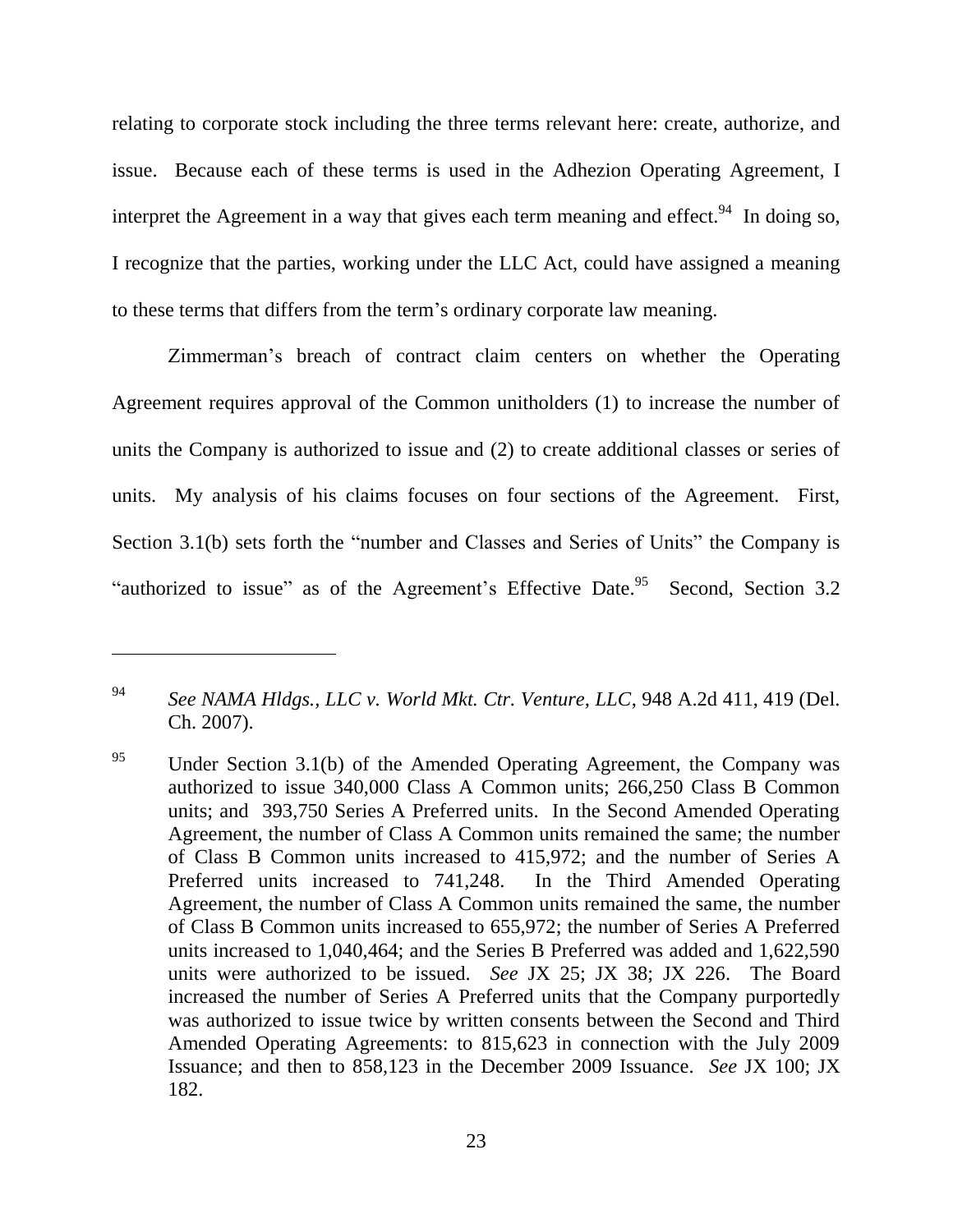effectively gives the Series Preferred members veto power over certain actions. Specifically, and in relevant part, it restricts the Company's ability to "engage in or take any of the following actions without the affirmative vote or written consent of a Required Interest of the Series A Preferred Members: . . . (v) create, authorize or reserve any Units or Derivative Rights; (vi) issue, sell or grant any Units or Derivative Rights  $\dots$ .<sup>96</sup> Third, the Agreement gives the Board the following authority in Section 3.8:

> Subject to the provisions of Section 3.2 hereof, the Board of Directors may, at any time and from time to time, issue additional Units (including, without limitation, Class B Common Units pursuant to Section 3.3(b) hereof) or create additional Classes or Series of Units having such relative rights, powers and duties as the Board of Directors may establish, including rights, powers and duties senior to existing classes of Units.

Lastly, Section 15.11 governs amendments to the Operating Agreement and provides in

pertinent part:

*Except as otherwise provided in Section 3.8 hereof with respect to the issuance of additional Units*, this Agreement and any term hereof may be amended and the observance of any term hereof may be waived (either prospectively or retroactively and either generally or in a particular instance) with the written consent or vote of (a) a Required Interest of the Preferred Members, voting together as a single, separate class, and (b) a Majority-in-Interest of the Common Members, voting together as a single, separate class; provided that all non-consenting Members are treated in the same

 $96$  The "Required Interest" is defined to mean "Members holding greater than twothirds (2/3) of either all the issued and outstanding Units or all the issued and outstanding Units of a particular Class or Classes or Series, as the context requires." Operating Agreement  $\S 2.1$ .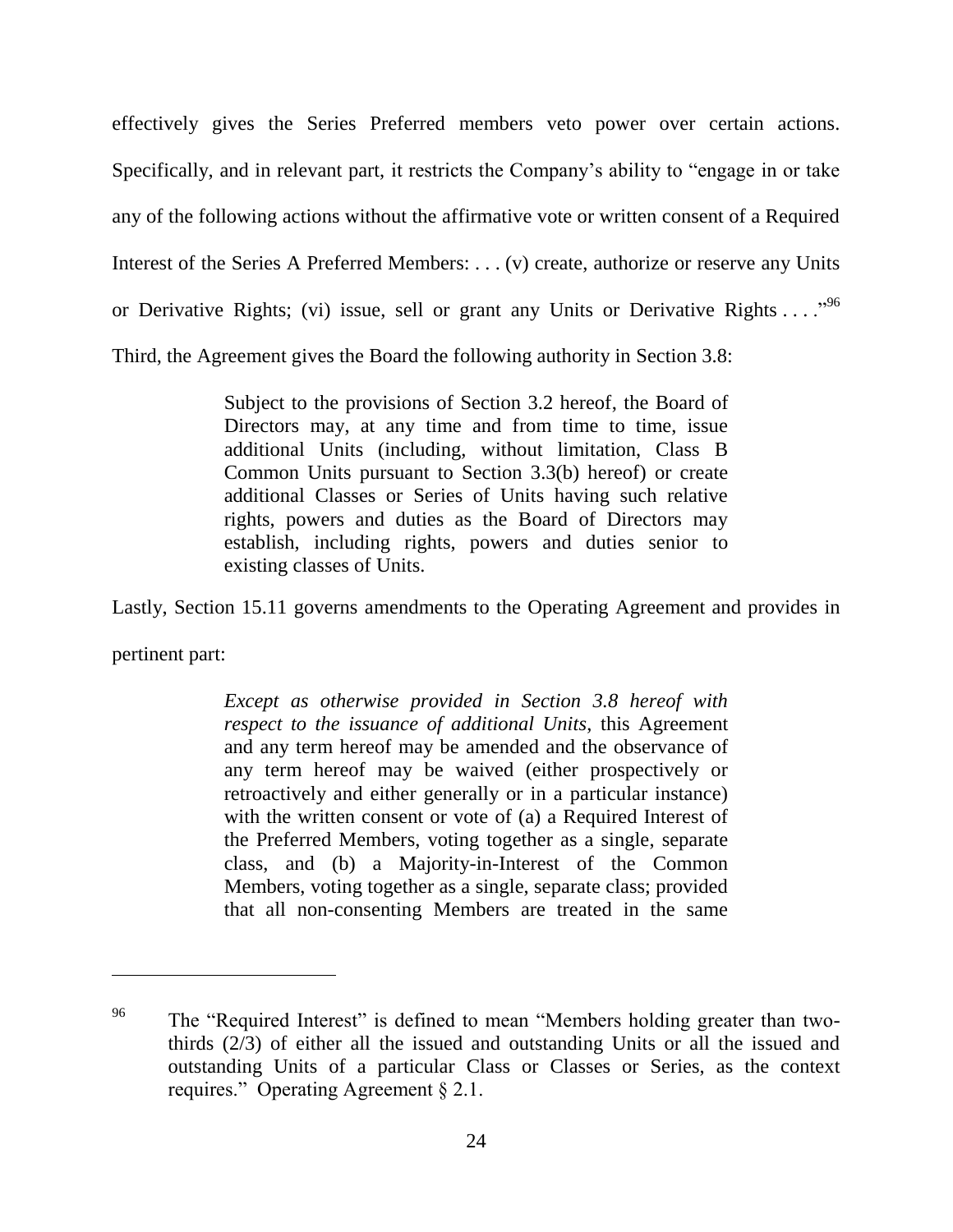manner as the consenting Members by such amendment or waiver.<sup>97</sup>

### **1. Authorizing units**

With these contractual provisions in mind, I consider Zimmerman's claims. His first contention is that an Operating Agreement amendment was required to increase the number of authorized units set forth in Section 3.1(b). He further contends that Section 15.11 required the consent of the Common unitholders for such an amendment. Defendants counter that, unlike the Delaware General Corporation Law ("DGCL"),<sup>98</sup> the LLC Act does not require the authorization of equity interests before those interests may be issued. Defendants concede that the Agreement contemplates the authorization of units. They contend, however, that this step is merely incidental to the Board's authority to create and issue units under Section 3.8 and its authority unilaterally to amend the Agreement under Section 15.11 with regard to its authority under Section  $3.8.^{99}$ 

<sup>&</sup>lt;sup>97</sup> *Id.* § 15.11 (emphasis added). The Common unitholders "have the right to vote or consent as a single class with the Members holding Preferred Units on all matters on which Members may vote and on all matters for which the consent of Members may be obtained." *Id.* § 3.3(a). The principal matter on which Common members can vote is an amendment to the Operating Agreement under Section 15.11.

<sup>98</sup> 8 *Del. C.* §§ 101–619.

<sup>&</sup>lt;sup>99</sup> The Board's authority to act under Section 3.8 actually is subject to Section 3.2 which requires the approval of more than two-thirds of the Series Preferred members. In the circumstances of this case, however, the interests of the Series Preferred members were aligned with at least those of Defendants Originate, Liberty, and Molinaro, who accounted for at least two-thirds of the Series Preferred members. At all relevant times, each of those parties or their designees served on the Board. Section 3.2, therefore, did not practically restrict the Board's authority to engage in any of the Challenged Transactions. Thus, I refer to the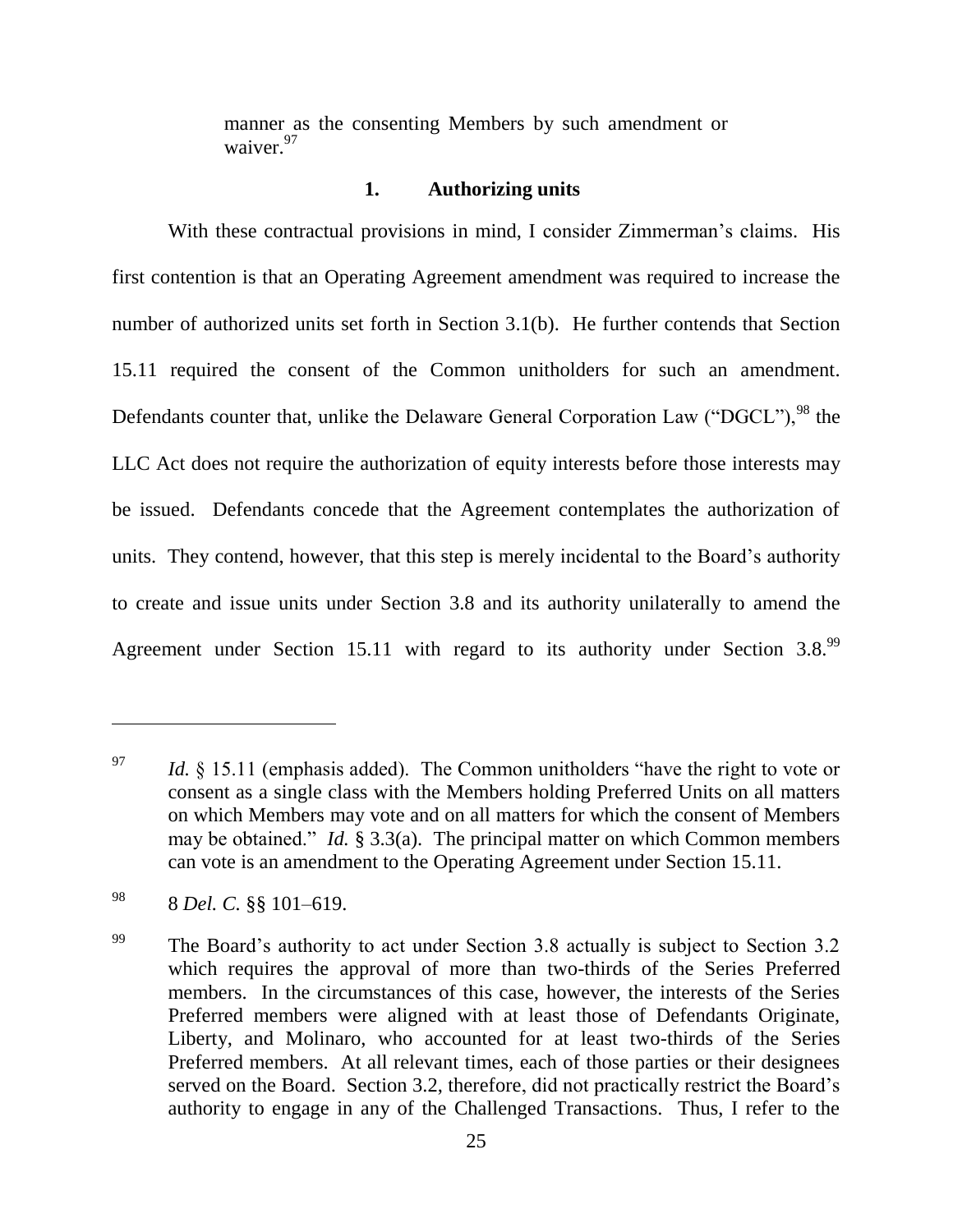Defendants further argue that such a structure is consistent with the absence of formal requirements in the LLC Act regarding the creation and issuance of LLC interests.<sup>100</sup> Zimmerman disputes this interpretation. He asserts that the plain language of the Agreement contemplates three distinct steps (create, authorize, and issue) and that Section 3.8 of the Agreement only empowers the Board unilaterally to undertake, at most, two of those steps.

I agree with Zimmerman that the plain language of the Agreement indicates that the parties intended that units be authorized. Defendants' witness and the drafter of the first Amended Agreement, attorney Christopher Miller, confirmed that the use of the term authorize was deliberate.<sup>101</sup> He testified that, "under [the] Delaware statute as well as

Board's authority to act under Section 3.8 as though it were authorized to act unilaterally.

<sup>100</sup> *See* Robert L. Symonds, Jr. & Matthew J. O'Toole, *Symonds & O'Toole on Delaware Limited Liability Companies* § 5.15, at 5-89 (2010 Supplement) (emphasis added) ("The [LLC Act] establishes no formalities that must be observed for the creation and issuance of limited liability company interests.").

<sup>101</sup> Although Miller's testimony is relevant and useful, its significance is limited. Extrinsic evidence may be used to interpret an ambiguous contract with the goal of effectuating the parties' intent. *See Lorillard Tobacco Co. v. Am. Legacy Found.*, 903 A.2d 728, 739 (Del. 2006). In this regard, Miller's intent as the drafter of the Operating Agreement is at least one step removed from the intent of his client and those who actually negotiated the Agreement. There is no evidence, for example, that the parties negotiated about the meaning of "authorize" in the context of the Challenged Transactions. Because Miller evidently had some involvement in the negotiations, however, I infer that he knew about his own client's intentions.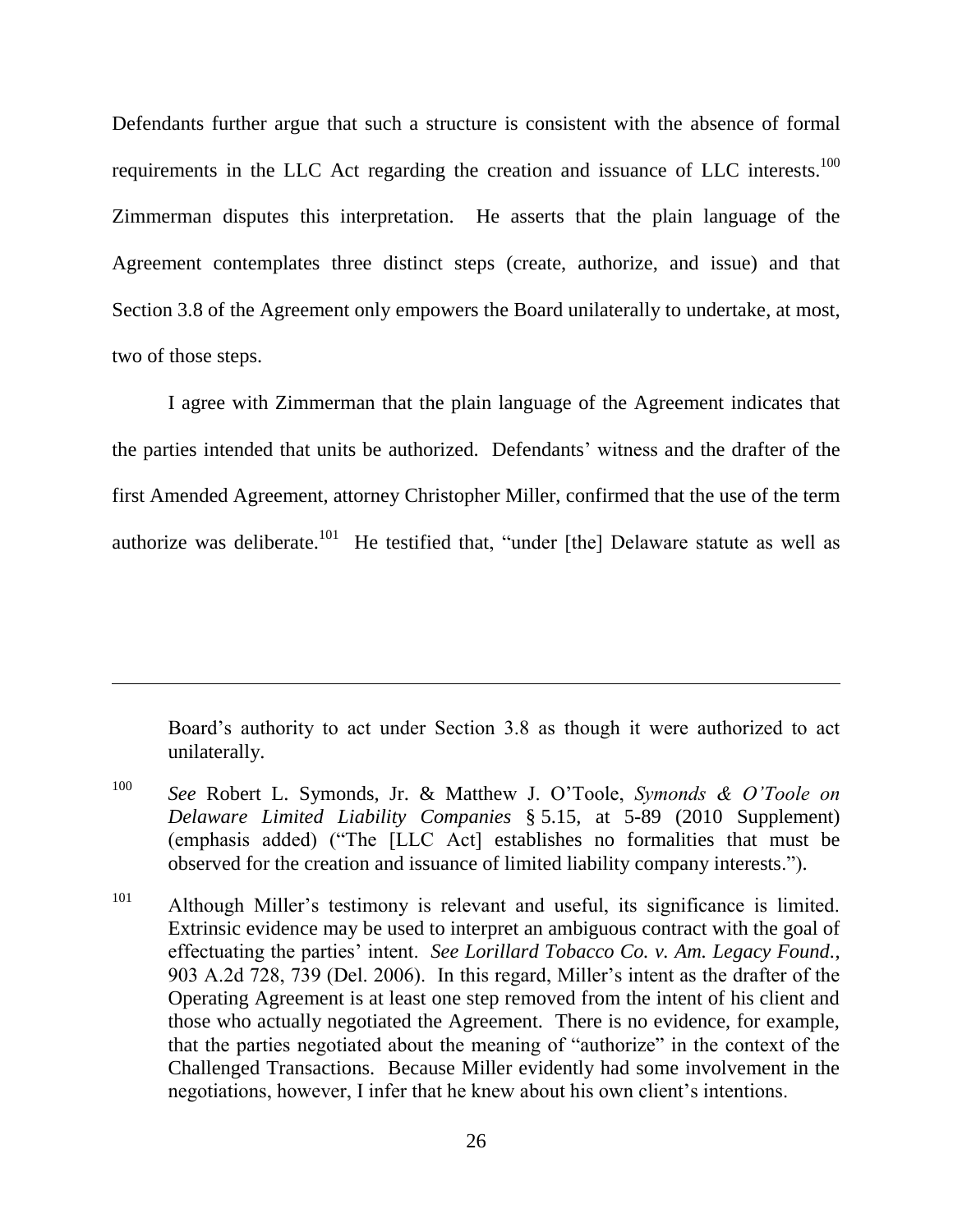under this operating agreement, units [] are not required to be authorized prior to issuance. That said, we went through a process to authorize those units. $102$ 

The Operating Agreement, however, does not expressly address the process for authorizing units. Under the DGCL, the amount of authorized capital stock acts as a ceiling on the amount of stock a corporation may issue without seeking a charter amendment to increase that amount.<sup>103</sup> Here, Defendants contend that the statement in Section 3.1(b) of the number and classes and series of units that Adhezion is authorized to issue was not intended to limit the number of units the Board could issue unilaterally under Section 3.8. Miller provided the following explanation:

> [T]he other thing that needs to be understood here with respect to authorization, and this applies particularly in the corporate setting, and since we've adopted somewhat of a corporate structure here, it applies here as well, the idea of authorizing units is not a power vested in a particular body. Different than the act of issuing units, which both corporate statutes and this operating agreement give to the board, and the power to create units, those are powers given to the board subject to the consent of the preferred. Authorization of units is subsumed within the act of amending the agreement. Same in the corporate statutes. If you look at corporate statutes, you won't anywhere see either the board or the stockholders given the power to authorize shares. Corporate statutes say how do you amend your certificate of incorporation? What are the steps you need to follow? And in an amendment to the certificate of incorporation, that is where shares are authorized. *That was the same intent here, was that units would be authorized through an amendment to the agreement.*

 $102$  Tr. 646.

<sup>103</sup> *See* 8 *Del. C.* § 242 (requiring an amendment to a corporation's certificate of incorporation to increase or decrease its authorized capital stock).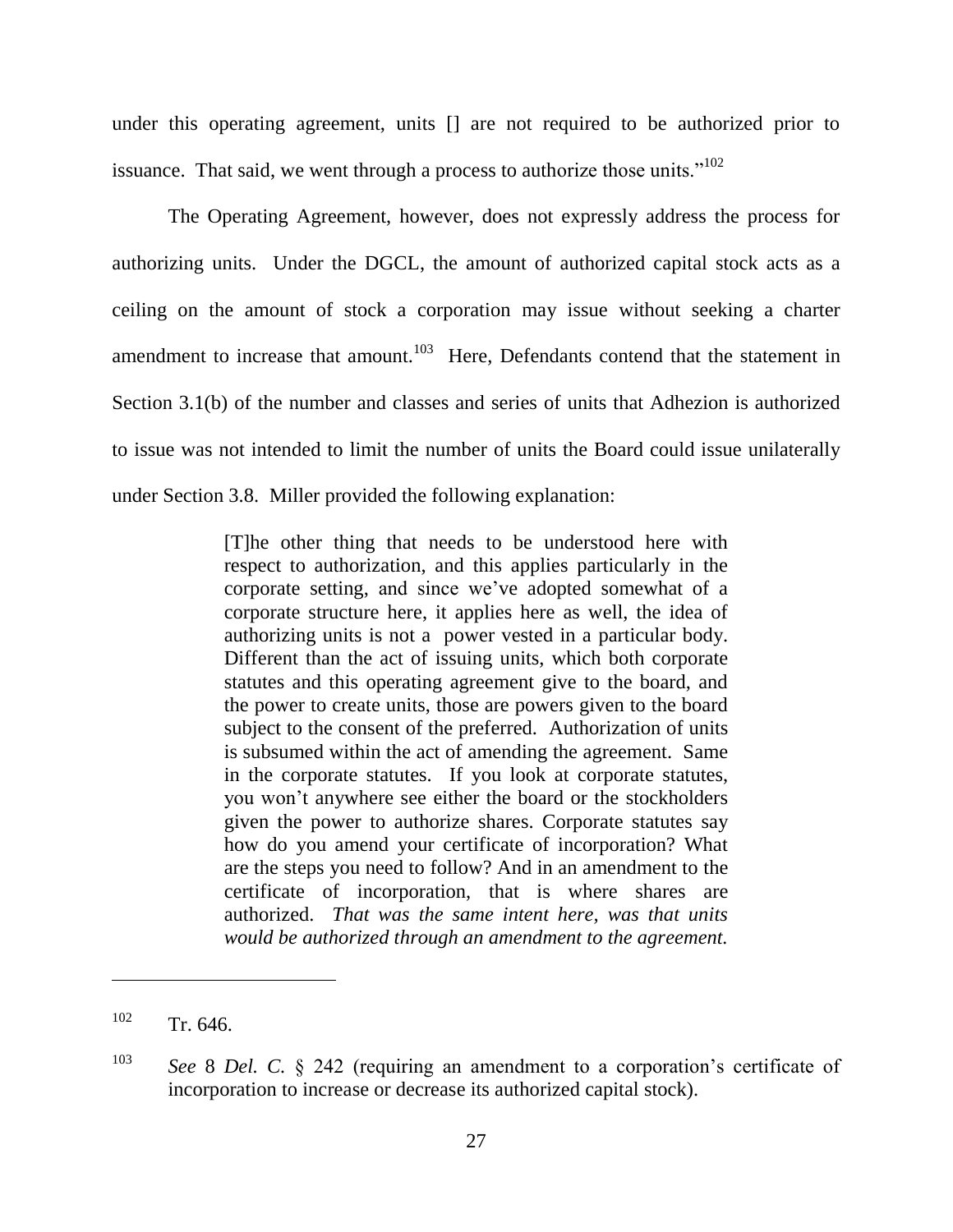So the question was, what does it take to amend the agreement?<sup>104</sup>

As Miller stated, there is no statutory requirement that there be an amendment to the Operating Agreement to increase the number of authorized LLC interests. Accordingly, I look to the terms of the Operating Agreement to determine the parties' intent in this regard. Because the Operating Agreement does not set forth a process for authorizing units, I conclude that the most reasonable interpretation of the Agreement is that the parties intended the authorization of units to be accomplished by an amendment to the Operating Agreement. Such a reading is also consistent with Miller's testimony in that regard.

I reach this conclusion notwithstanding that, in each of the first two Challenged Transactions, Defendants purported to increase the number of units the Company was authorized to issue using written consents of the Board, rather than an amendment to the Operating Agreement. Generally, the parties' actions under an agreement provide strong evidence of the contract's meaning.<sup>105</sup> In this case, however, the Director Defendants apparently acted without Zimmerman's knowledge and, promptly after learning of the

<sup>104</sup> Tr. 646 (emphasis added); *see also* 8 *Del. C.* § 151.

<sup>105</sup> *See Personnel Decisions, Inc. v. Bus. Planning Sys., Inc.*, 2008 WL 1932404, at \*6 n.29 (Del. Ch. May 5, 2008).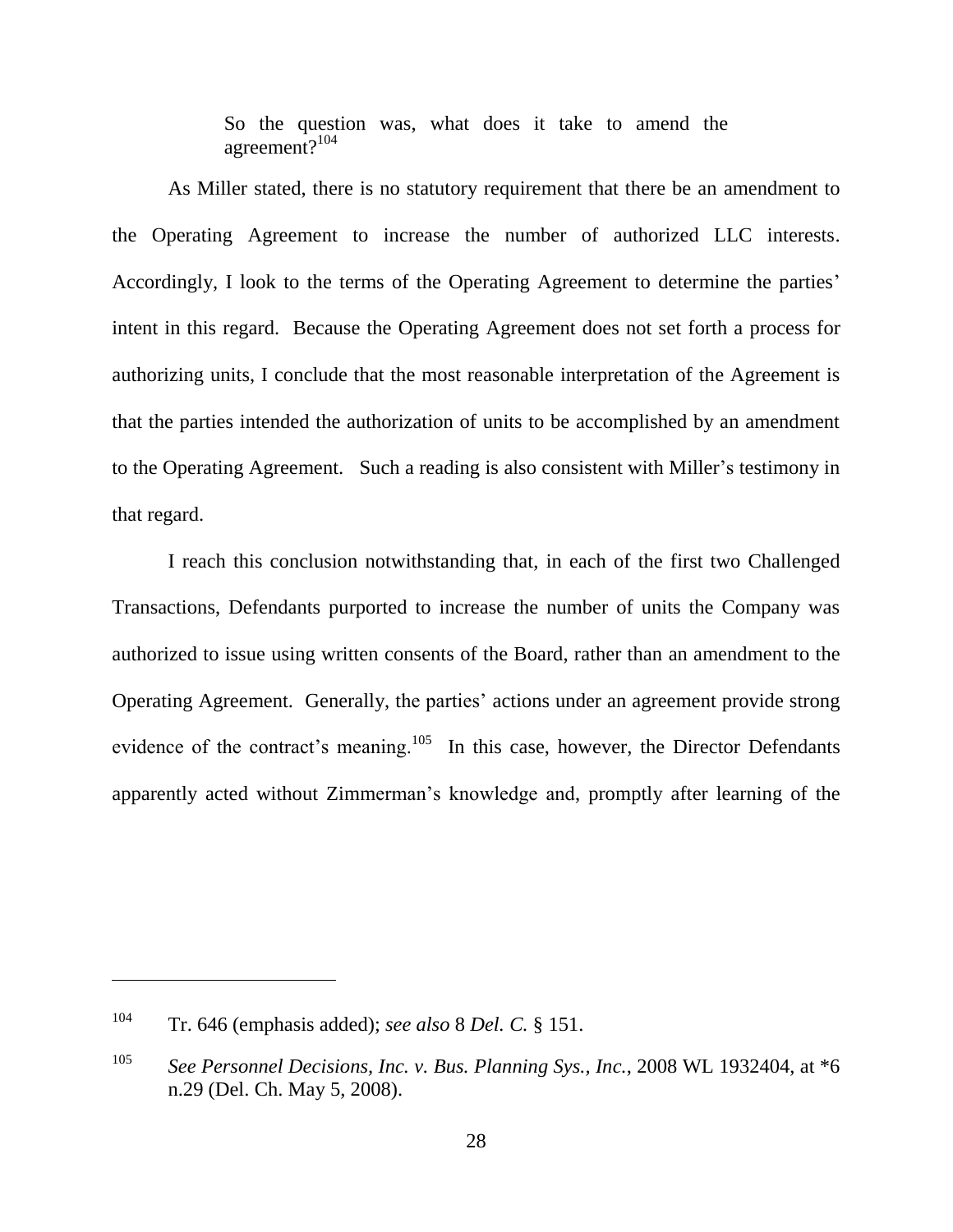relevant facts, he disputed Defendants' position that the Operating Agreement gave them the authority to authorize additional units without an amendment.<sup>106</sup>

# **2. Amending the Operating Agreement**

Having concluded that Adhezion's units must be authorized and that an Operating Agreement amendment is the proper way to increase the number of units the Company is authorized to issue, I consider next what was required to amend the Agreement. Section 15.11 governs amendments. This Section requires the written consent or vote of both more than two-thirds of the Preferred members (the "Required Interest") and a majorityin-interest of the Common members to amend the Agreement. The sole exception to this voting requirement states: "Except as otherwise provided in Section 3.8 hereof with respect to the *issuance* of additional Units."<sup>107</sup> As set forth above, Section 3.8 provides the Board the authority unilaterally to issue and to create additional units.

The parties dispute two issues related to the Board's authority unilaterally to amend the Agreement under Section 15.11. First, they dispute whether the exception relates to the entirety of Section 3.8 (create and issue) or whether it is limited to the Board's authority to issue units. Second, they disagree on whether the exception to Section 15.11 allows the Board to increase the number of units the Company is authorized to issue as part of the Board's authority under Section 3.8. There is no dispute

<sup>&</sup>lt;sup>106</sup> Zimmerman's employment was terminated at the end of 2008. Tr. 474–75 (Gausling). He contends that he learned of the 2009 Issuances in 2010 after filing the initial complaint in this case. Compl. ¶ 5.

<sup>&</sup>lt;sup>107</sup> Operating Agreement § 15.11 (emphasis added).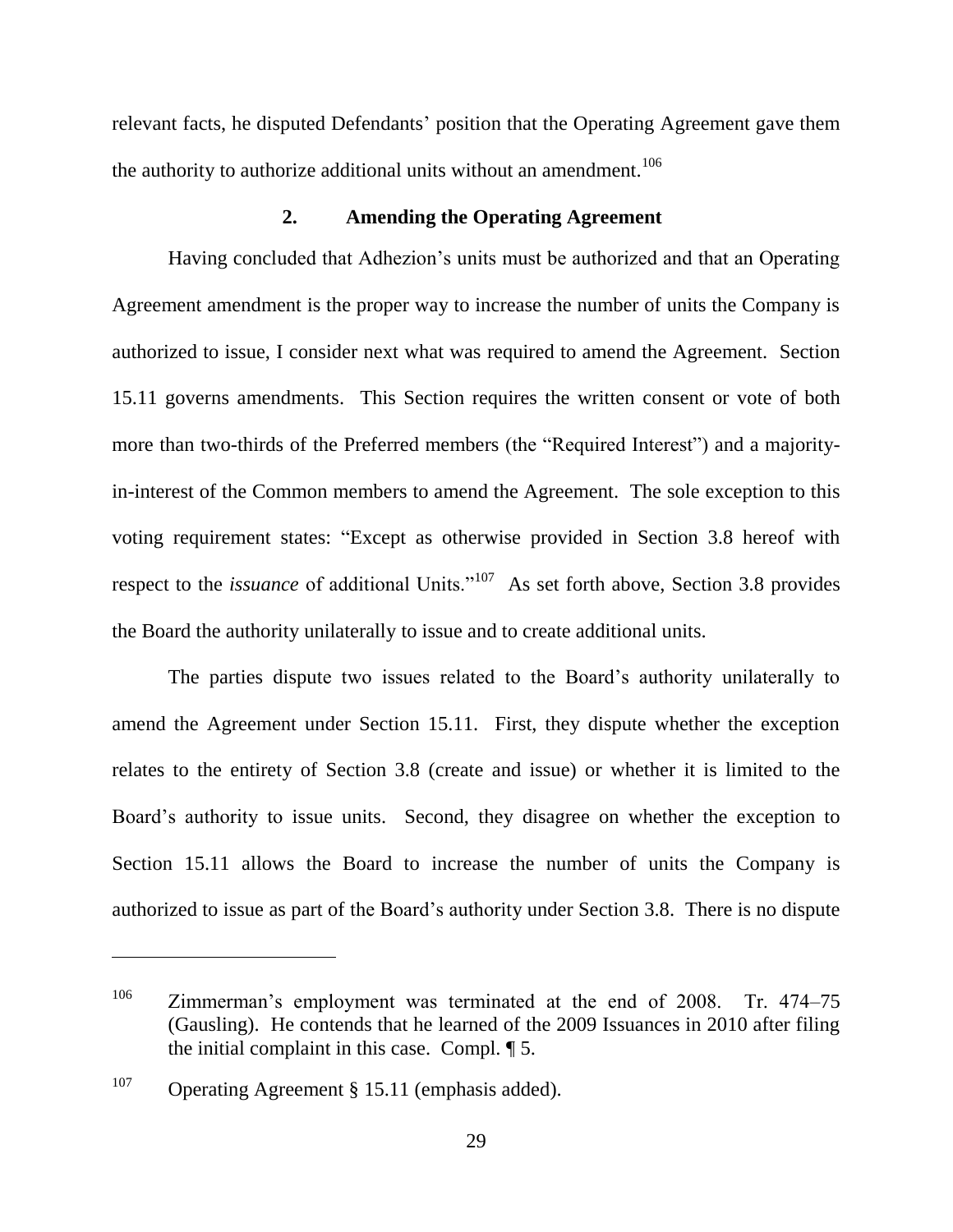that the consent of the Common unitholders is required for Operating Agreement amendments that do not fall within the exception to Section 15.11.

# **a. To authorize units**

I address first whether Common unitholder approval was required to increase the number of units the Company is authorized to issue. I conclude that it was. Defendants' argument that the act of authorizing units is subsumed within the Board's authority under Sections 3.8 and 15.11 is unpersuasive. The plain language of Sections 3.2, 3.8, and 15.11 indicates that the Agreement does not provide the Board unilateral authority to amend the Agreement to increase the number of units the Company is authorized to issue. Section 3.2 of the Operating Agreement expressly requires the consent of the Series Preferred members to create, authorize, and issue units, among other things. The parties similarly could have expressly provided the Board with authority to authorize units. They did not do so. Instead, Section 3.8 gives the Board authority only to issue and to create additional units. The exception to the voting requirements for an amendment to the Operating Agreement in Section 15.11 relates only to the Board's authority in Section 3.8. To increase the number of authorized units, therefore, the Board would need to amend the Operating Agreement under Section 15.11, and that would require the specified consents or votes. Those consents include "a Majority-in-Interest of the Common Members voting together as a single, separate class."<sup>108</sup>

<sup>108</sup> *Id.* § 15.11.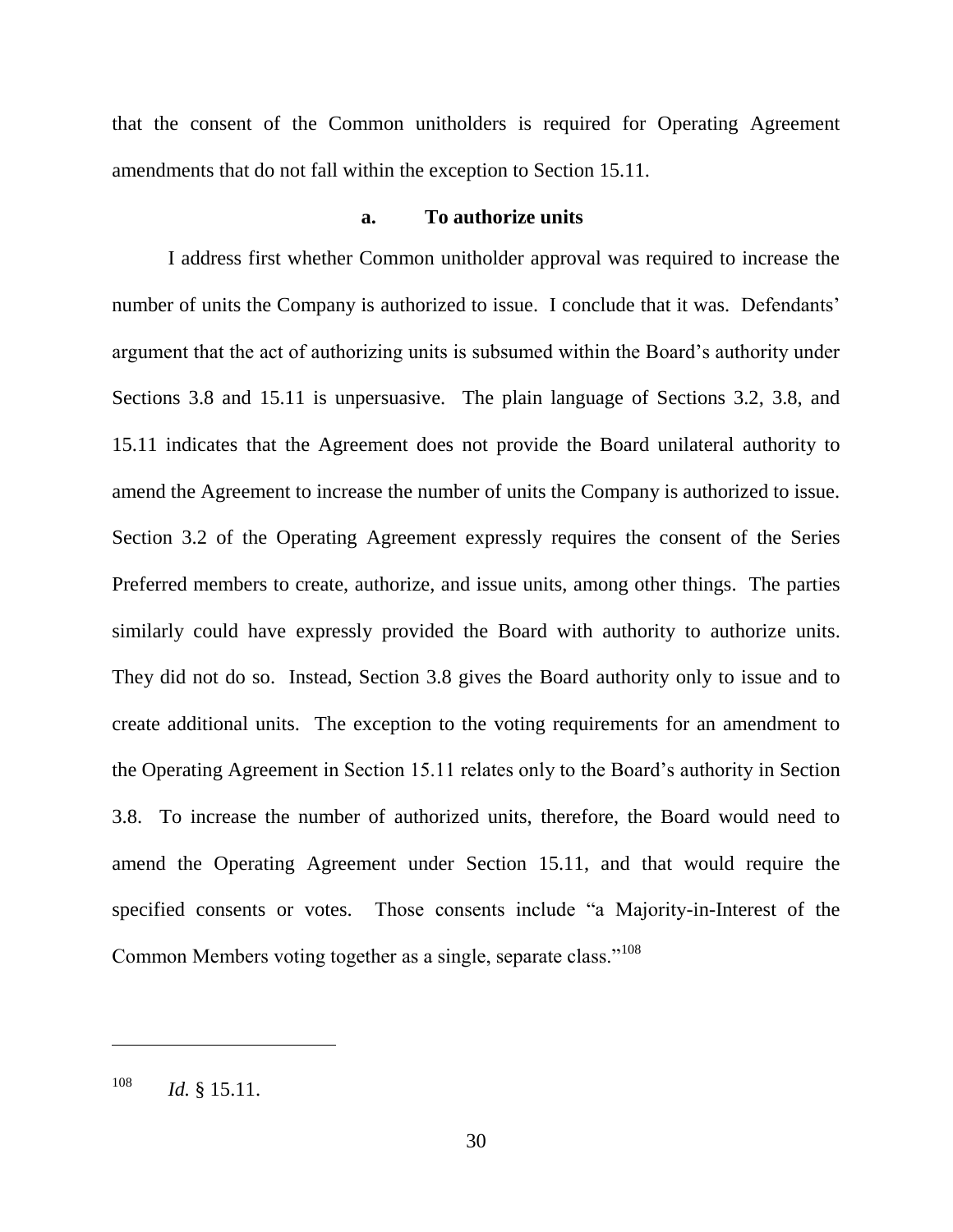### **b. To create units**

In addition, Zimmerman contends that Section 15.11 further limits the Board's authority because the exception is only "with respect to the *issuance* of additional Units."<sup>109</sup> Zimmerman argues that the parties easily could have omitted this limiting language if they had intended the entirety of Section 3.8 to be carved out of Section 15.11. Zimmerman's reading is reasonable, but it is not the only reasonable interpretation of Section 15.11. For example, Defendants reasonably assert that the exception to Section 15.11 to exclude Section 3.8 "with respect to the issuance of additional Units" should be read to apply also to the creation of new classes or series of units as provided for in Section 3.8.

Having concluded that the Agreement is ambiguous on this point, I consider the extrinsic evidence presented at trial. The most compelling evidence appears in the progression of the pertinent sections of the Agreement during the relevant period. In 2008, before Originate's investment, the Amended Operating Agreement expressly gave the Board the authority only to create, not to issue, additional classes or series of units.<sup>110</sup> The pertinent provision provided in relevant part: "[T]he Board of Directors may, at any time and from time to time, create additional Classes or Series of Units  $\dots$ <sup>111</sup> During

<sup>109</sup> *Id.* (emphasis added).

<sup>&</sup>lt;sup>110</sup> Am. Operating Agreement § 3.9. The Amended Operating Agreement references Section 3.9 which is the equivalent of Section 3.8 in the Second Amended Operating Agreement.

<sup>111</sup> *Id.*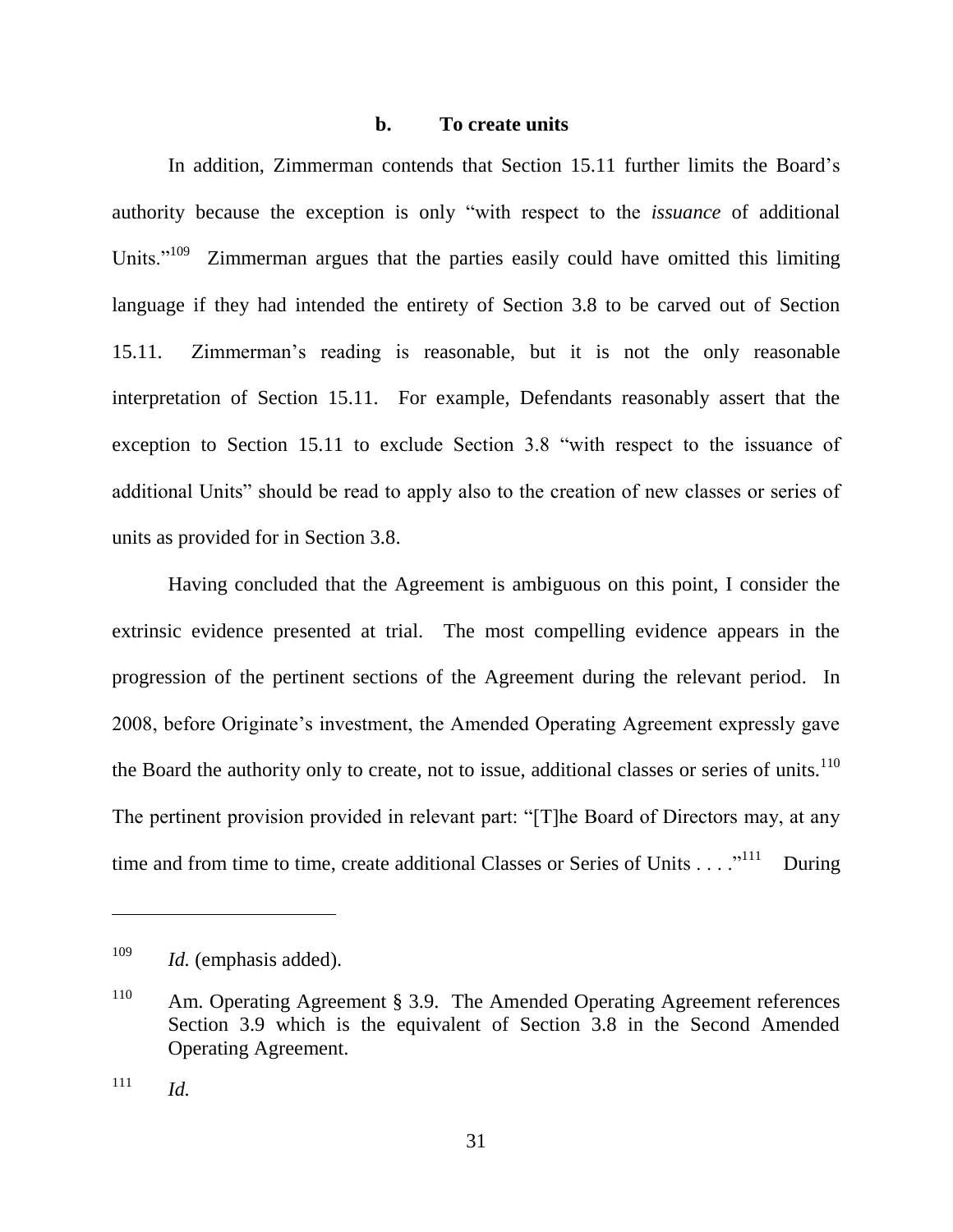the negotiations of the Second Amended Operating Agreement, the drafters renumbered this provision Section 3.8 and changed its language to read: "[T]he Board of Directors may, at any time and from time to time, issue additional Units (including, without limitation, Class B Common Units pursuant to Section 3.3(b) hereof) or create additional Classes or Series of Units  $\dots$ <sup>112</sup> Miller explained that he believed the corresponding provision in the first Amended Operating Agreement contained a "loophole" because the section only expressly gave the Board authority to create additional units.<sup>113</sup> According to Miller, the Second Amended Operating Agreement was changed to close that loophole. Because the Common members approved that amendment, it would appear that Zimmerman agreed with this clarification.

The operative language of Section 15.11, however, remained unchanged between the Amended and Second Amended Operating Agreements. This Section at all times began: "Except as otherwise provided in Section 3.8 [or 3.9] hereof with respect to the issuance of additional Units." That is, even before Section 3.8 or its precursor included the word "issue," and when it only referred to the action of creating new classes or series, Section 15.11 identified Section 3.8 as relating to "the issuance of additional units." This drafting history strongly implies that the language "with respect to the issuance of additional Units" is not meant as limiting language. Rather, it broadly refers to the

<sup>112</sup> Second Am. Operating Agreement § 3.8

 $113$  Tr. 651–52 (Miller) ("It was clearly the intent under Section 15.11 that the board have the authority to issue additional units. The language says so itself.").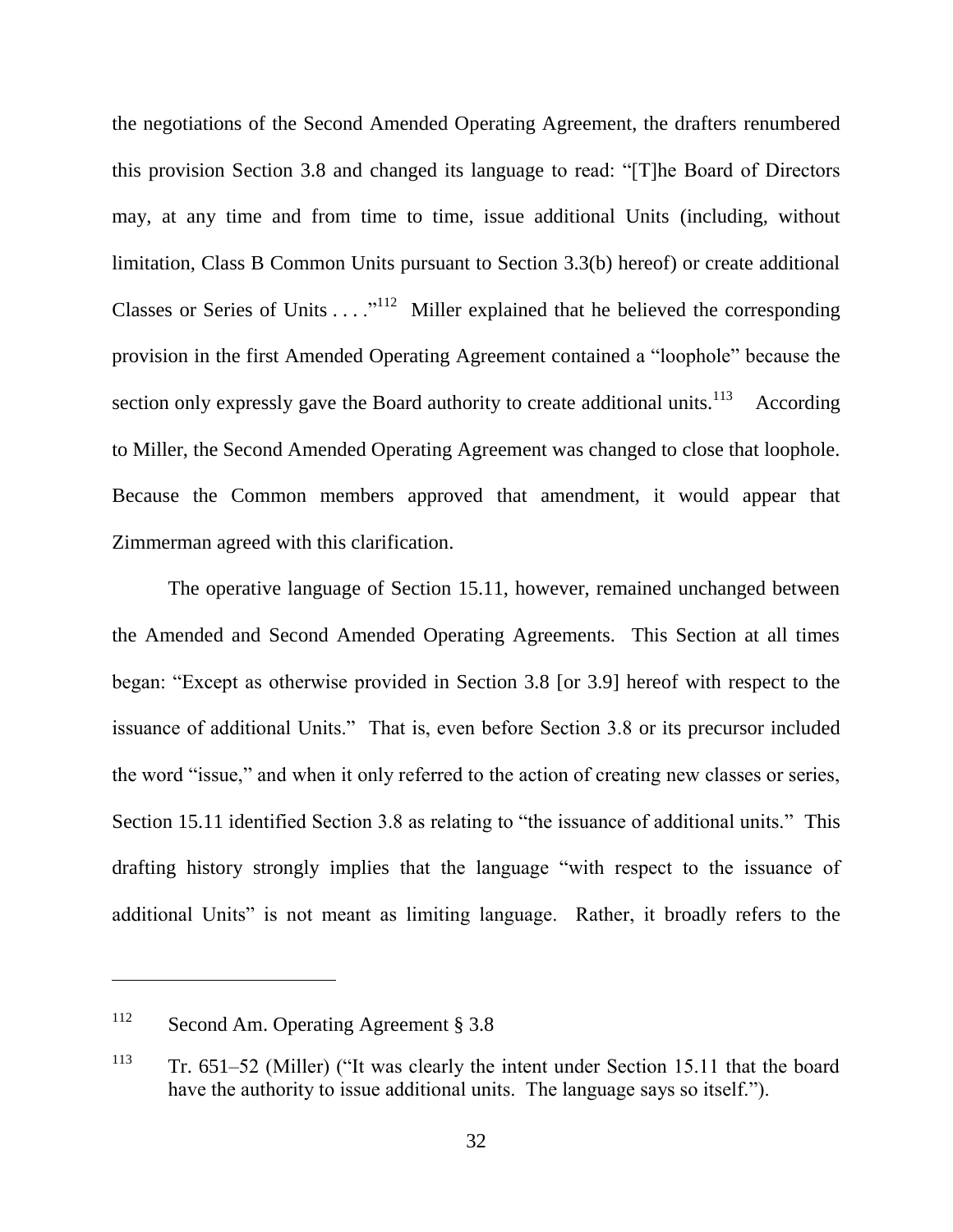subject matter of the provision (Section 3.8) that it references. This reading also comports with Miller's explanation that "the purpose of amending Section 3.8 in October of 2008 was to clarify that the board had the authority to issue additional units and to create additional classes, not just create additional classes."<sup>114</sup>

Zimmerman failed to adduce any convincing evidence to support his contrary interpretation of the Second Amended Operating Agreement. He argues that addition of the word "issue" in Section 3.8, when that word was already in use in Section 15.11, strengthens his interpretation that the parties intended Section 15.11's exception to relate only to the portion of Section 3.8 addressing "issuance" of units. This is especially true, according to Zimmerman, because the parties "specifically negotiated" this change to Section  $3.8$ .<sup>115</sup> Zimmerman admitted that he was not negotiating from a position of strength when he negotiated the Amended Operating Agreement with Originate.<sup>116</sup> Moreover, when Miller negotiated the clarification in Section 3.8 in the Second Amended Operating Agreement, he was representing Adhezion and possibly Originate. Nothing in the record suggests that Miller was aligned with Zimmerman or the Common unitholders at that time. In that context, I do not find credible Plaintiff's argument that he negotiated

 $114$  Tr. 654.

<sup>115</sup> Tr. 649 (Miller) (testifying that the provisions related to additional units were "specifically negotiated" so that the Company could issue additional units without having to get the consent of the Common unitholders).

<sup>&</sup>lt;sup>116</sup> Tr. 103 (Zimmerman) (claiming that he "agreed to take that \$3 million because they forced me and put me over a barrel".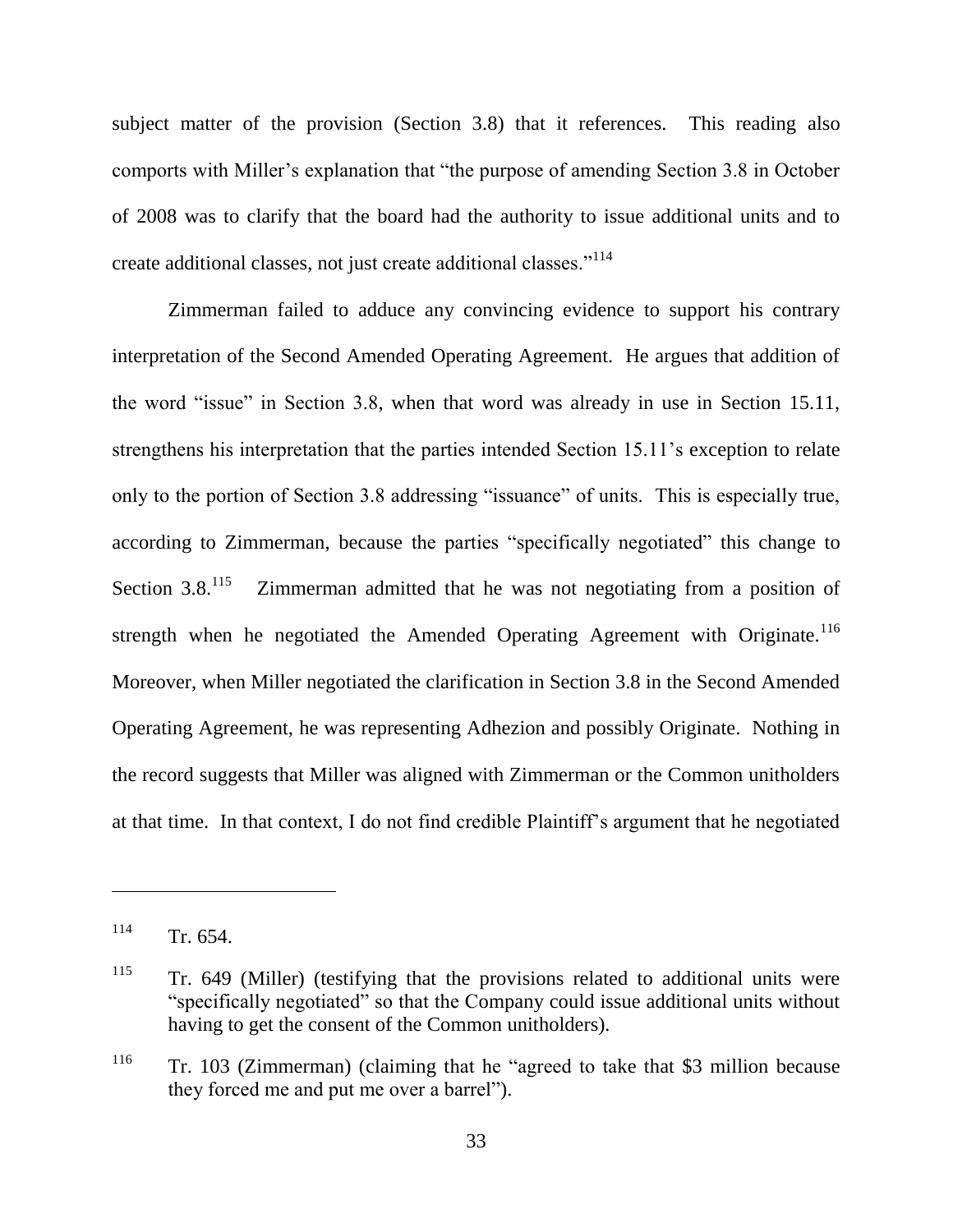more rights for the Common unitholders in the Second Amended Operating Agreement than they previously had. To accept Zimmerman's position, I would have to accept that in the Second Amended Operating Agreement he or his representative carved back the Board's authority by leaving unchanged Section 15.11's reference to Section 3.8 "with respect to the issuance of additional Units" and adding "issue" to Section 3.8, so that it explicitly referred to both "issue" and "create." I consider that proposition too farfetched to be credible. Thus, because Zimmerman was unable to produce any more probative evidence to support his position, and based on the negotiating history of the Agreement, I conclude that Defendants' interpretation is correct on this point.

# **3. Did the Director Defendants breach the Operating Agreement?**

Based on these findings, I conclude that the Board breached the Operating Agreement in undertaking each of the Challenged Transactions. In the 2009 Issuances, the Board purported to increase the number of Series A Preferred units the Company was authorized to issue by written consents. The Agreement, however, required an amendment approved by the Common unitholders for such an increase. The February 2010 and January 2011 Issuances were in breach of the Agreement because the Board issued unauthorized Series B Preferred units. Even though I conclude that the Board acted within its authority in amending the Agreement to reflect the creation of the Series B Preferred units, no Series B Preferred units properly had been authorized for issuance. Additionally, the purported increase in the number of Series A Preferred units that the Company was authorized to issue in the Third Amended Operating Agreement, and actually issued of those units in the February 2010 and January 2011 Issuances, were in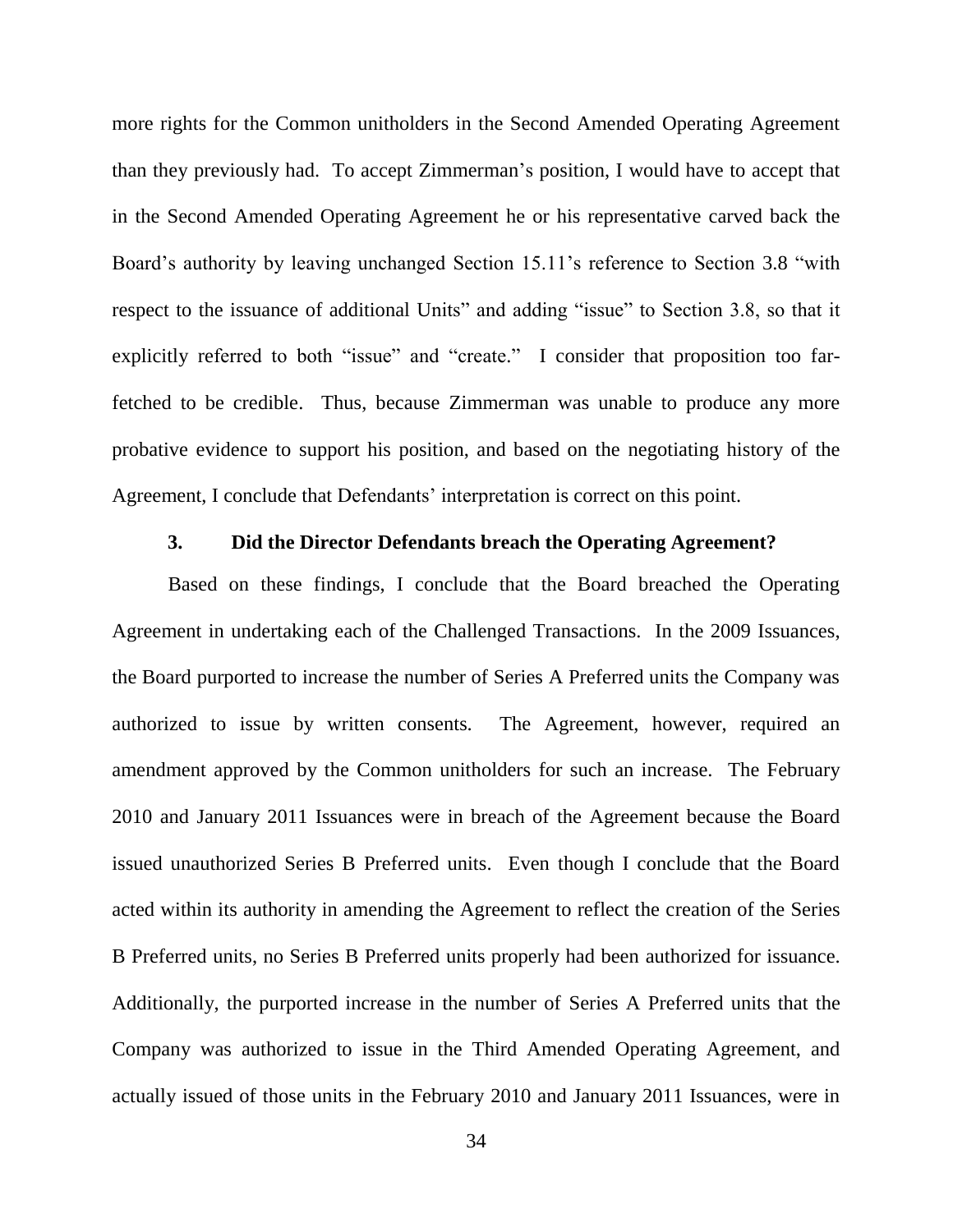breach of the Agreement for the same reason. That is, the Common unitholders never approved the amendment to the Agreement to increase the number of authorized units.

This outcome could have been avoided. The interpretation that Defendants advance is a plausible one that is consistent with the flexibility afforded by the LLC Act. If parties to an LLC operating agreement intend to deviate from the meaning that a reasonable investor would attribute to use of a term, however, it is incumbent upon them to manifest that intent.<sup>117</sup> In this case, I reject the strained meaning that Defendants place on the familiar corporate law term "authorize" when that term was incorporated imprecisely in Adhezion's Operating Agreement.<sup>118</sup> I have considered the extrinsic evidence Defendants presented through Miller's testimony.<sup>119</sup> This evidence, however, generally supports the result I reach. Miller testified that the parties intended units to be authorized and intended that such authorization would take place through an Operating Agreement amendment. Defendants ask too much, however, when they urge this Court

<sup>117</sup> *See Lorillard Tobacco Co. v. Am. Legacy Found.*, 903 A.2d 728, 739 (Del. 2006) (―The true test is not what the parties to the contract intended it to mean, but what a reasonable person in the position of the parties would have thought it meant." (quoting *Rhone-Poulenc Basic Chems. Co. v. Am. Motorists Ins. Co.*, 616 A.2d 1192, 1195–96 (Del. 1992))).

<sup>&</sup>lt;sup>118</sup> *Id.* ("Courts will not torture contractual terms to impart ambiguity where ordinary meaning leaves no room for uncertainty.").

<sup>119</sup> *See Harrah's Enter., Inc. v. JCC Hldg. Co.*, 802 A.2d 294, 313 (Del. Ch. 2002) (concluding, in a case where the plaintiff stockholder took part in negotiating the corporate charter and bylaws, that *contra proferentum* against the corporation should be resorted to only after consideration of extrinsic evidence in part because "human imperfection . . . creates an ever-present risk that even talented negotiators may fail to spell out their intentions unambiguously".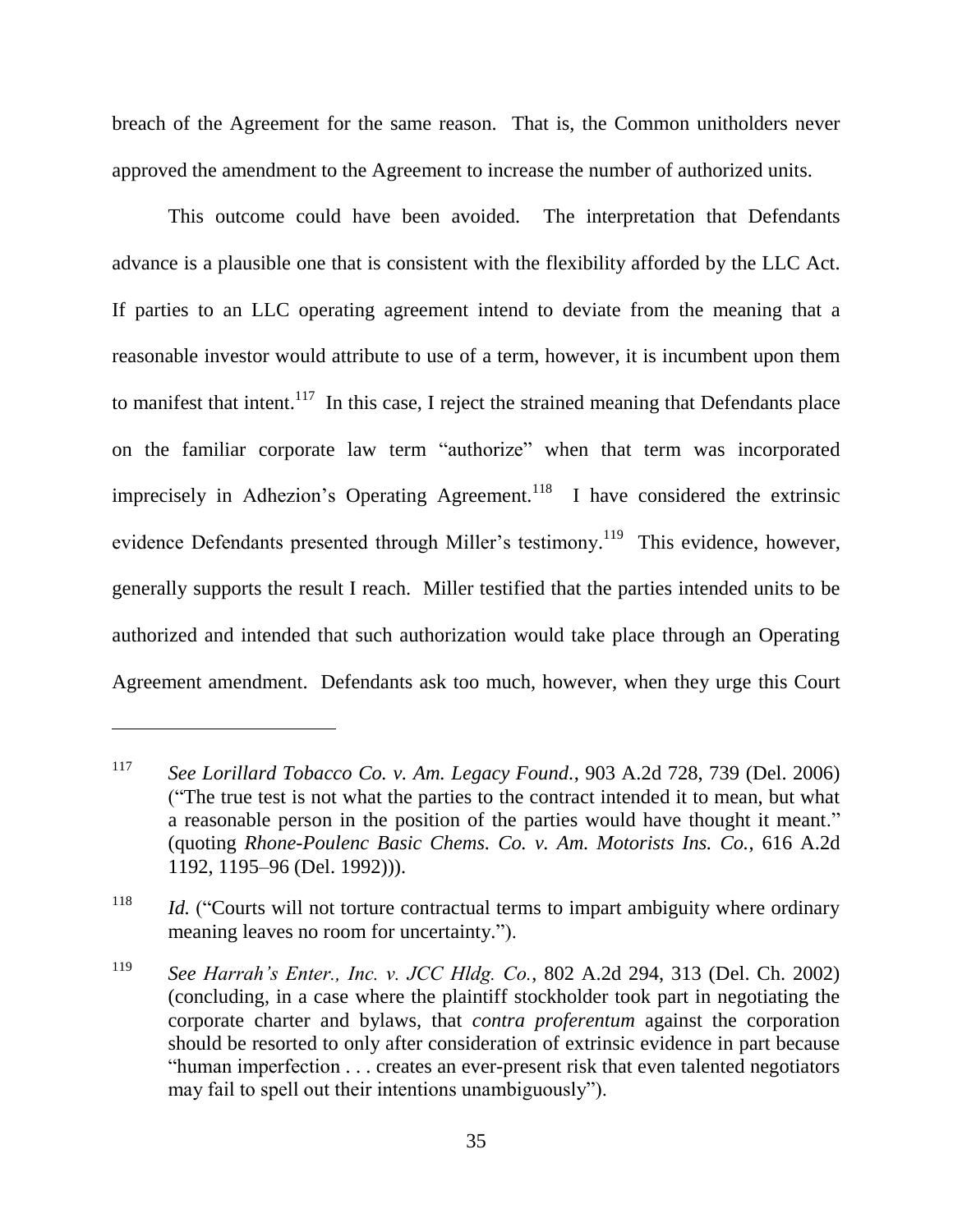to conclude that the power to "authorize" units is incidental to and implicitly subsumed within other authority, viz., "to issue additional Units," expressly provided to the Board in the parties' Agreement. Although this Court generally will accept an interpretation of an LLC agreement where the agreement is not inconsistent with the provisions of the LLC Act, that tendency does not warrant accepting Defendants' interpretation in this case because that would contravene the plain meaning of the words the parties used.<sup>120</sup>

Additionally, I find that this is a case where construing the ambiguous contract terms against the drafter is appropriate. The rule of *contra proferentum* is one of last resort that will not apply if a document can be interpreted by applying more favored rules of construction.<sup>121</sup> Nevertheless, resort to the rule is appropriate "in cases of standardized contracts and in cases where the drafting party has the stronger bargaining position, but it is not limited to such cases." $122$  It is less likely to be appropriate where knowledgeable and experienced parties to a contract engaged in a series of negotiations.<sup>123</sup> Here, the

<sup>122</sup> *Restatement (Second) of Contracts* § 206 (1981).

<sup>120</sup> *See Elf Atochem North Am., Inc. v. Jaffari*, 727 A.2d 286, 292 (Del. 1999) (noting that "the commentators observe that only where the agreement is inconsistent with mandatory statutory provisions will the members' agreement be invalidated"); *see also Lorillard Tobacco Co.*, 903 A.2d at 739 ("The Court] is constrained by a combination of the parties' words and the plain meaning of those words").

<sup>121</sup> *See E.I. du Pont de Nemours & Co., Inc. v. Shell Oil Co.*, 498 A.2d 1108, 1114 (Del. 1985).

<sup>123</sup> *E.I. du Pont de Nemours & Co.*, 498 A.2d at 1114.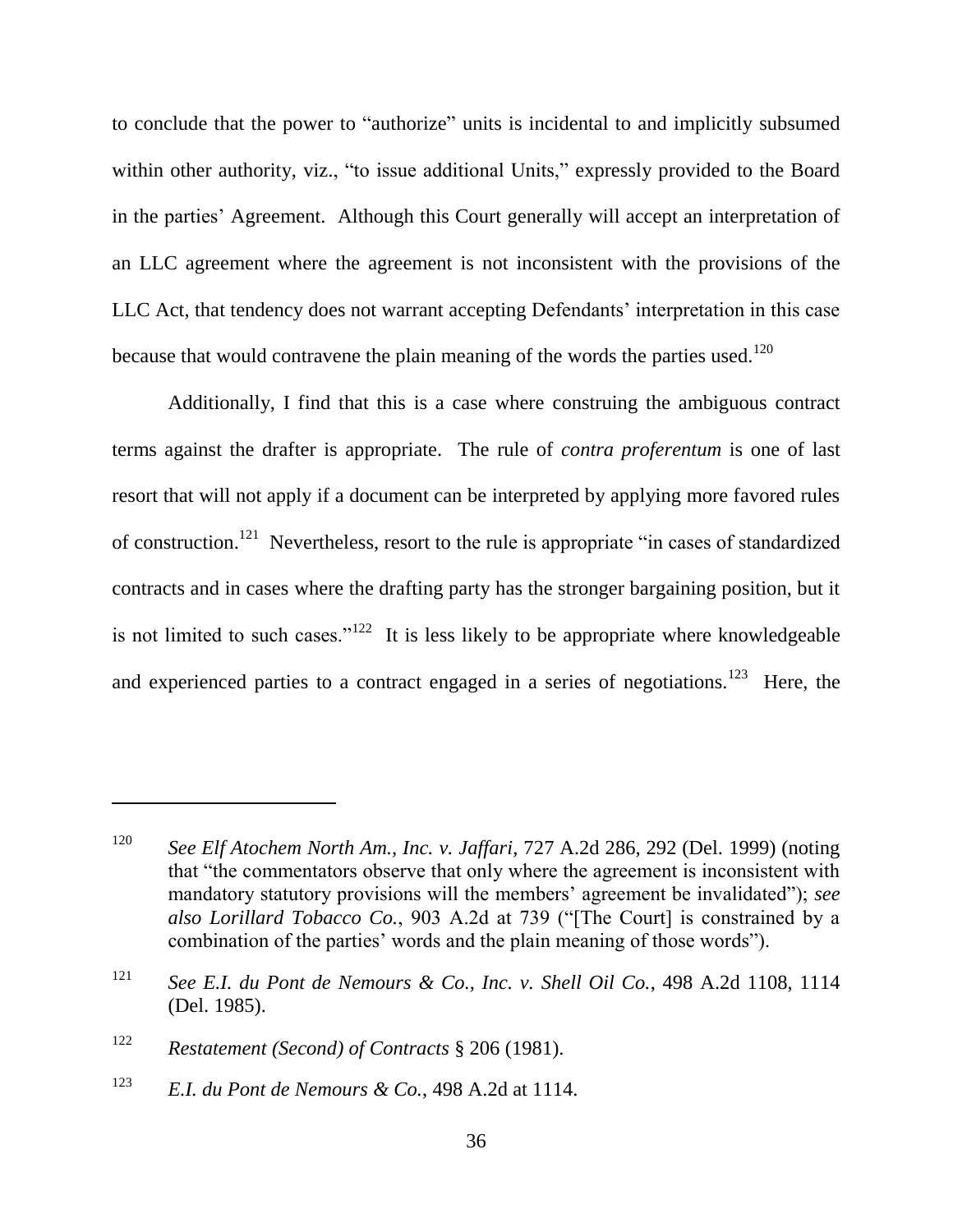Operating Agreement was negotiated by the parties.<sup>124</sup> Miller, however, admittedly was involved in the drafting of the Amended and Second Amended Operating Agreements. When Miller participated in the drafting of the Amended Operating Agreement, he was representing Originate in its negotiations with Adhezion regarding its initial investment. At that time, Miller's client Originate was in a stronger bargaining position. After Originate invested in Adhezion, Miller became Adhezion's attorney. Thereafter, Miller controlled the Agreement on behalf of Adhezion, but his firm also evidently retained its affiliation with investor Originate.<sup>125</sup> When Miller negotiated the Second Amended Operating Agreement with the Liberty Investors, the interests of Originate, Miller's original client, generally were aligned with the new private equity investors. During these negotiations, the parties clarified the Board's authority to issue and create additional units, as discussed *supra*. They failed, however, clearly to explain their intent with regard to authorizing additional units. This concept of authorization typically would be important to the Common member because it relates to the level of dilution to which they may be subjected. Zimmerman, whose consent was obtained for the Amended and

 $124$  Tr. 102–03 (Zimmerman) (stating that Adhezion's counsel negotiated with Originate's attorneys, Pepper Hamilton, but asserting that "it wasn't like there was even any real negotiation. They said, 'Take it or leave it'"); Tr.  $639-40$  (Miller) (stating that there were negotiations, changes were made to the original draft, and that it was not a "take-it-or-leave-it" situation). I find that there were negotiations as to the Second Amended Operating Agreement, but that the Company and the Preferred unitholders had the upper hand in those negotiations vis-à-vis the Common unitholders.

<sup>&</sup>lt;sup>125</sup> Miller is an attorney at Pepper Hamilton. Pepper Hamilton represented Defendants, including Originate, at the outset of this litigation.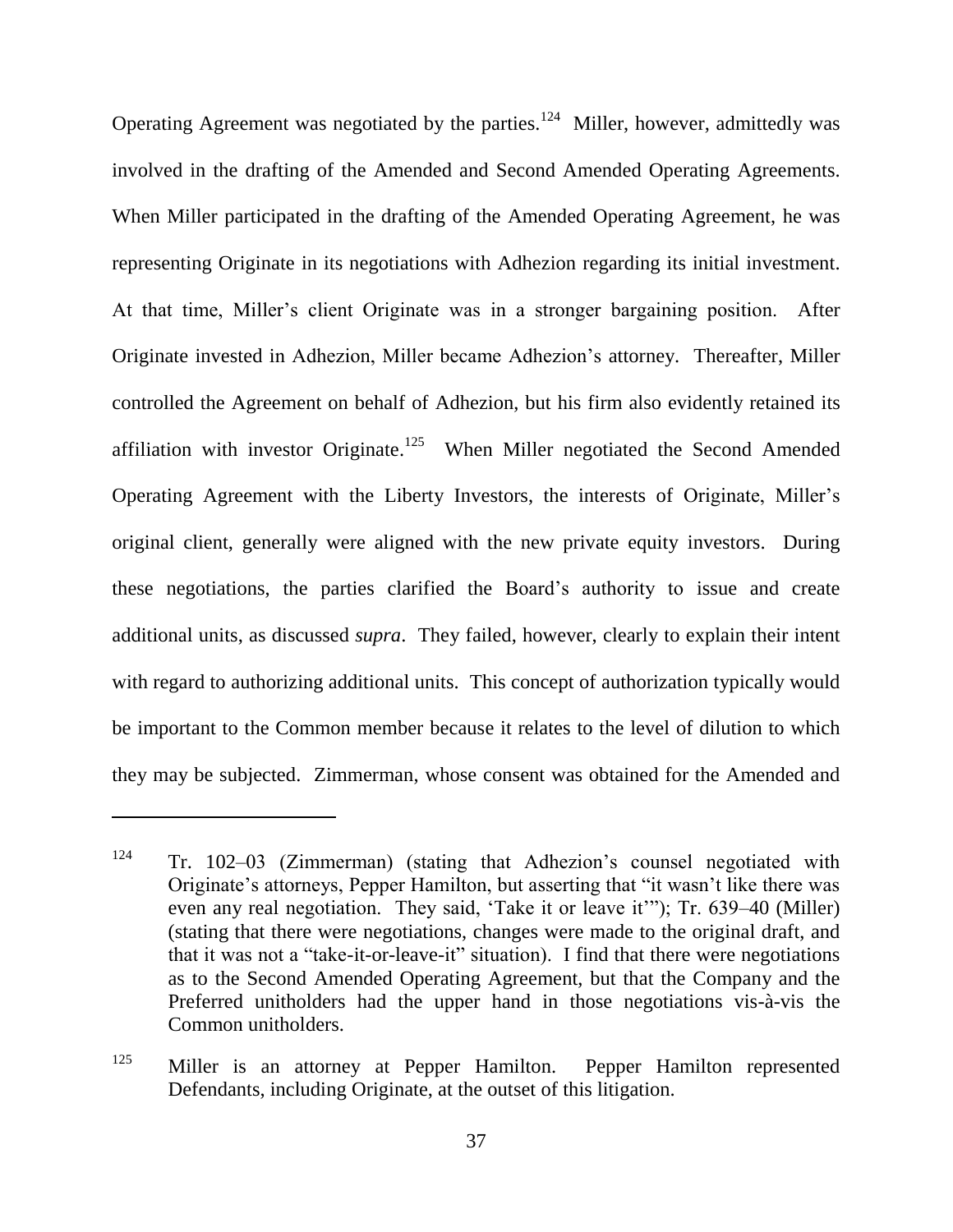Second Amended Operating Agreements,<sup>126</sup> reasonably would have understood the use of the term "authorize" to place a limit on the level of dilution he would face before the Board was required to obtain his consent to increase that level. Defendants' extrinsic evidence does not clearly support a conclusion that the parties mutually agreed to modify the usual meaning of the term "authorize" in this Operating Agreement and to empower the Board implicitly to authorize additional units.<sup>127</sup> In the circumstances of this case, therefore, I conclude that it is appropriate to interpret the Operating Agreement against Defendants as its drafters and in favor of the meaning a reasonable investor would attribute to the Agreement.

Having concluded that the Director Defendants breached the Operating Agreement by entering into the Challenged Transactions, I also must address what would be an appropriate remedy. That analysis, however, involves equitable considerations that overlap with the issues presented by Zimmerman's breach of fiduciary duty claim. Accordingly, I defer my discussion of a remedy until Part [II.D,](#page-65-0) *infra*.

<sup>&</sup>lt;sup>126</sup> Miller testified that Common unitholders' consent was obtained for the Second Amended Operating Agreement because, in addition to reflecting an increase in the number of Series A Preferred units that were authorized, the amendment changed the board composition and the consent requirement threshold for the Preferred unitholders. Tr. 655.

<sup>127</sup> *Cf. Harrah's Enter., Inc.*, 802 A.2d at 313 (holding, in the context of disenfranchisement of a stockholder, that if the Court concludes that a negotiated charter and bylaws are ambiguous, it should evaluate the extrinsic evidence, but that it must rule against the drafting corporation "unless the evidence clearly and convincingly supports the conclusion that the usual right [the plaintiff] would have to nominate more than one candidate was limited by the charter and bylaws").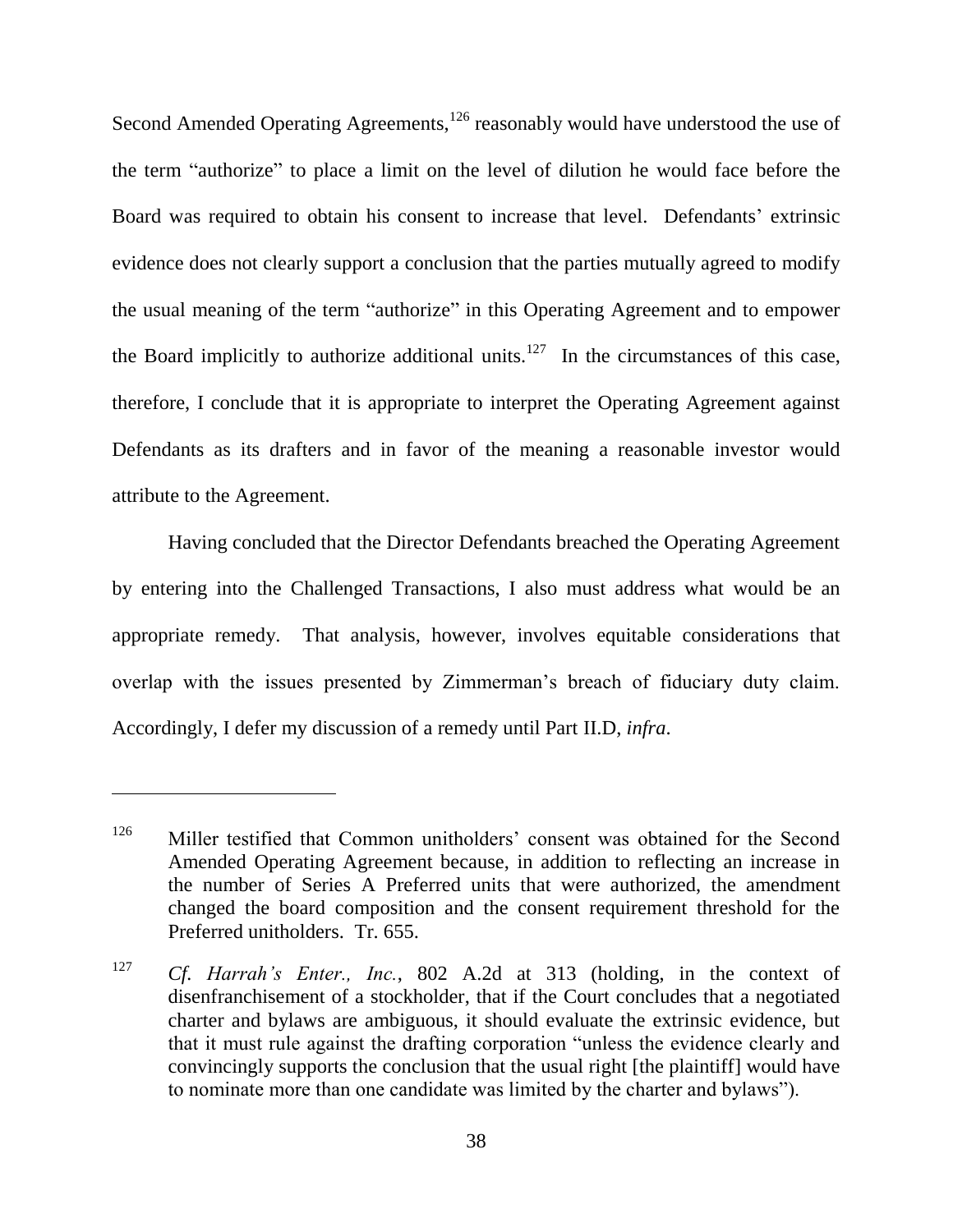#### **B. Breach of Duty of Loyalty Claim**

Zimmerman asserts breach of fiduciary duty claims against the Director Defendants and against Defendants Liberty and Originate. His claim against the Director Defendants is based on those Defendants' status as members of Adhezion's Board. As directors, those Defendants are subject to fiduciary duties specified in Adhezion's Operating Agreement. Zimmerman's second claim is that Liberty and Originate owe fiduciary duties to Adhezion and its minority unitholders by virtue of being part of a group that controls Adhezion. This claim arises from the common law duty that would attach to a shareholder "exercis[ing] control over the business affairs of the corporation."<sup>128</sup> I consider this claim first.

### **1. Liberty and Originate are not controlling shareholders**

A shareholder will be considered "controlling" if it either owns more than 50% of the voting power of the company, or exercises "actual control" over the board of directors during the course of a particular transaction.<sup>129</sup> Here, neither Liberty nor Originate owns a majority of the voting power. For Zimmerman to prove that Liberty and Originate are controlling shareholders, therefore, he must prove that they exercised "actual control" over the Board. To make such a showing, Plaintiff must demonstrate that "although lacking a clear majority, [the shareholders] have such formidable voting and managerial

<sup>128</sup> *See Kahn v. Lynch Comm'n Sys., Inc.*, 638 A.2d 1110, 1113–14 (Del. 1994) (citing *Ivanhoe P'rs v. Newmont Mining Corp.*, 535 A.2d 1334, 1344 (Del. 1987)).

<sup>129</sup> *In re PNB Hldg. Co. S'holders Litig.*, 2006 WL 2403999, at \*9 (Del. Ch. Aug. 18, 2006); *Zimmerman v. Crothall*, 2012 WL 707238, at \*11 (Del. Ch. Mar. 27, 2012).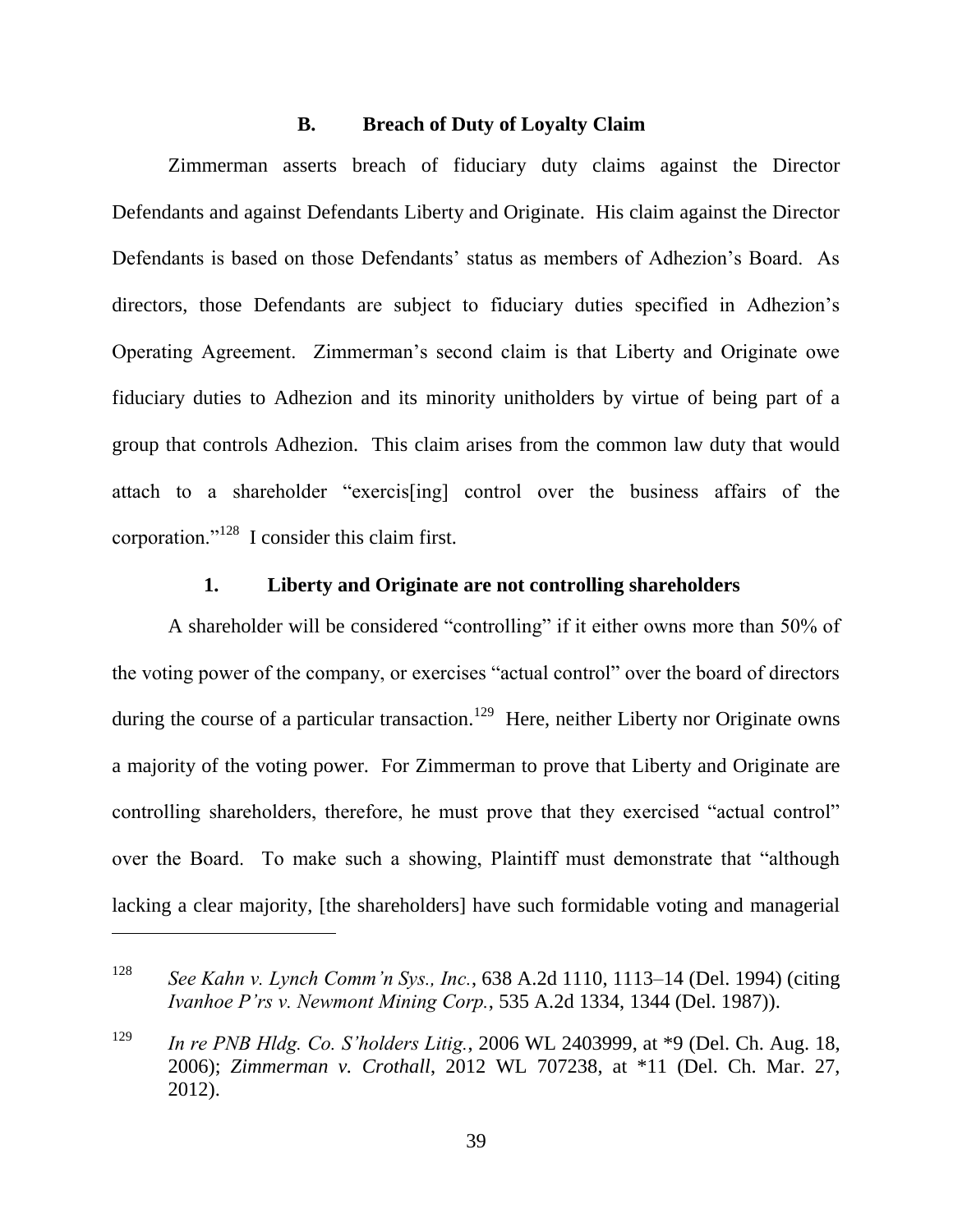power that they, as a practical matter, are no differently situated than if they had majority voting control."<sup>130</sup> There is no contention in this case that either Liberty or Originate on its own exercised actual control over Adhezion's Board. Nevertheless, such power would exist where "various director-stockholders ... were involved in a blood pact to act together," $131$  or where they were "bound together by voting agreements or other material, economic bonds to justify treating them as a unified group."<sup>132</sup> In the Summary Judgment Opinion, being constrained to take the evidence in the light most favorable to Zimmerman, I concluded that he possibly could make such a showing.<sup>133</sup>

The evidence at trial, however, does not support Plaintiff's allegation that Liberty and Originate acted together and thus should be viewed as a controlling shareholder group standing on both sides of the Challenged Transactions. Collectively, Liberty and Originate own 66% of Adhezion's voting shares and control at least two of the five directors on the Board.<sup>134</sup> Based on the preponderance of the evidence, however, I am

<sup>133</sup> *Zimmerman*, 2012 WL 707238, at \*12.

<sup>130</sup> *In re PNB Hldg. Co. S'holders Litig.*, 2006 WL 2403999, at \*9.

 $131$  *Id.* at \*10.

 $132$  *Id.* at \*1.

<sup>134</sup> Second Am. Operating Agreement § 3.12(b). Zimmerman asserts that Liberty and Originate actually have even more control over the Board. Specifically, he notes that the Operating Agreement allows the Series A Directors to fire Molinaro and then appoint a new CEO, who would serve as the CEO director. Pl.'s OB 7 (citing Sections 6.5 and 7.1 of the Operating Agreement). Neither of the provisions Zimmerman cites, however, expressly provides the Series A Directors with this authority and it is not clear that, together, they operate as Plaintiff suggests.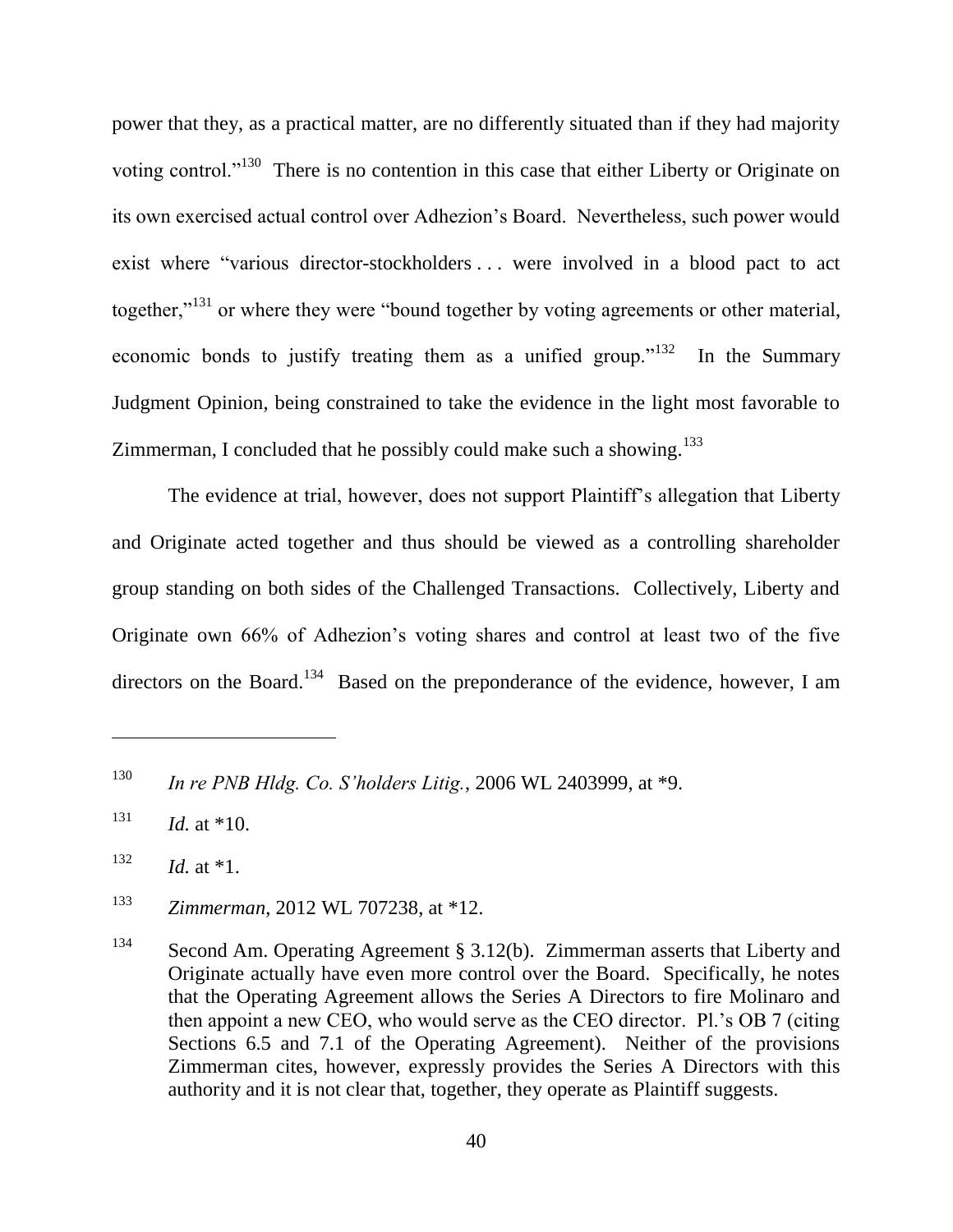convinced that they neither acted together nor were "connected in some legally significant way."<sup>135</sup> Liberty and Originate are two separate entities with no common ownership or management. Each entity designated one of its affiliates as its Board designee. The evidence also shows that the directors designated by Liberty and Originate, Crothall and Gausling, are sophisticated and competent businesspeople. There has been no showing that they acted as one unit or that one exerted control over the other. Indeed, Liberty did not participate in one of the Challenged Transactions while Originate participated in all four transactions.

Zimmerman relies heavily on a communication from the Board to Molinaro, memorialized in the September 29, 2009 Board meeting minutes, to "cease all capital raising activities." $136$  Plaintiff characterizes this as an instruction from Liberty and Originate intended to ensure that, together, those entities would be the only funding source available to Adhezion. The evidence as a whole, however, does not support that position. The minutes from the September 29, 2009 Board meeting, which took place approximately ten days after 3M terminated discussions with Adhezion, state:

<sup>135</sup> *See Dubroff v. Wren Hldgs., LLC*, 2009 WL 1478697, at \*3 (Del. Ch. May 22, 2009) ("Although a controlling shareholder is often a single entity or actor, Delaware case law has recognized that a number of shareholders, each of whom individually cannot exert control over the corporation (either through majority ownership or significant voting power coupled with formidable managerial power), can collectively form a control group where those shareholders are connected in some legally significant way—*e.g.*, by contract, common ownership, agreement, or other arrangement—to work together toward a shared goal.").

<sup>&</sup>lt;sup>136</sup> JX 117 at D030039.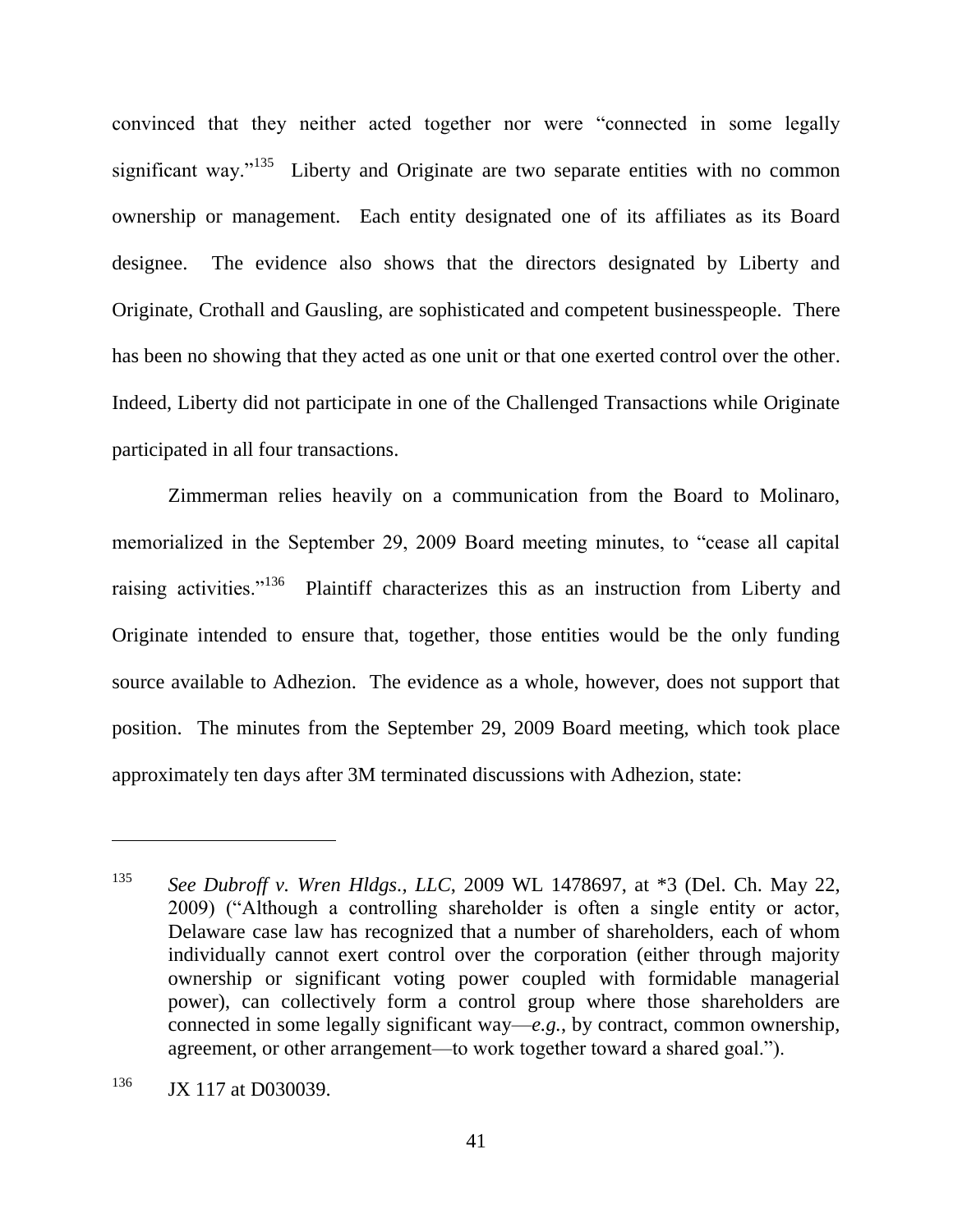The board recommended that Molinaro cease all capital raising activities at this time, including discussions with other VC firms and attendance at investment conferences. Mike Gausling and Tom Morse advised Moloinaro [sic] that their respective firms would continue to temporarily satisfy Adhezion's operating cash requirements until we saw where the Medline or Braun discussions finalized[,] at which time we would make a decision about next capital raising steps.<sup>137</sup>

The Director Defendants questioned about this statement remembered it not as an instruction but as a "communication."<sup>138</sup> Molinaro was "told to focus on the business, not focus efforts on fund-raising,"<sup>139</sup> and that Liberty and Originate were "giving the company runway enough in cash in order to try and do that."<sup>140</sup> Gausling explained that a question about the validity of the Adhezion patent was one issue that led to this discussion:

> All of that was at a point in time when 3M was gone and Medline was challenging the . . . validity of the patent. And so without a strong supporting independent analysis of the patent situation, bringing other investors in didn't make any sense. And we needed to fund the company, A, because the company needed money immediately and it was a surprise because we thought 3M was going to come in and we needed to get a solid answer on that patent situation; and ultimately then we found we had to reformulate as well. $^{141}$

<sup>137</sup> *Id.*

<sup>&</sup>lt;sup>138</sup> Bryant Dep. 56. The parties placed substantially all of Bryant's deposition testimony into evidence, including all portions relied upon in this Opinion.

<sup>139</sup> Tr. 374 (Bryant).

 $140$  Tr. 423 (Morse).

 $141$  Tr. 441 (Gausling).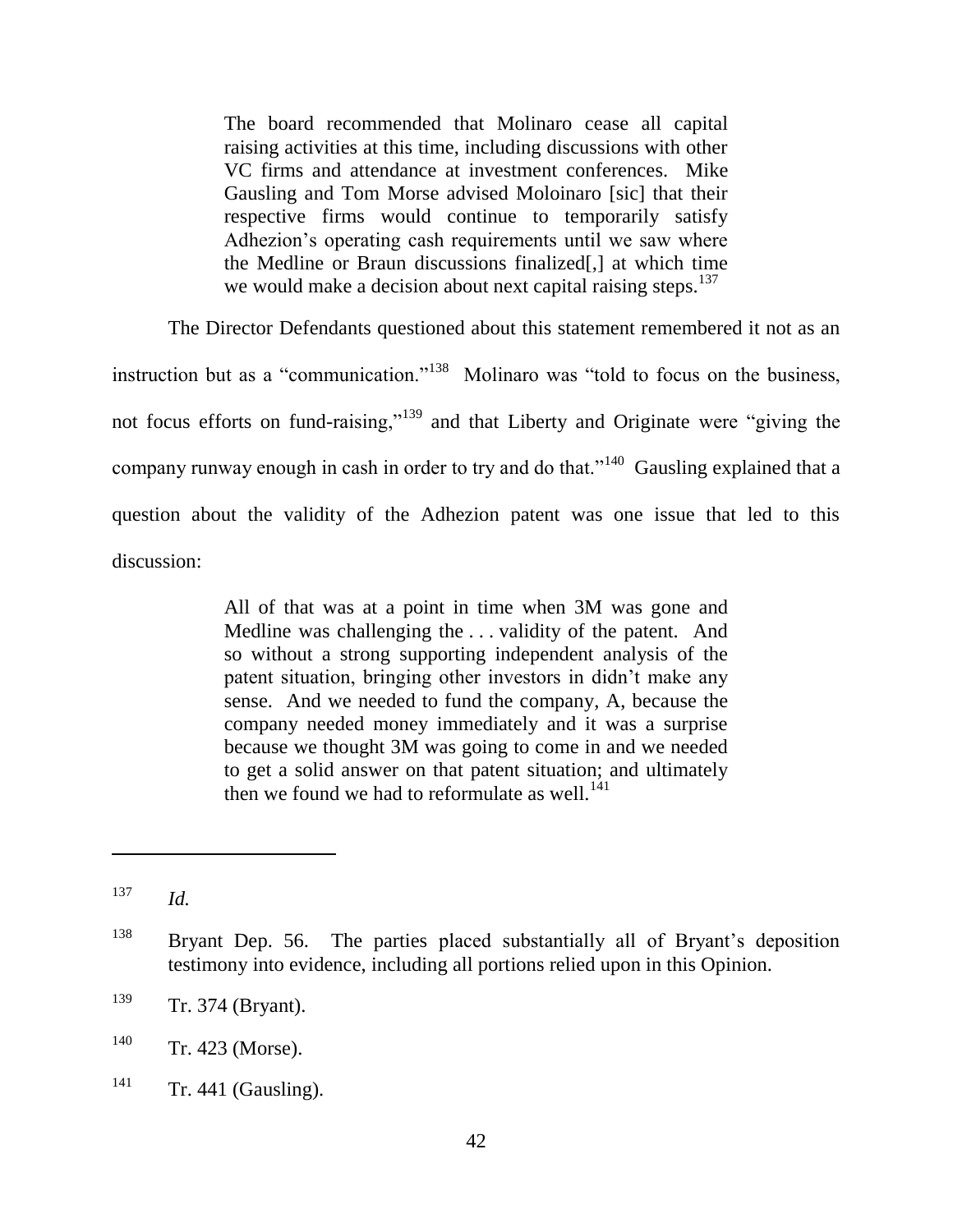Additionally, about a month after this meeting, Gausling himself attempted to secure outside funding of \$5 million. $142$ 

Although Zimmerman relies on several other documents to support his argument, none of them supports the conclusion that Plaintiff would have this Court reach. The evidence, taken together, does not support Plaintiff's contention that Liberty and Originate were acting in concert, through a blood pact or voting agreement, and exerting "actual control" over the Board. I conclude, therefore, that there is no controlling shareholder, or group of shareholders, in this case. Thus, there is no basis for Plaintiff's breach of fiduciary duty claim against Liberty and Originate.

# **2. Fiduciary duties under the Company's Operating Agreement**

I turn next to Zimmerman's breach of fiduciary duty claim against the Director Defendants. The starting point for analyzing this claim for breach of the fiduciary duty of loyalty is to determine what fiduciary duties the Board owes to the LLC and its members.<sup>143</sup> The LLC Act provides that the fiduciary duties of a member, manager, or other person that is a party to or bound by a limited liability company agreement "may be expanded or restricted or eliminated by provisions in the limited liability company

 $142$  JX 130.

<sup>143</sup> *See Auriga Capital Corp. v. Gatz Props., LLC* [*Auriga I*], 40 A.3d 839, 849 (Del. Ch. 2012) (citing *Douzinas v. Am. Bureau of Shipping, Inc.*, 888 A.2d 1146, 1149– 50 (Del. Ch. 2006)), *aff'd*, --- A.3d ---, 2012 WL 5425227 (Del. 2012).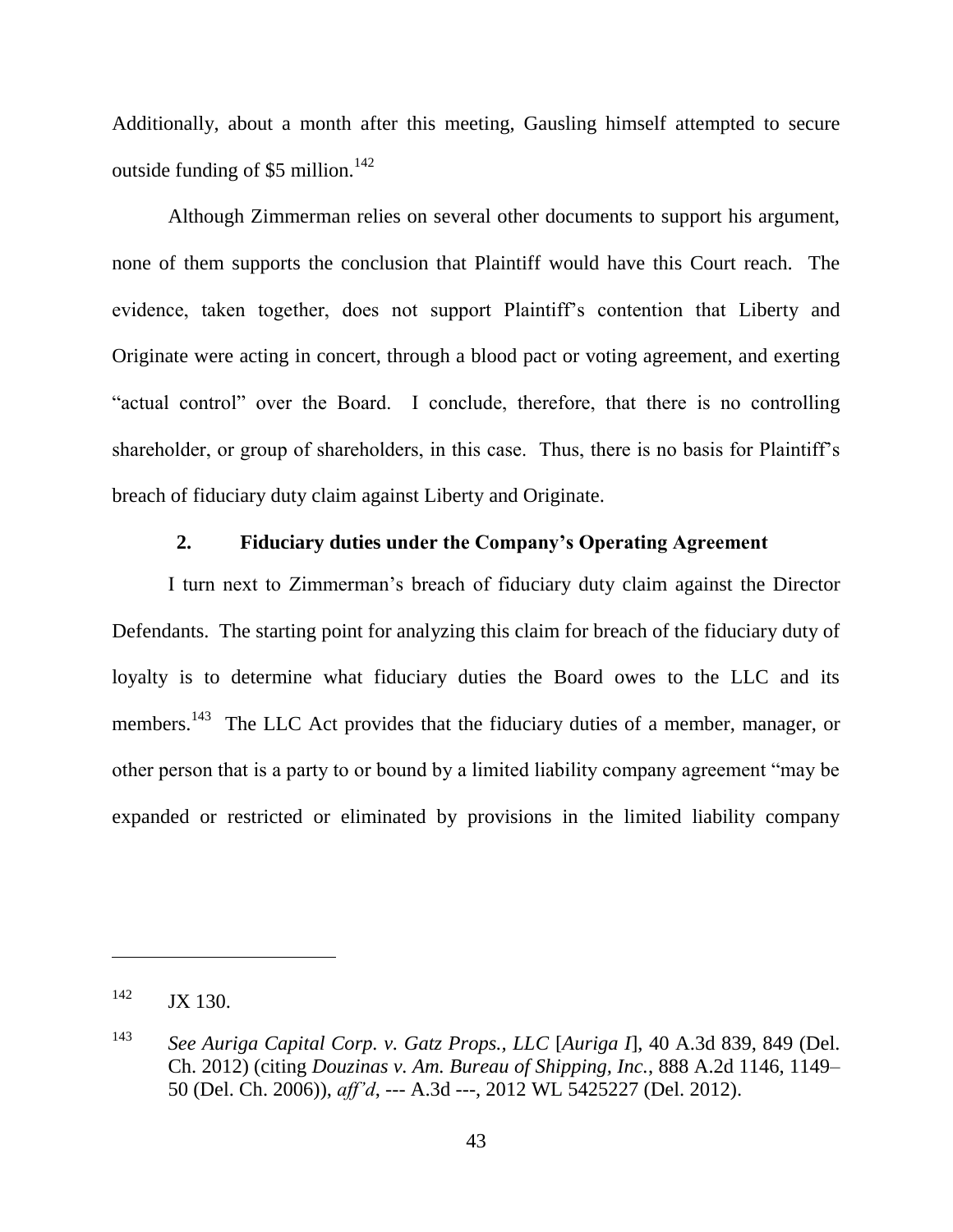agreement."<sup>144</sup> Accordingly, to decide fiduciary duty claims in the LLC context, the Court must closely examine and interpret the LLC's governing instrument to determine the parameters of the fiduciary relationship. $145$ 

Consistent with this framework, Adhezion's Operating Agreement specifically addresses both director fiduciary duties and the applicable standard of conduct for selfdealing transactions. As to the former, the Agreement sets forth the "Standard of Care of Directors" in Section 6.15. This provision provides in relevant part:

> The Directors shall stand in a fiduciary relation to the Company and shall carry out their duties and exercise their powers hereunder in good faith and in a manner reasonably believed by the Directors to be in the best interests of the Company and its Members and with such care, including reasonable inquiry, skill and diligence, as a person of ordinary prudence would use under similar circumstances.<sup>146</sup>

This Section provides that directors are fiduciaries of the Company. They must

act with subjective good faith ("in a manner *reasonably believed by the Directors* to be in

<sup>144</sup> 6 *Del. C.* § 18-1101(c). The LLC Act does not allow for the elimination of the implied contractual covenant of good faith and fair dealing. Zimmerman has not claimed that Defendants breached this covenant.

<sup>145</sup> *See Douzinas*, 888 A.2d at 1149–50. The Delaware Supreme Court has not yet definitively determined whether the LLC statute imposes default fiduciary duties. *See Gatz Props., LLC v. Auriga Capital Corp.* [*Auriga II*], --- A.3d ---, 2012 WL 5425227, at \*10 (Del. 2012). This Court recently considered the issue of default fiduciary duties and held that, subject to clarification from the Supreme Court, managers and managing members of an LLC do owe fiduciary duties as a default matter. *See Feeley v. NHAOCG, LLC*, 2012 WL 5949209, at \*8–10 (Del. Ch. Nov. 28, 2012).

<sup>&</sup>lt;sup>146</sup> Operating Agreement § 6.15. The term "Directors" is defined in Section 2.1 as "any Person who is a member of the Board of Directors of the Company."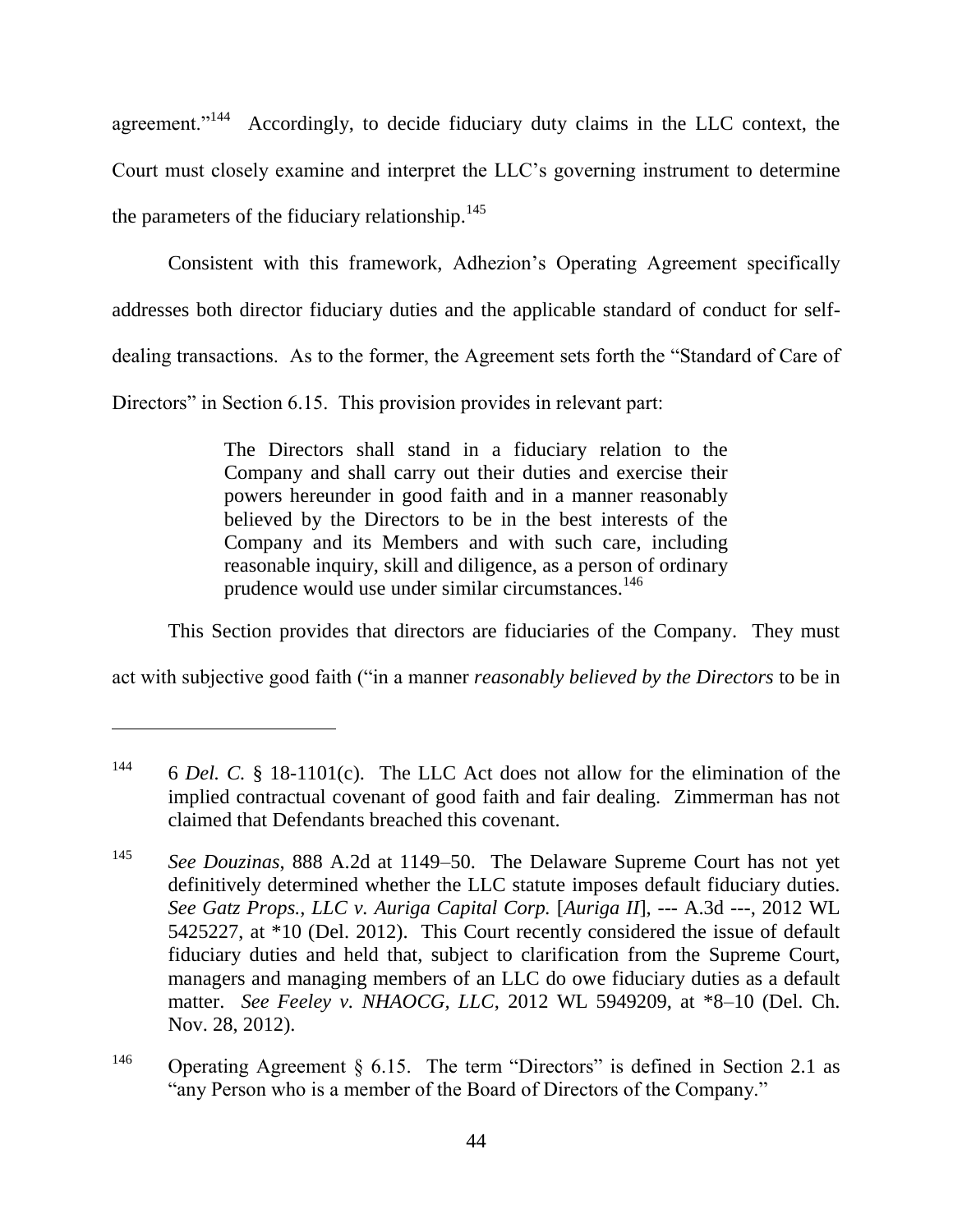the best interests of the Company and its Members") and must comply with an objective standard of reasonableness ("*and* with such care, including reasonable inquiry, skill and diligence, as a person of ordinary prudence would use under similar circumstances").

The Adhezion Operating Agreement does not specifically address a duty of loyalty in those terms. Instead it expressly addresses members, directors, and officers transacting business with the Company in Section 6.13 entitled, "Dealing with the Company." That Section provides:

> The Members, Directors, and officers and any of their respective Affiliates shall have the right to contract or otherwise deal with the Company or its Subsidiaries in connection therewith as the Board of Directors shall determine, provided that such payments or fees are comparable to the payments or fees that would be paid to unrelated third parties providing the same property, goods, or services to the Company or its Subsidiaries. No transaction between the Company or its Subsidiaries and one or more of its Members, Directors or officers . . . shall be void or voidable solely for this reason, or solely because the Director or officer is present at or participates in the meeting of the Directors that authorizes the contract or transaction, or solely because his or their votes are counted for such purpose, if (a) the material facts as to the transaction are disclosed or are known to the disinterested Directors and the contract or transaction is approved in good faith by the vote or written consent of the disinterested Directors; or (b) the transaction is fair to the Company or its Subsidiary as of the time it is authorized, approved or ratified by the Board of Directors or the Members.<sup>147</sup>

Providing scant attention to the parties' contracted-for standard of review,

Zimmerman contends that Defendants must prove the entire fairness of the Challenged

<sup>147</sup> Operating Agreement § 6.13.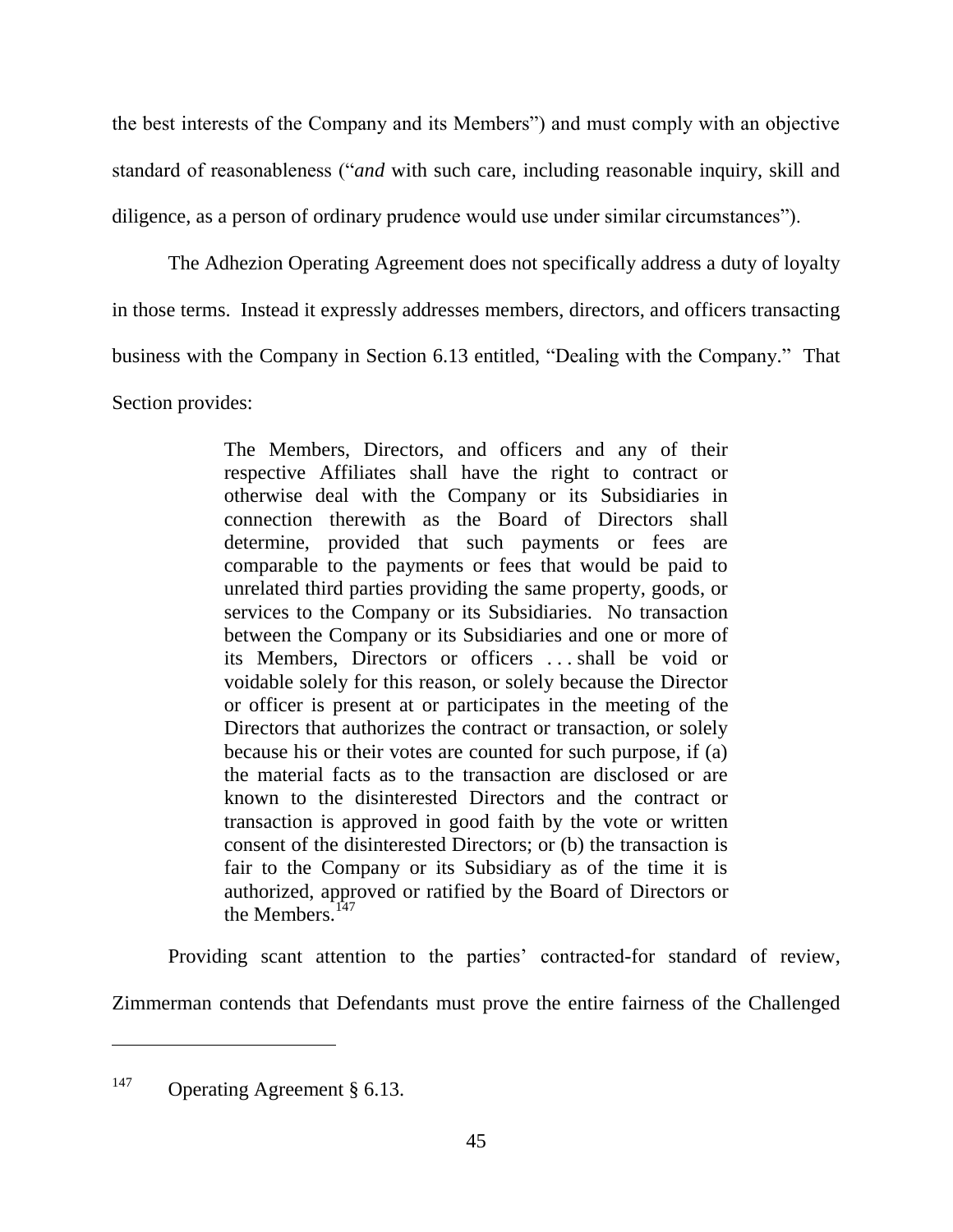Transactions because a majority of the Board was interested when it approved them. Defendants counter that this Court need only determine that the Director Defendants reasonably believed their actions to be in the best interest of the Company and that they acted with the care, skill, and diligence of a person of ordinary prudence under Section 6.15. Alternatively, Defendants maintain that if they complied with either of the safe harbors in Section 6.13, which they contend they did, then Zimmerman bears the burden to prove that the Challenged Transactions were unfair and he failed to meet that burden.

Preliminarily, I find that the parties, through the Adhezion Operating Agreement and consistent with their prerogative under  $6$  *Del. C.*  $\S$  18-1101(c), have "restricted" the fiduciary duties that the Director Defendants owed in the context of their dealings with the Company. The parties to this Operating Agreement defined the scope of director fiduciary duties in two ways: first, they set a general standard for fiduciary conduct; second, in Section 6.13, they gave directors the right to engage in transactions with the Company subject to certain requirements. The Court's role, therefore, is limited to determining whether the Director Defendants acted in compliance with their fiduciary duties as defined in Sections 6.13 and 6.15.

#### **3. Standard of review for dealings with the Company**

As is often true in our corporation law, a major issue in the resolution of this LLC dispute is determining the applicable standard of review, "[b] ecause our law has so entangled the standard of review with the ultimate decision on the merits that the two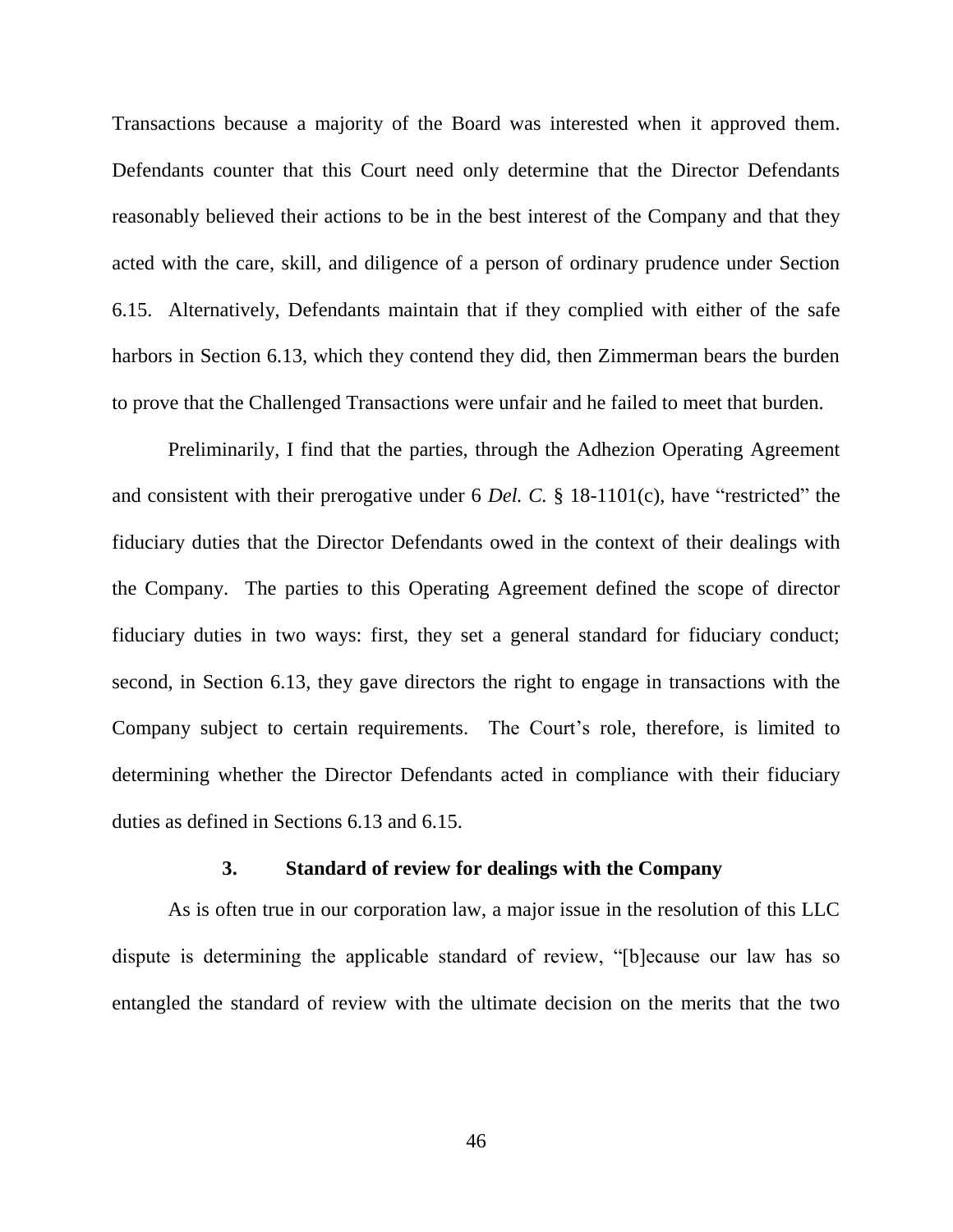inquiries are inseparable."<sup>148</sup> One aspect of that determination involves examining the references to concepts of fairness in Section 6.13. The first sentence of that Section recognizes the rights of directors to engage in self-dealing transactions with Adhezion, "provided that such payments or fees are comparable to the payments or fees that would be paid to unrelated third parties providing the same property, goods, or services to the Company . . . . "Similarly, the second means identified in the second sentence of Section 6.13 for precluding a self-dealing transaction from being deemed "void or voidable" is if "the transaction is fair to the Company or its Subsidiary as of the time it is authorized, approved or ratified by the Board of Directors or the Members." Delaware courts have interpreted similar provisions as effectively calling for review under an entire fairness standard.<sup>149</sup> That is, there must be a fair process and a fair price.<sup>150</sup>

A separate issue, however, is who has the burden of proof on the question of the fairness of a transaction. In the corporate context or in the case of a default fiduciary duty in the LLC context, the initial presumption would be that the director defendant

<sup>&</sup>lt;sup>148</sup> *See In re Cysive, Inc. S'holders Litig.*, 836 A.2d 531, 547 (Del Ch. 2003) ("This case brings to the fore an aspect of our corporation law that is passing strange. Although the trial in this matter has already been held, a major aspect of the parties' post-trial briefs focuses on the standard of review I am to apply to decide this case.")

<sup>&</sup>lt;sup>149</sup> *See Auriga II*, --- A.3d ---, 2012 WL 5425227, at  $*5$  ("To impose fiduciary standards of conduct as a contractual matter, there is no requirement in Delaware that an LLC agreement use magic words, such as 'entire fairness' or 'fiduciary duties."").

<sup>150</sup> *See id.* at \*6; *see also infra* Part [II.B.4.](#page-56-0)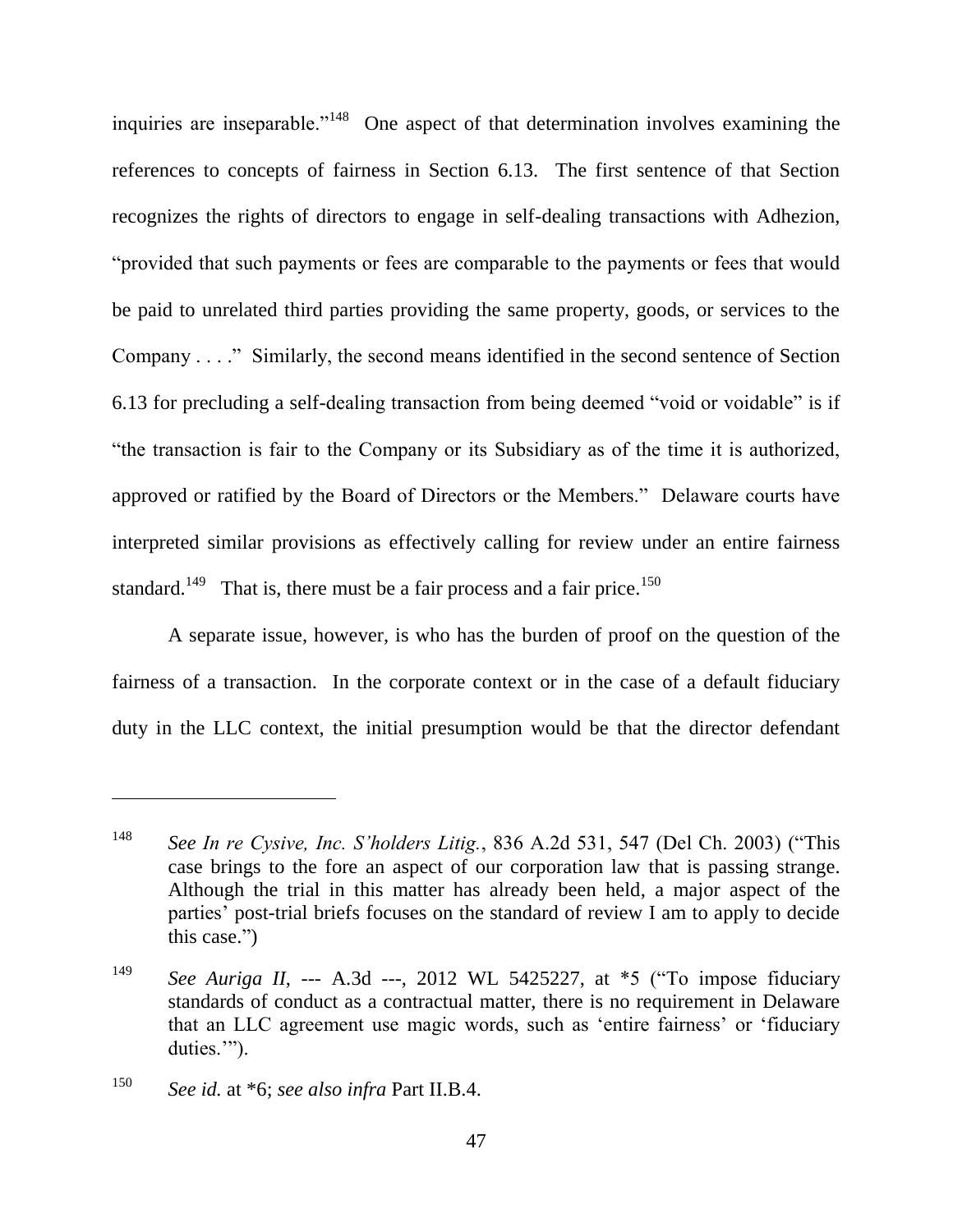would have the burden of proving the transaction was entirely fair to the company and its unitholders.<sup>151</sup> But, that presumption would not appear to apply in this case. The relevant fiduciary duties are defined in the Operating Agreement and, therefore, are contractual in nature. The first sentence of Section 6.13 confers on Directors the right to deal with the Company, provided those dealings are on terms comparable to an unrelated third-party transaction, *i.e.*, are entirely fair. I consider that sentence to be controlling in this case. Zimmerman contends the Director Defendants have breached their contractual fiduciary duties as to the Challenged Transactions. Therefore, Zimmerman would have the burden of proving a breach of the contractual requirement that the transactions be entirely fair.

For the reasons discussed *infra*, I find that Zimmerman has not shown that the Challenged Transactions were unfair. If the question of which party bears the burden of proof were free from doubt, that would end the discussion as to Plaintiff's breach of fiduciary duty claims. Regrettably, however, there may be some doubt regarding the appropriate allocation of the burden of proof on the facts of this case due, in part, to the second sentence of Section 6.13.

<sup>&</sup>lt;sup>151</sup> *See Cinerama, Inc. v. Technicolor, Inc.,* 663 A.2d 1156, 1162 (Del. 1995) ("If the [business judgment] rule is rebutted, the burden shifts to the defendant directors, the proponents of the challenged transactions, to prove to the trier of fact the 'entire fairness' of the transaction  $\dots$ ."). The business judgment rule is rebutted if the plaintiff provides evidence that the directors, in reaching a challenged decision, are interested or breached any of their fiduciary duties. *Id.* at 1164; *Aronson v. Lewis*, 473 A.2d 805, 812 (Del. 1984) ("[The] protections [of the business judgment rule] can only be claimed by disinterested directors whose conduct otherwise meets the tests of business judgment.").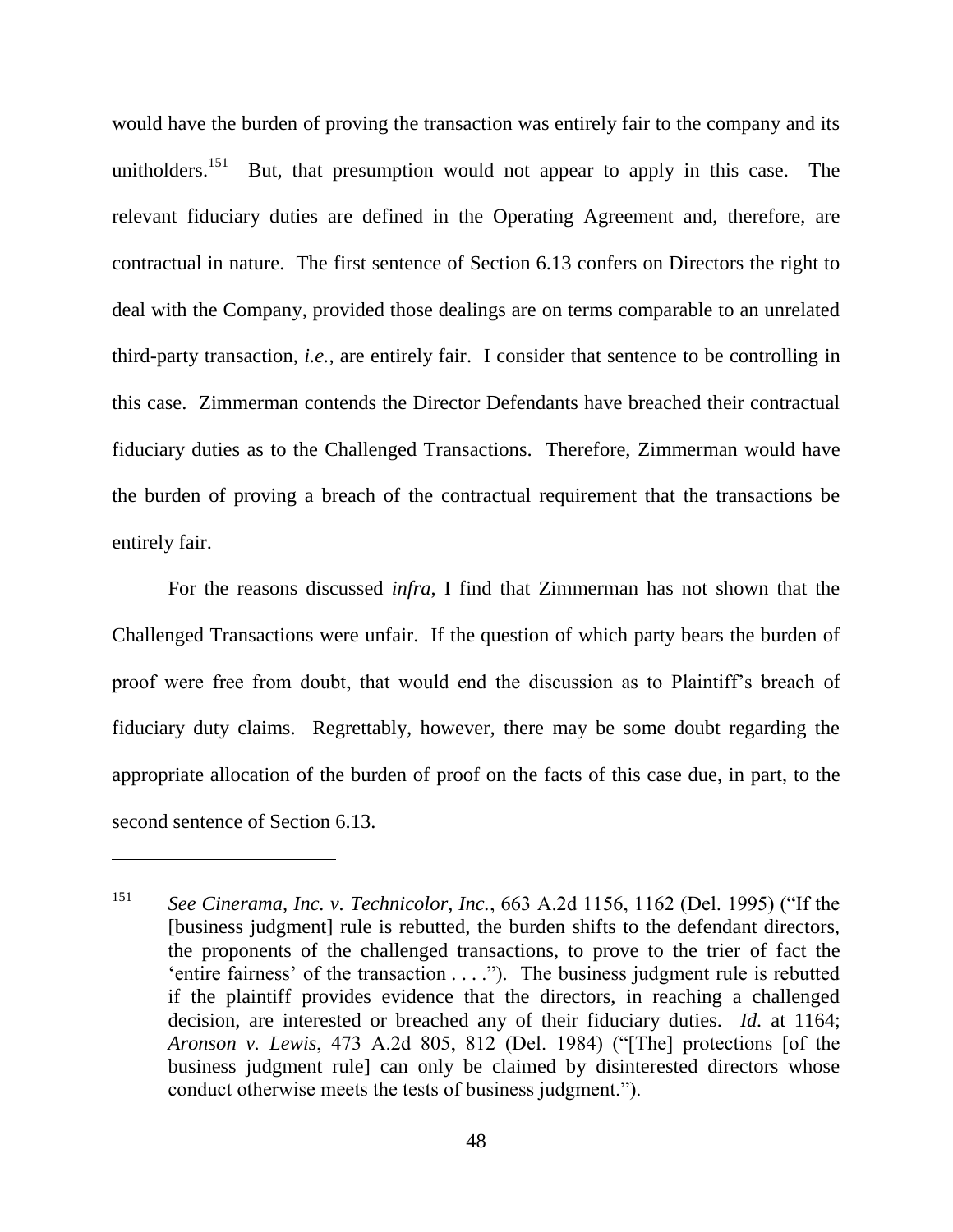As in the case of the term "authorize," the second sentence of Section 6.13 appears to import certain concepts from Delaware corporate law into the LLC Operating Agreement. Specifically, the second sentence of Section 6.13 fairly closely tracks language from 8 *Del. C*. § 144.<sup>152</sup> Section 144, however, addresses the common law rule or concept that self-interested transactions with a director's corporation were void or

 $\overline{a}$ 

(a) No contract or transaction between a corporation and 1 or more of its directors or officers, or between a corporation and any other corporation, partnership, association, or other organization in which 1 or more of its directors or officers, are directors or officers, or have a financial interest, shall be *void or voidable* solely for this reason, or solely because the director or officer is present at or participates in the meeting of the board or committee which authorizes the contract or transaction, or solely because any such director's or officer's votes are counted for such purpose, if:

> (1) The material facts as to the director's or officer's relationship or interest and as to the contract or transaction are disclosed or are known to the board of directors or the committee, and the board or committee in good faith authorizes the contract or transaction by the affirmative votes of a majority of the disinterested directors, even though the disinterested directors be less than a quorum; or

(3) The contract or transaction is fair as to the corporation as of the time it is authorized, approved or ratified, by the board of directors, a committee or the stockholders.

8 *Del. C.* § 144 (emphasis added).

<sup>&</sup>lt;sup>152</sup> Section 144 of the DGCL states in relevant part:

<sup>. . .</sup>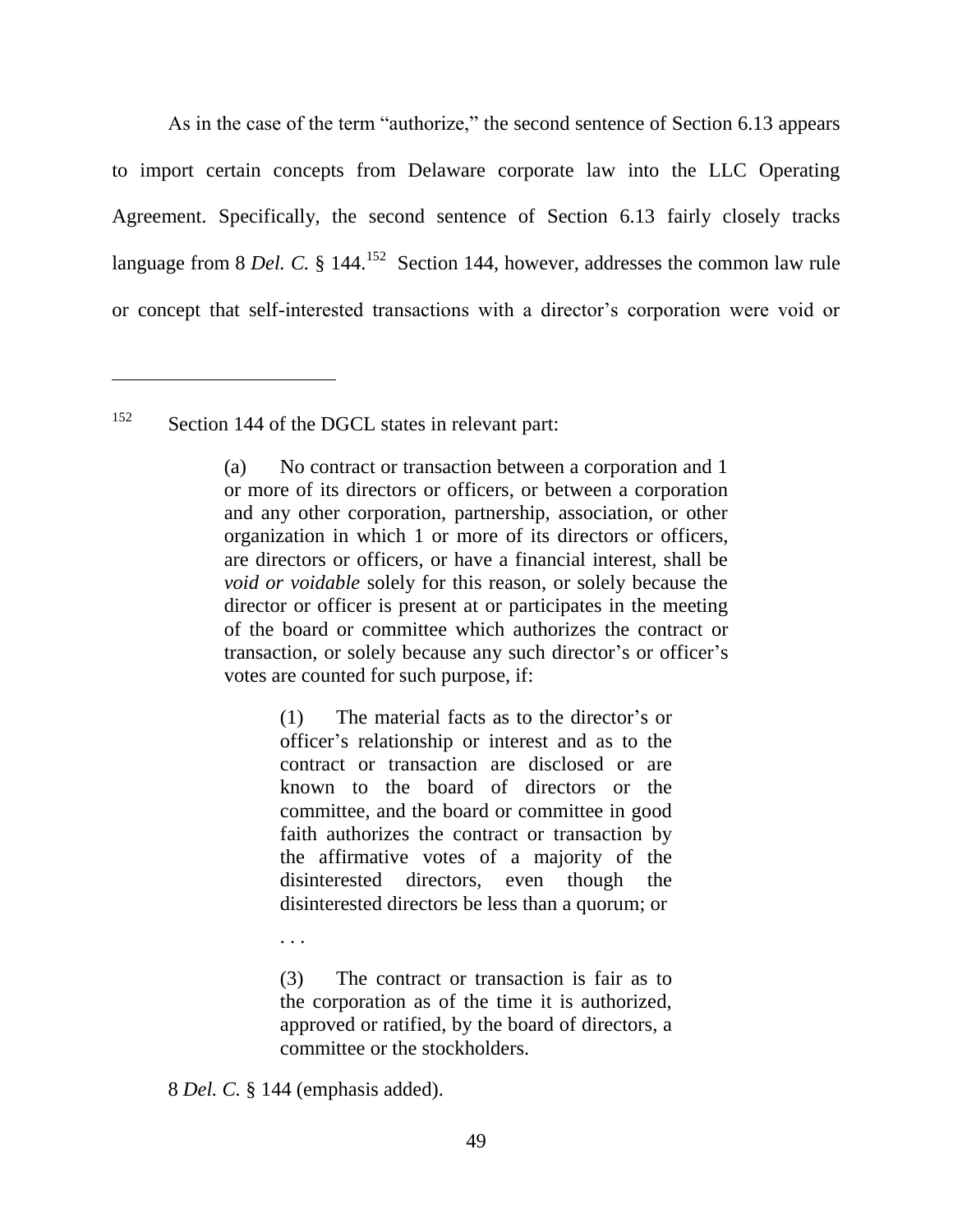<span id="page-50-0"></span>voidable.<sup>153</sup> That concept has no analogue in the LLC context.<sup>154</sup> Consequently, the apparent incorporation of corporate law concepts into Adhezion's Operating Agreement again creates unnecessary complication and potential confusion. Because the parties included this language, however, I must endeavor to give it meaning and avoid a construction that would render the sentence mere surplusage.<sup>155</sup>

Read in context, the second sentence of Section 6.13 appears to offer a party about to engage in a transaction with the Company a way to reduce the likelihood of, or exposure to, a future challenge. That is, the second sentence was intended to provide a safe harbor of sorts. It is less clear, however whether qualifying for such a safe harbor would result in the transaction receiving the benefit of the business judgment rule, or simply would shift the burden of proof to a future challenger of demonstrating that the transaction was not entirely fair, assuming that burden originally rested with the

<sup>153</sup> *See* Blake Rohrbacher, John Mark Zeberkiewicz, Thomas A. Uebler, *Finding Safe Harbor: Clarifying the Limited Application of Section 144*, 33 Del. J. Corp. L. 719 (2008).

<sup>154</sup> *See Feeley v. NHAOCG, LLC*, 2012 WL 4859132, at \*11 (Del. Ch. Oct. 12, 2012) (―Nothing about the [LLC Act] suggests a desire on the part of the General Assembly to transplant into a new and flexible form of entity an old and rigid common law rule that had been displaced substantially over the prior century, first by private ordering and later by statute.").

<sup>155</sup> *See NAMA Hldgs., LLC v. World Mkt. Ctr. Venture, LLC*, 948 A.2d 411, 419 (Del. Ch. 2007) (citing *Majkowski v. Am. Imaging Mgmt. Serv.*, 913 A.2d 572, 588 (Del. Ch. 2006)).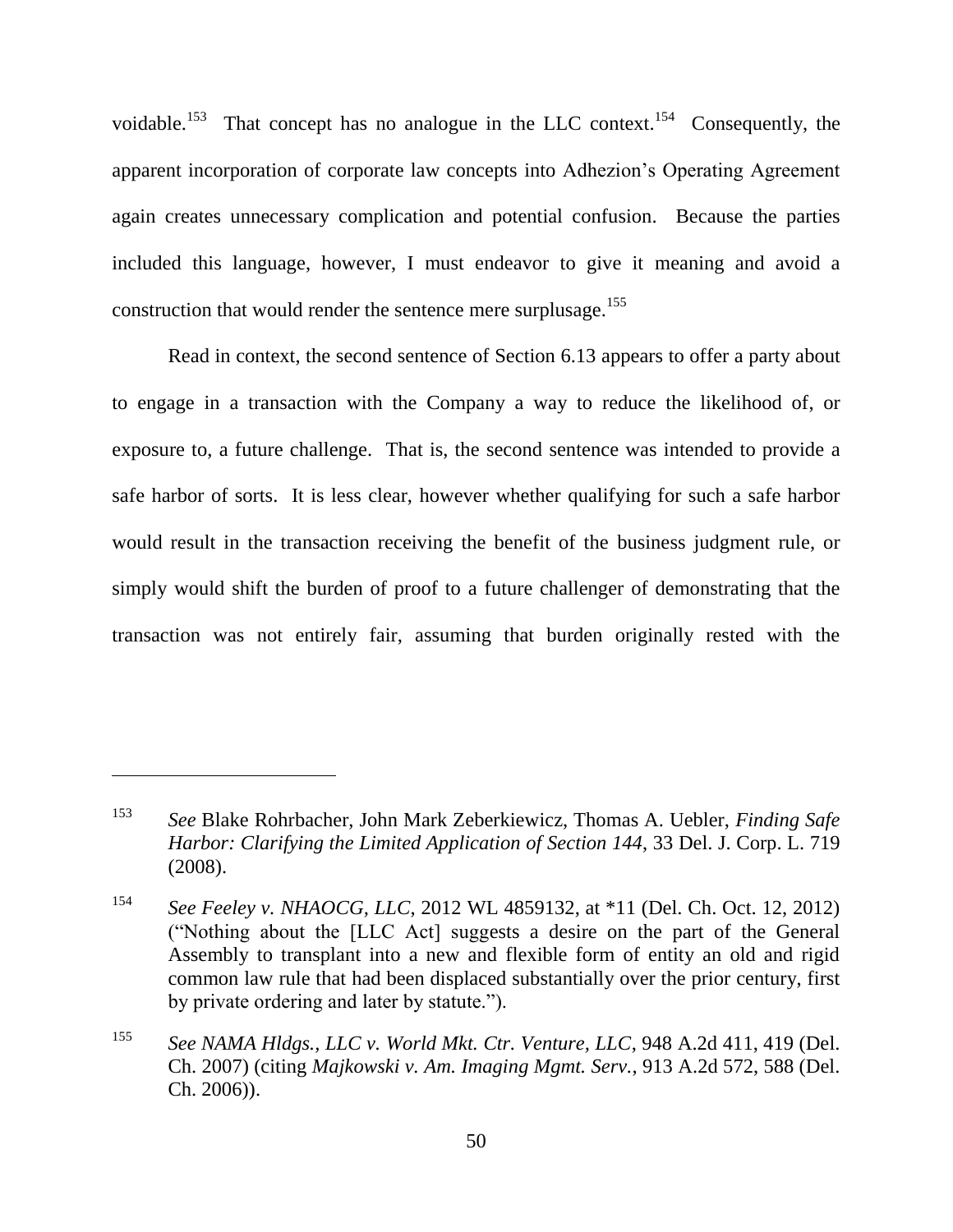directors.<sup>156</sup> Regardless, as indicated *supra*, I conclude that a reading where the initial burden falls on the challenger to demonstrate that the defendant did not comply with Section 6.13 harmonizes the entire provision. If I were to place the initial burden of proof on the director, and not on a challenger, then one of two safe harbor options, option (b), would be redundant. A more reasonable reading places the burden on the party challenging compliance with the contractual standard. Under this reading, to decrease the likelihood that a challenger might succeed in demonstrating that a transaction was not comparable to a third-party transaction, the party engaging in a transaction with the Company could either obtain the good faith, informed approval of the disinterested directors or attempt to establish *ex ante* the fairness of the transaction, for example, by engaging in a robust market check and obtaining a fairness opinion.

<sup>&</sup>lt;sup>156</sup> Defendants contend that, at a minimum, compliance with the requirements of a safe harbor under Section 6.13 would create a burden shift to Zimmerman to prove unfairness. Zimmerman apparently agrees with this interpretation. Pl.'s Answering Br. in Opp'n to Defs.' Mot. for Summ. J. 32 n.20 ("At most, compliance with [Section 6.13's] terms can only shift the burden of proof to plaintiff, not restore the business judgment rule entirely."). The effect of compliance with one of the three subsections of Section 144(a) of the DGCL on the appropriate standard of review for an otherwise self-interested corporate transaction has been the subject of numerous prior decisions in Delaware, as well as scholarly commentary. *See, e.g.*, *Benihana of Tokyo, Inc. v. Benihana, Inc.*, 906 A.2d 114, 120 (Del. 2006); *Cede & Co. v. Technicolor, Inc.*, 634 A.2d 345, 366 n.34 (Del. 1993); *Marciano v. Nakash*, 535 A.2d 400, 405 n.3 (Del. 1987); Rohrbacher et al., *supra* note [153.](#page-50-0) For purposes of this LLC case, however, I do not consider it necessary or productive to delve into those issues.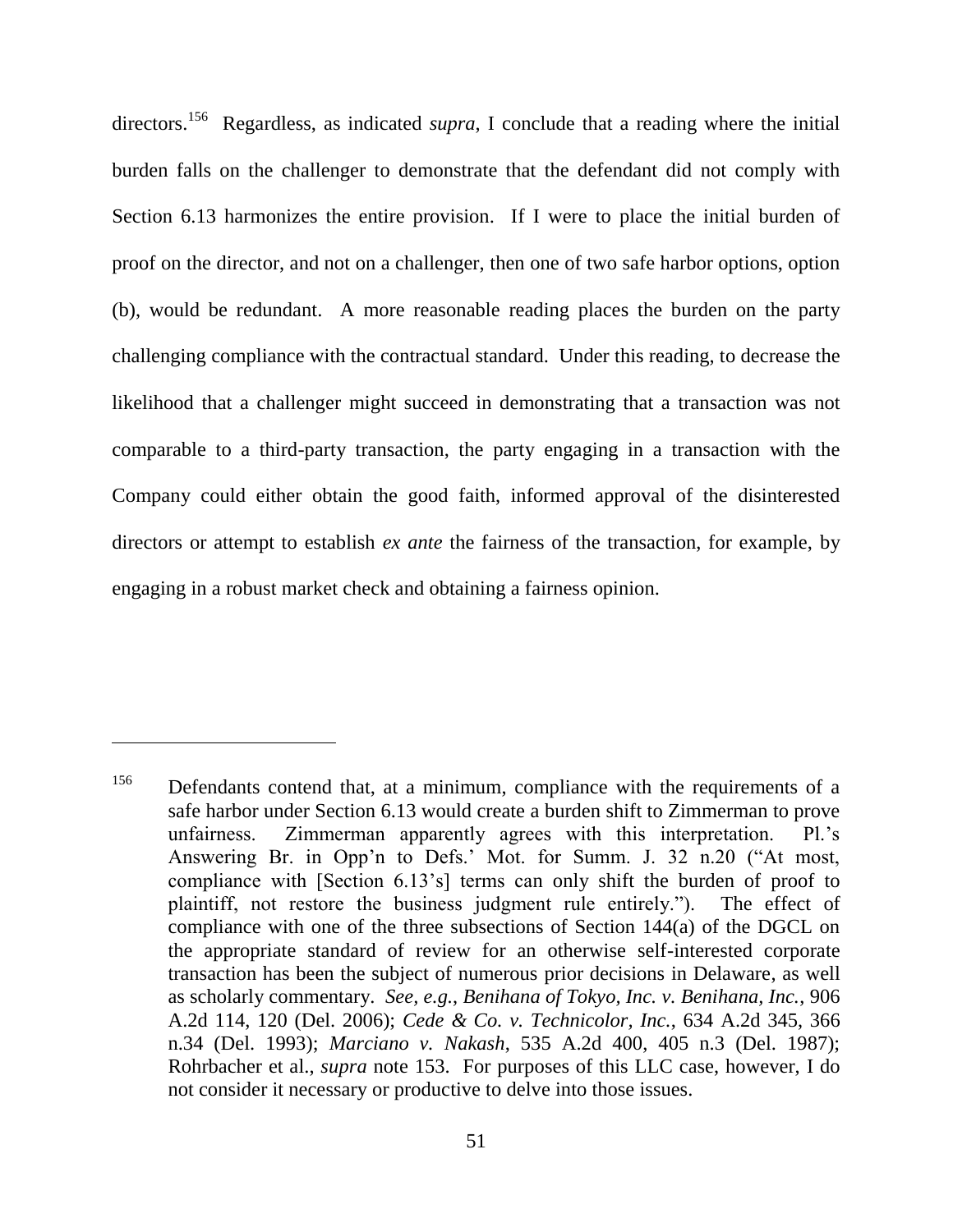This Court and the Delaware Supreme Court recently considered a somewhat different LLC Agreement provision.<sup>157</sup> In that case, this Court found, and the Supreme Court affirmed, that the burden of proving the fairness of the self-dealing transaction at issue fell upon the LLC manager. Unlike Section 6.13 in this case, which expressly provides that directors "shall have the right to contract or otherwise deal with the Company" subject only to a proviso that related payments or fees be comparable to those in unrelated third-party transactions for the same property or services, the following provision was at issue in *Auriga*:

> Neither the Manager nor any other Member shall be entitled to cause the Company to enter . . . into any additional agreements with affiliates on terms and conditions which are less favorable to the Company than the terms and conditions of similar agreements which could be entered into with armslength third parties, without the consent of a majority of the non-affiliated Members (such majority to be deemed to be the holders of 66–2/3% of all Interests which are not held by affiliates of the person or entity that would be a party to the proposed agreement).<sup>158</sup>

The *Auriga* provision provides that a manager or member *cannot* cause the company to enter an agreement with an affiliate on terms less favorable than an arm's length transaction without the required consents. By contrast, Section 6.13 gives members, directors, or officers the affirmative right to engage in transactions with the Company, provided that such transaction is comparable to a third-party transaction. For

<sup>157</sup> *See Auriga II*, --- A.3d ---, 2012 WL 5425227, at \*5–6 (Del. Nov. 7, 2012); *Auriga I*, 40 A.3d 839 (Del. Ch. 2012).

<sup>158</sup> *Auriga I*, 40 A.3d at 857.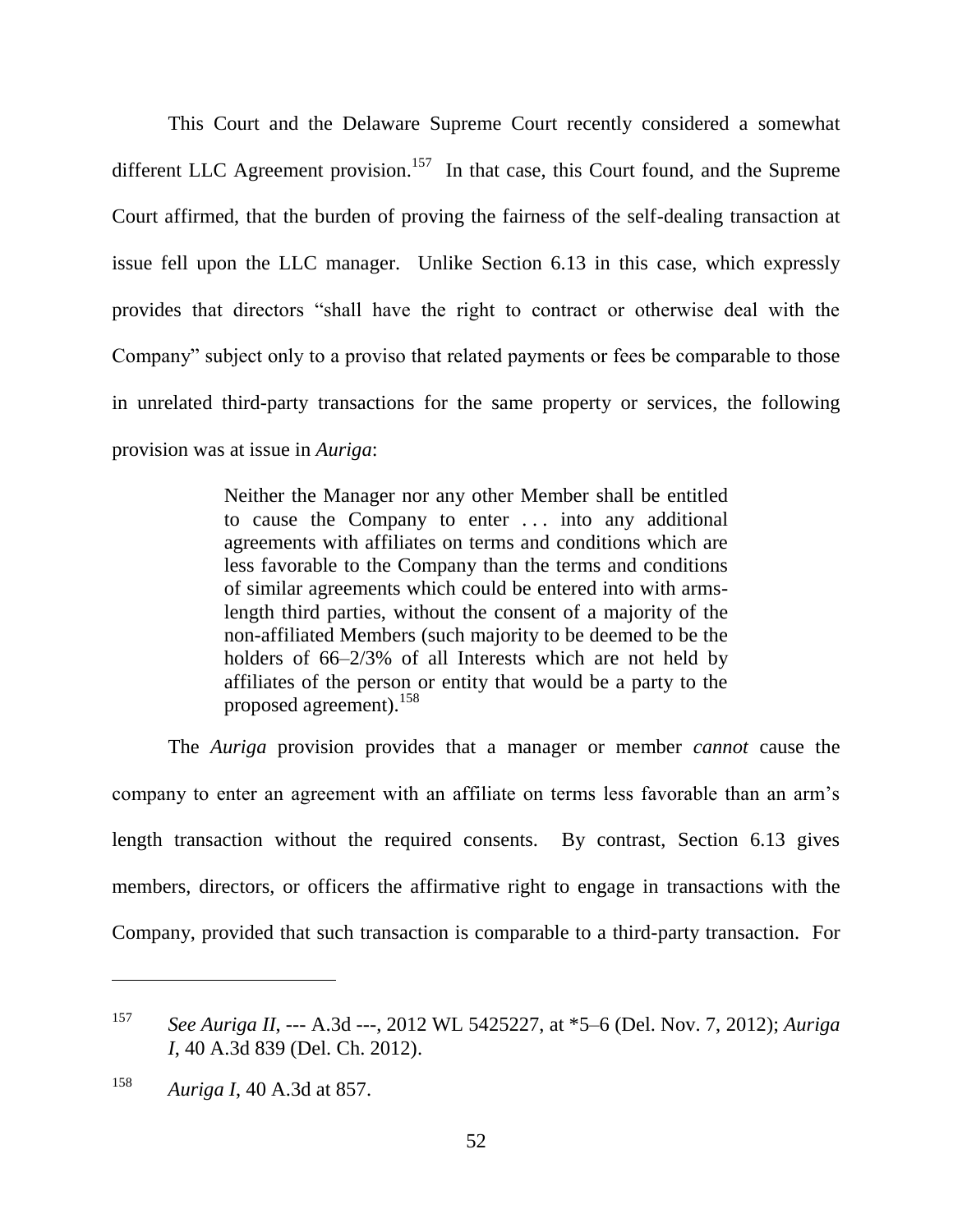this reason, I find the Adhezion Operating Agreement provision to be distinguishable from the *Auriga* provision.

Additionally, under reasoning analogous to the Supreme Court's discussion in *Auriga*, the application of the business judgment rule could be appropriate in this case. In *Auriga*, the Supreme Court affirmed this Court's holding that the defendant—the manager who had entered into a self-dealing transaction with the company without the consent of 66–2/3% of the non-affiliated members—had the burden to prove the entire fairness of the transaction. In addition, the Supreme Court discussed what result would obtain if "counterfactually<sup>[]</sup>, [the defendant] had conditioned the transaction upon the approval of an informed majority of the nonaffiliated members."<sup>159</sup> It concluded that, with such an approval, the transaction at issue—the sale of the LLC—"would not have been subject to, or reviewed under, the contracted-for entire fairness standard."<sup>160</sup> In addition, the Court observed that such a result "contrasts with the outcome that  $\lceil \rceil$  would obtain in the traditional corporate law setting, where an informed majority-of-theminority shareholder vote operates to shift the burden of proof on the issue of fairness."<sup>161</sup> Although the Supreme Court's discussion on this point constitutes only dicta, I read it as suggesting, in effect, that the business judgment rule might apply in a

<sup>159</sup> *Auriga II*, --- A.3d ---, 2012 WL 5425227, at \*6.

<sup>160</sup> *Id.*

<sup>161</sup> *Id.* at \*6 n.20 (citing *Kahn v. Lynch Commc'n Sys., Inc.*, 638 A.2d 1110, 1117 (Del. 1994))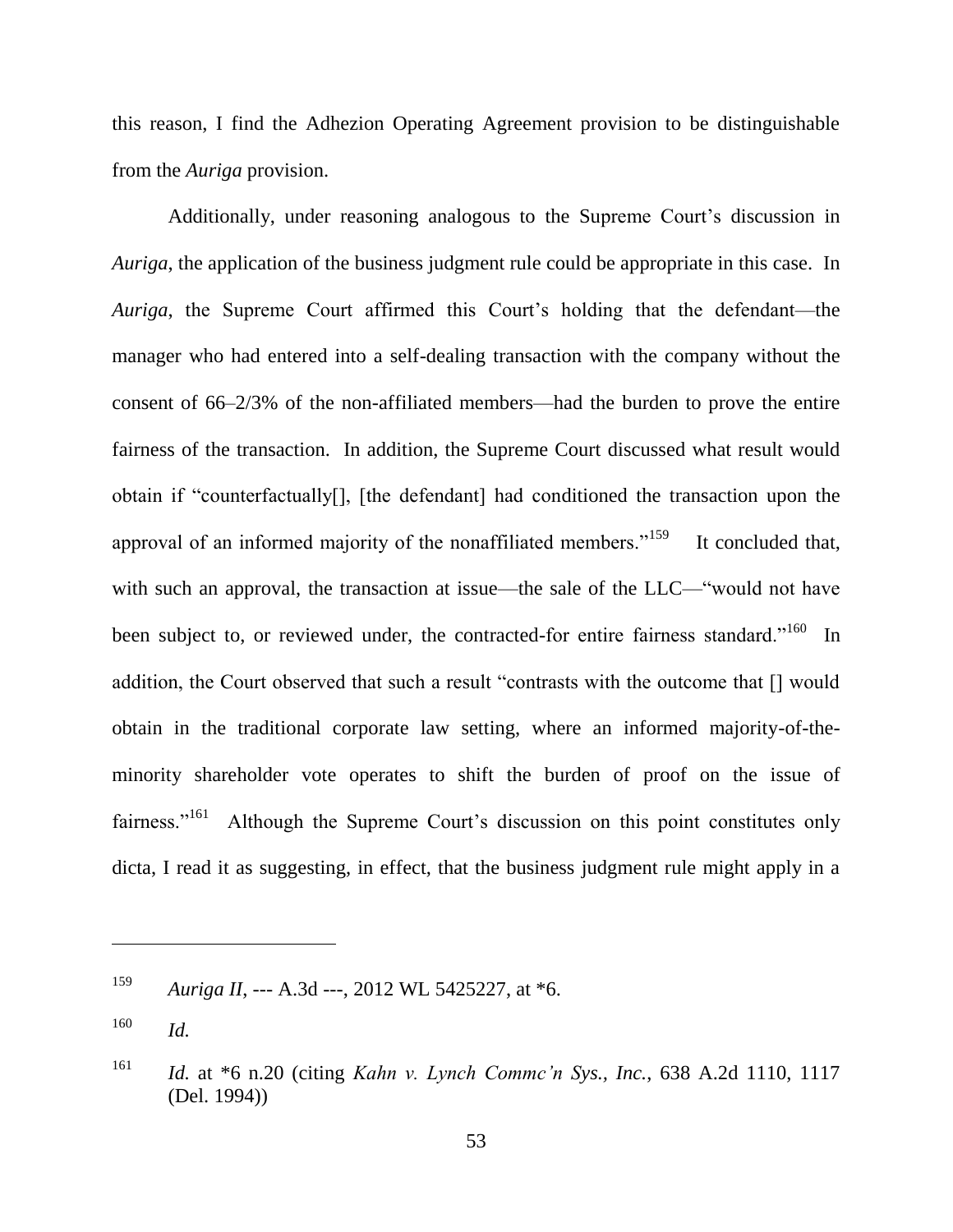case such as the one currently before me if the Director Defendants complied with one of Section 6.13's two safe harbors.

I conclude that Defendants here did comply with the first of the safe harbors in Section 6.13. At least two of Adhezion's directors, Toni and Bryant, were disinterested and they gave their informed good-faith approval of the Challenged Transactions. Neither Bryant nor Toni participated in, or stood to gain a personal financial benefit from, any of the Challenged Transactions.<sup>162</sup> Likewise, none of the allegations or evidence presented supports a finding that Bryant or Toni acted to perpetuate their tenure on the Board. $^{163}$ 

Furthermore, I find that Bryant and Toni are independent of Molinaro, who arguably was interested in the Challenged Transactions. 164 In the Summary Judgment Opinion, I found that "Zimmerman's allegations of mere friendship and shared work experience likely fall short of what is necessary to call into question the independence of

<sup>162</sup> *See Aronson v. Lewis*, 473 A.2d 805, 812 (Del. 1984).

<sup>164</sup> Molinaro participated in each of the Challenged Transactions. But the parties dispute whether the transactions conveyed a benefit to Molinaro that was not open to unitholders generally and whether Molinaro's participation in the Challenged Transactions was material to him. *See Orman v. Cullman*, 794 A.2d 5, 25 n.50 (Del. Ch. 2002). Zimmerman further argues that Molinaro was not independent of Liberty and Originate. Because I find it unnecessary to resolve these disputes, I assume, without deciding, that Molinaro was interested.

<sup>163</sup> *See Grobow v. Perot*, 539 A.2d 180, 188 (Del. 1988) (citing *Aronson* for the proposition that director interestedness requires "either a financial interest or entrenchment"), *overruled on other grounds by Brehm v. Eisner*, 746 A.2d 244, 253 (Del. 2000).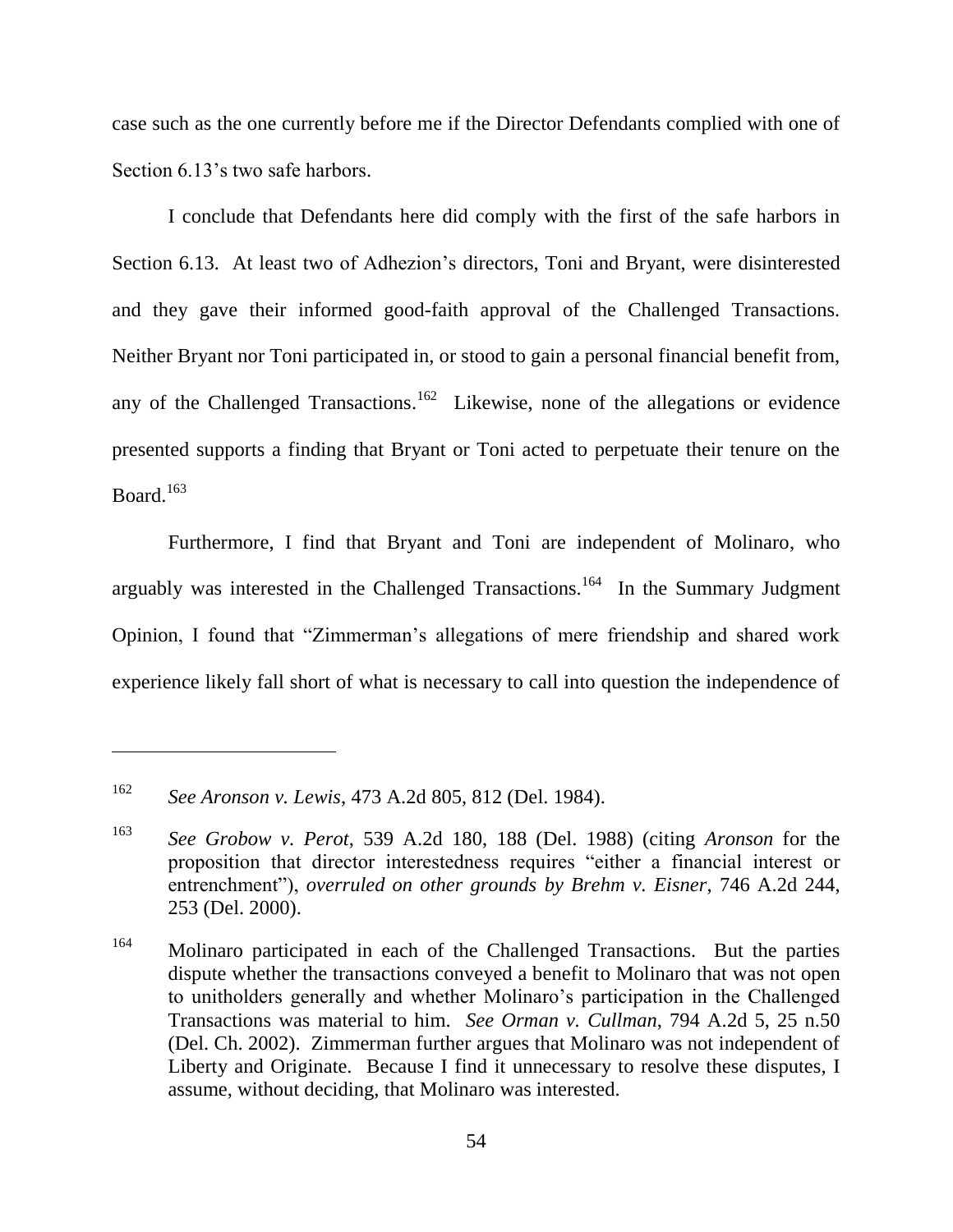Toni or Bryant."<sup>165</sup> The evidence presented at trial did not go beyond the allegations that I assumed to be true for purposes of the Summary Judgment Opinion. Molinaro and Bryant worked closely together and served on the same boards of directors periodically since the 1980s.<sup>166</sup> Molinaro and Toni also had worked together at Cilco for several years.<sup>167</sup> Molinaro characterized Bryant as "a long time friend and business associate" and they socialized together occasionally.<sup>168</sup> This evidence demonstrates that Molinaro and Bryant have extensive shared work experience and a personal friendship. The record as a whole, however, did not show that Bryant was beholden to Molinaro or otherwise unable to exercise his own independent business judgment.<sup>169</sup> There is even less evidence for the proposition that Toni was not independent of Molinaro. I conclude,

<sup>165</sup> *Zimmerman v. Crothall*, 2012 WL 707238, at \*13 (Del. Ch. Mar. 27, 2012); *see also Beam v. Stewart*, 845 A.2d 1040, 1050 (Del. 2004) ("Allegations of mere personal friendship or a mere outside business relationship, standing alone, are insufficient to raise a reasonable doubt about a director's independence"); *id.* at 1051 (stating that director's independence may be doubted when a relationship is one of "financial ties, familial affinity, a particularly close or intimate personal or business affinity or . . . evidence that in the past the relationship caused the director to act non-independently vis-à-vis an interested director").

<sup>166</sup> *See* Tr. 289–95 (Molinaro); Tr. 377 (Bryant).

<sup>167</sup> Tr. 289 (Molinaro).

<sup>168</sup> Tr. 295 (Molinaro); JX 28.

<sup>&</sup>lt;sup>169</sup> *Benerofe v. Cha*, 1996 WL 535405, at  $*7$  (Del. Ch. Sept. 12, 1996) ("A director is ‗independent' if that director is capable of making decisions for the corporation based on the merits of the subject rather than 'extraneous considerations or influences." (citing *Aronson*, 473 A.2d at 816)).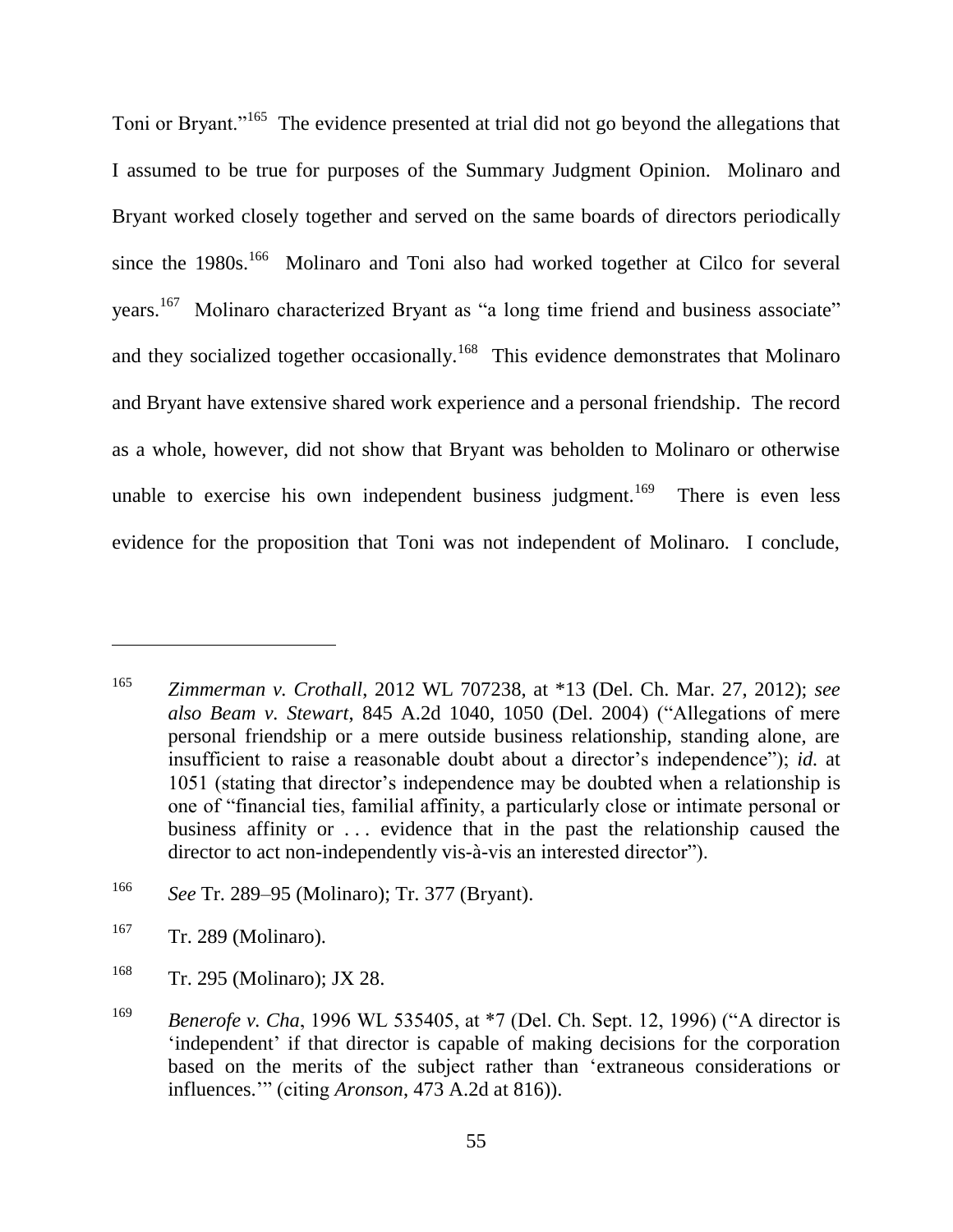therefore, that both Toni and Bryant are not only disinterested but also are independent of Molinaro.

Additionally, the material facts as to the transactions were "disclosed or [we]re known to" Toni and Bryant. Both men testified that they reviewed financial statements and other documents related to the Challenged Transactions.<sup>170</sup> They both attended Board meetings at which the Challenged Transactions were discussed.<sup>171</sup> Both directors also credibly testified that they approved the Challenged Transactions because they believed them to be fair to and in the best interest of the Company.<sup>172</sup> I find, therefore, that the Challenged Transactions were approved in good faith by the informed disinterested directors and, thus, arguably, should receive the benefit of the business judgment rule. At a minimum, however, the burden of proof on entire fairness would shift to Zimmerman, even assuming he did not bear that burden already under the first sentence of Section 6.13.

# <span id="page-56-0"></span>**4. The Challenged Transactions were comparable to unrelated third-party transactions and were entirely fair**

I consider next whether Zimmerman has proven by a preponderance of the evidence that the Challenged Transactions were *not* comparable to unrelated third-party transactions for similar property. I conclude that he has not. It follows, therefore, that

<sup>&</sup>lt;sup>170</sup> Tr. 554 (Toni); Bryant Dep. 33–34, 65.

<sup>171</sup> *See, e.g.*, JX 67 (Bryant and Toni attended April 30, 2009 Board meeting); JX 117 (Bryant attended September 29, 2009 Board meeting); JX 194 (Bryant and Toni attended January 15, 2010 Board meeting).

<sup>172</sup> Tr. 367 (Bryant); Tr. 528 (Toni).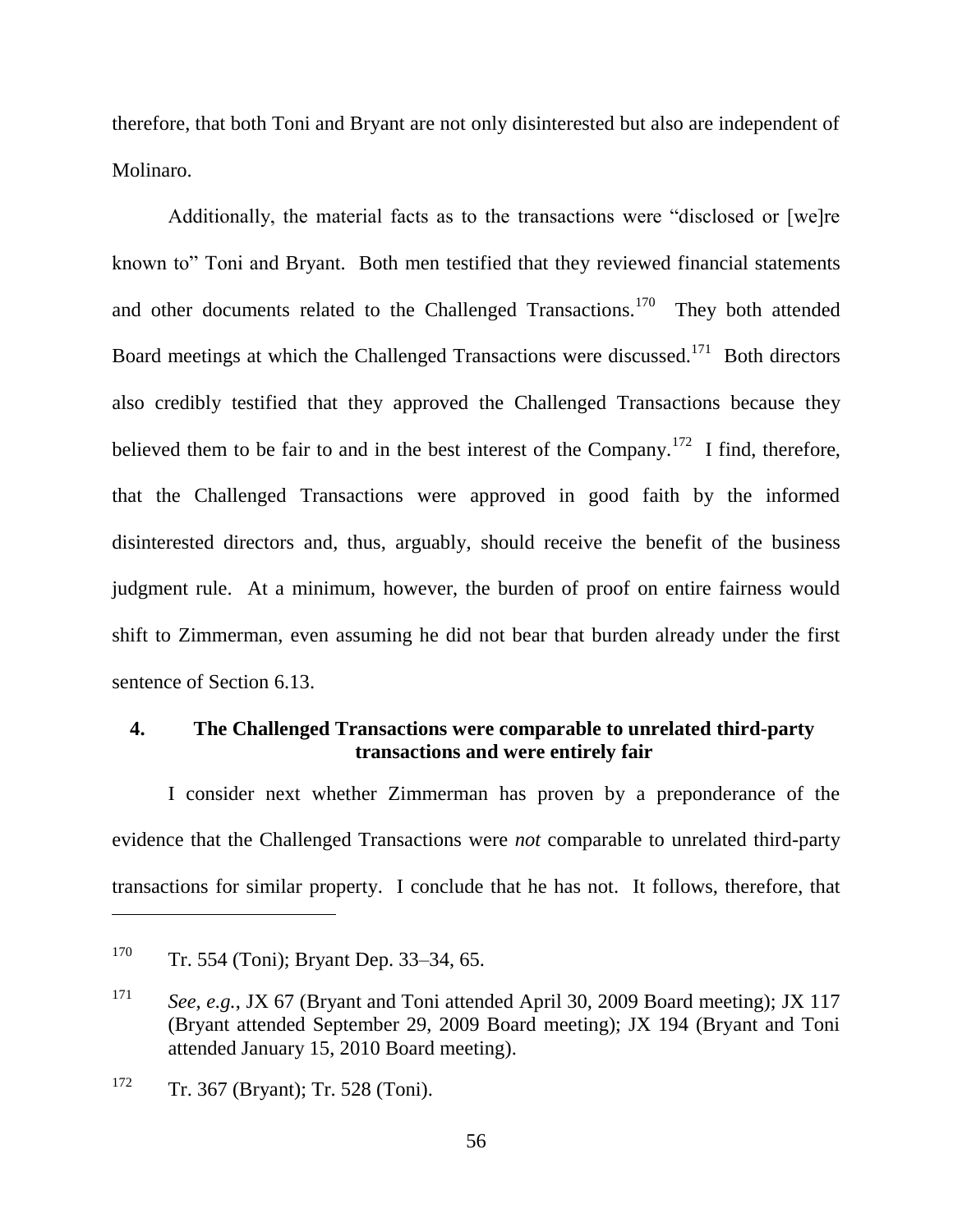Plaintiff could not meet his burden of proof if Defendants were entitled to the presumption of the business judgment rule. I review below the factual and expert evidence on whether the Challenged Transactions were entirely fair. My analysis proceeds from the premise that Zimmerman bears the burden of proof. Nevertheless, I also find that the record in this case is sufficiently strong that, regardless of which party bears the burden of proof, the Challenged Transactions were comparable to unrelated third-party transactions for the same property and, thus, were fair to the Company.

#### **a. Factual evidence**

The entire fairness standard includes two non-bifurcated components: fair price and fair dealings.<sup>173</sup> Moreover, this Court has recognized that "where claims for unfair dealings do not rise to the level of fraud . . . the Court should primarily focus on whether the price was unfair." $174$ 

It is undisputed that, at the time of the Challenged Transactions, Adhezion needed money to continue its business. Before the Challenged Transactions, the Company repeatedly sought financing and obtained it from Originate in March 2008 (\$3 million) and from Liberty in October 2008 (\$2 million). These cash infusions did not sustain the Company for long. The continuing need for cash is not surprising and is consistent with Toni's experience at Closure, a company Plaintiff identifies as comparable to Adhezion.

<sup>173</sup> *See Cinerama, Inc. v. Technicolor, Inc.*, 663 A.2d 1156, 1162–63 (Del. 1995) (quoting *Weinberger v. UOP, Inc.*, 457 A.2d 701, 711 (Del. 1983)).

<sup>174</sup> *ONTI, Inc. v. Integra Bank*, 751 A.2d 904, 930 n.108 (Del. Ch. 1999) (citing *Weinberger*, 457 A.2d at 711).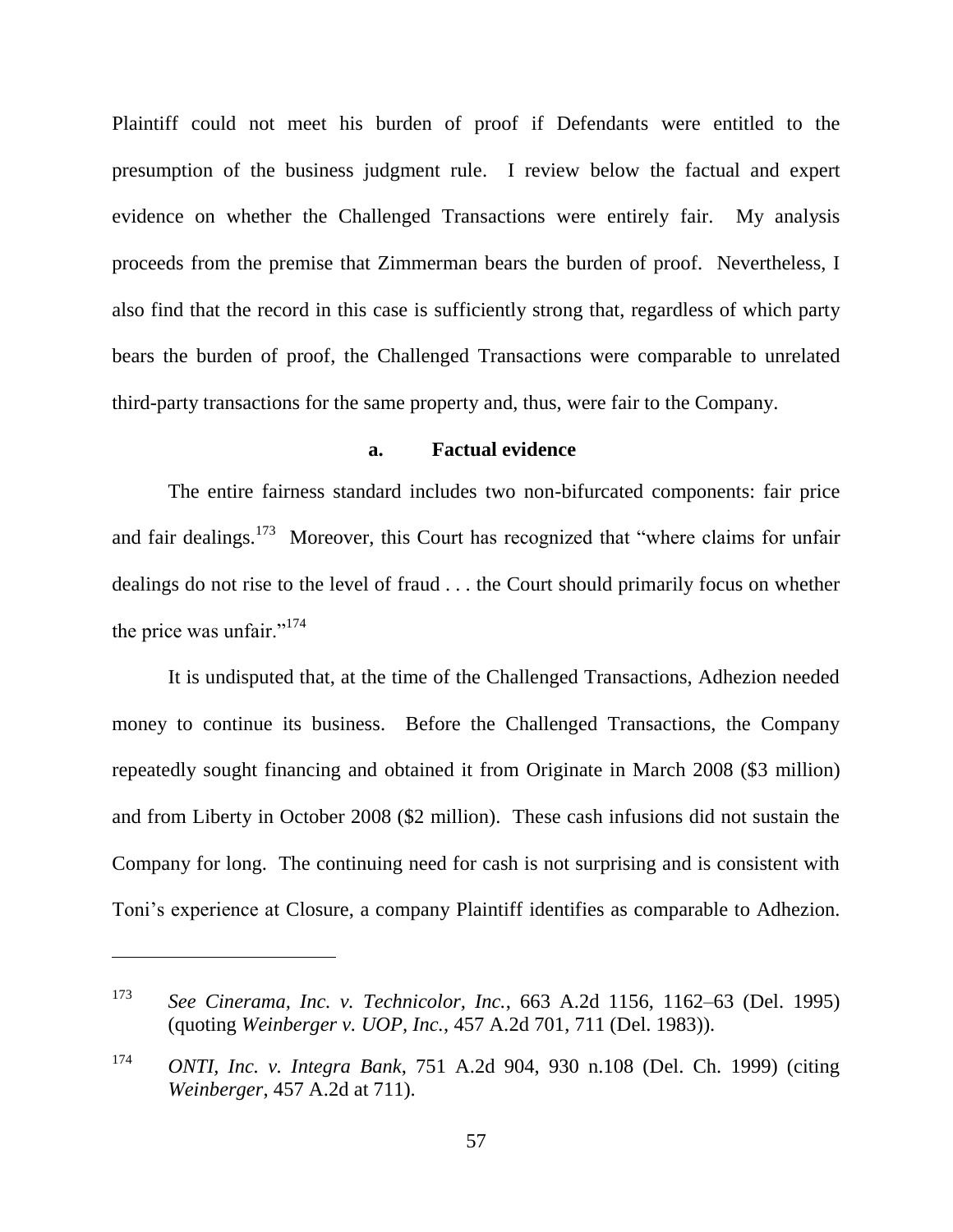Closure secured \$10 million from angel investors in 1994. In 1996, Closure received \$4.5 million from J&J upon entering an exclusive agreement with that company and raised \$15 million in a public offering. By 1996, Closure had spent \$10 million.<sup>175</sup> In 1997, Closure raised another \$10 million in a second public offering.

The evidence demonstrates that Adhezion actively pursued other possible sources for additional funds without success. Zimmerman persistently argues that Molinaro stopped looking for funds from other sources because Originate and Liberty ordered him to do so. He implies that those entities insisted on supplying any necessary funding for the Company to avoid diluting their stake in Adhezion's considerable upside potential. The evidence shows, however, that the "order" to stop fundraising was a reasonable directive from the Board at a time when the Company was quite desperate for a distribution partner to increase its sales force. The Board wanted Molinaro to focus on finding such a partner in the wake of 3M having withdrawn from the field.

Toni testified that Closure's distribution relationship with J&J was critical to its success.<sup>176</sup> Although Adhezion's Board had considered building a sales team itself, it ultimately chose to take a route similar to Closure's and try to find a strategic partner like

<sup>&</sup>lt;sup>175</sup> Tr. 507 ( $\degree$ O: So you had \$29.5 million of capital to fund your investment by 1996? A: Yes. Now, we had burned 10 million by the time we – by  $0/6$  [sic], we had already burned through 10").

 $176$  Tr. 510–11 ( $^{\circ}$ Q. With your experience in Adhezion, tell me, do you regard it as the next Closure? A. No, not at all. You know, first of all, they are so strapped in terms of cash, availability of cash, to try and build the business. How do they compete with J&J? How do they distribute their product? ... You need a pipeline.").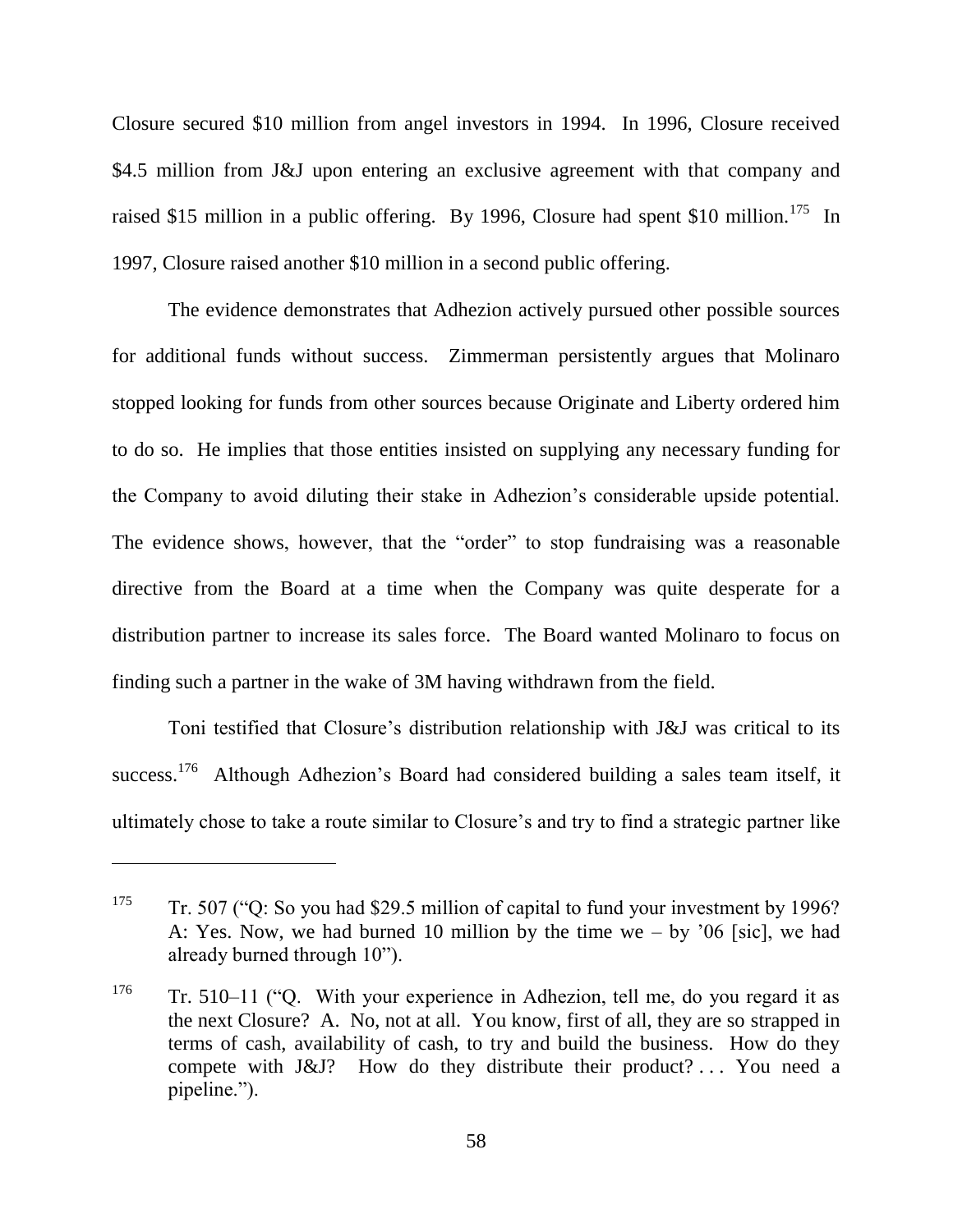$J&J.<sup>177</sup>$  At the time, Medline was still a possible partner. Moreover, Originate had limited additional funds it was willing to invest in Adhezion. According to Gausling, Originate was "looking for someone else to take the lead, that we would participate  $\dots$  to say that, you know, we're committed, we'll add capital but we didn't want to be the lead going forward." $178$  Gausling's contemporaneous solicitation of Safeguard Scientific corroborates his testimony.<sup>179</sup>

Adhezion also had limited funding options because it was a risky investment. The Company was not performing at the level the parties anticipated when Originate originally invested<sup>180</sup> For example, as part of the deal with Originate, Zimmerman

 $177$  Tr. 511 (Toni) ("Q. With all the money [Closure] raised [\$39.5 million], why did you go to Johnson & Johnson rather than develop your own channels of distribution? A. [W]e realized that we never could be able to raise enough money to compete with 200 sales reps. How could we build a 200-sales-rep organization to compete with Ethicon,  $[J&J's$  division that sells Dermabond]?"); Tr. 440 (Gausling) ( $\lq$ [W]e, as a collective board, took a strategy that we would go with a corporate partner for distribution versus building a sales team ourselves."). Gausling further explained: "[T]hat's the value drivers for any investor to look at, is how's the business doing and we needed – need strategic partners or some revenue traction or some clarity on the patent situation." *Id.* 

 $178$  Tr. 439.

<sup>179</sup> JX 130; *see also* Tr. 442 (Gausling).

<sup>&</sup>lt;sup>180</sup> Gausling ascribed the increased riskiness of the Adhezion investment over time to three main reasons: (1) Adhezion needed more money within twelve months of Originate's investment; (2) Zimmerman met only two of his seven performance milestones; and (3) the budgeted revenues for 2008 (\$5.6 million) dwarfed the actual revenues (\$140,000). Tr. 436–38. Zimmerman does not dispute that he failed to meet many of the milestones in his employment agreement, except to note that Adhezion achieved a third milestone fifteen days after his termination. Tr. 112.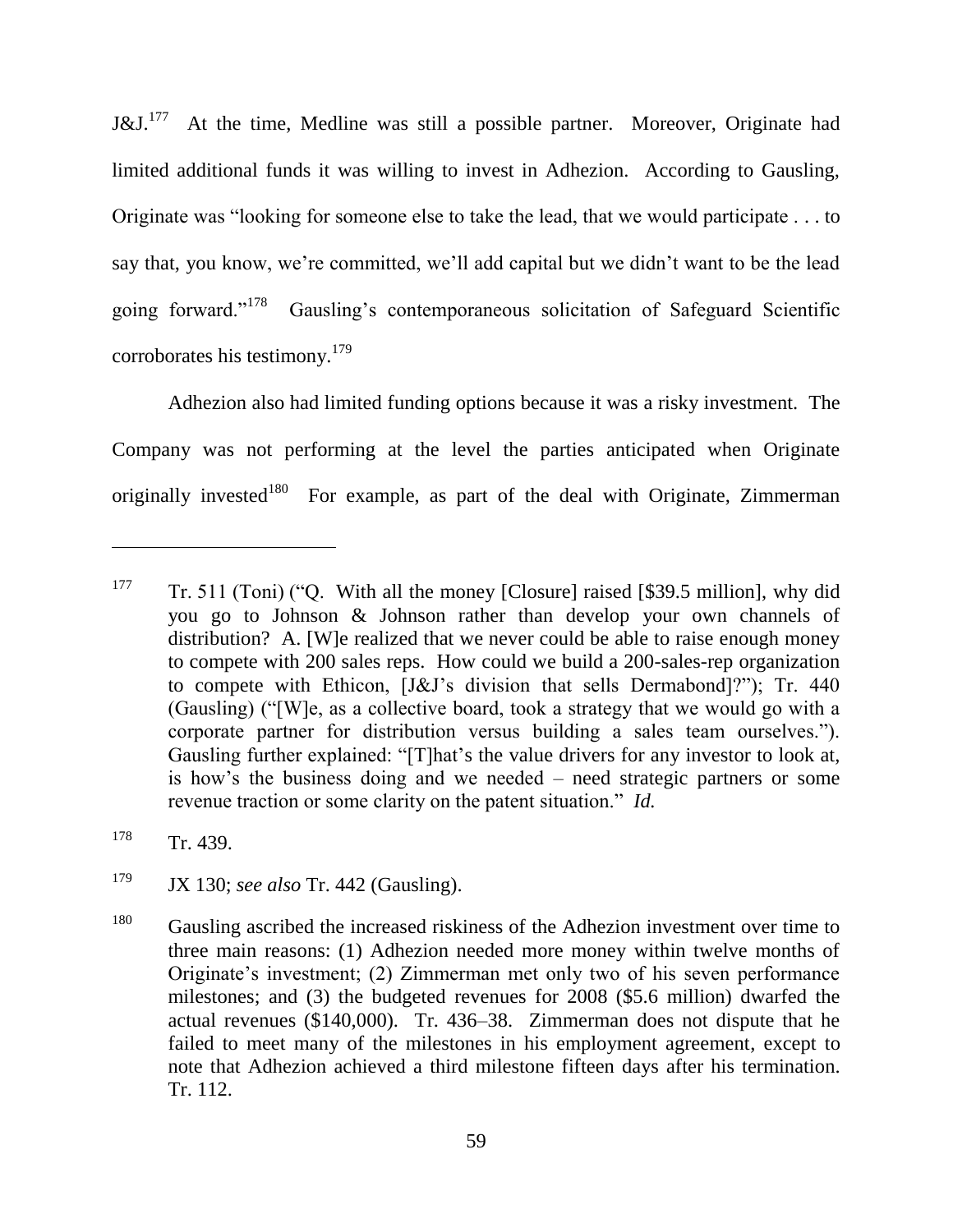entered into an employment agreement with seven milestones. Zimmerman's employment was terminated when he failed to meet most of those milestones. Gausling testified that

> many of the items that [Zimmerman] specifically said were the value drivers going forward, we put in a performance milestone in his employment agreement, seven items. . . . [I]f he hit those value drivers, then the company would have done what he said it was going to do. He hit two of the seven during that period in time.... [H]e had alleged that we would get all seven of those. We got two.<sup>181</sup>

The threat of patent infringement litigation was another looming risk that developed in 2009.<sup>182</sup> One company threatening litigation was J&J, Adhezion's main competitor. J&J had significant resources and every incentive to pursue a patent infringement lawsuit against its competitor Adhezion's product SurgiSeal. In fact, the possibility that Adhezion was infringing J&J's patent dampened 3M's enthusiasm for entering into a distribution agreement with Adhezion.<sup>183</sup> It also influenced Medline's decision not to pursue a license and distribution agreement with Adhezion.

After the Medline transaction fell through, Adhezion embarked on a reformulation of its sterilization process in an effort to design around J&J's patent. During the

 $181$  Tr. 437.

<sup>182</sup> Tr. 246–47 (Molinaro); JX 48, January 8, 2009 Letter from Medlogic to Adhezion regarding potential patent infringement.

<sup>183</sup> Tr. 251 (Molinaro).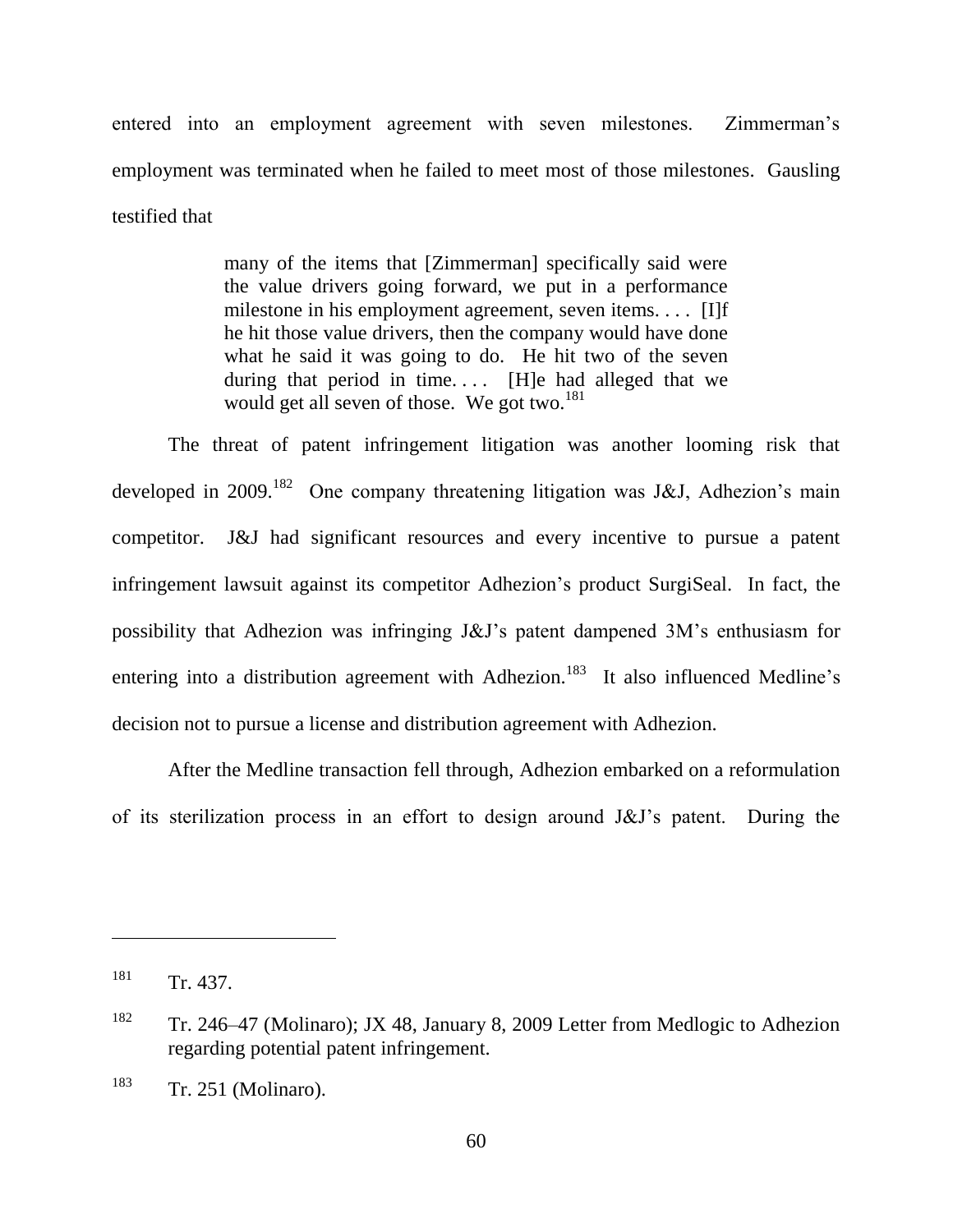reformulation, Adhezion did not produce SurgiSeal.<sup>184</sup> Still, Molinaro continued to seek outside investors. He recognized, however, that because the threat of patent infringement litigation had caused the Company to cease production of its main product, there "wasn't much chance of actually securing someone if they did their due diligence."<sup>185</sup>

Zimmerman also emphasizes that the Board did not negotiate to obtain better terms for the Company than those initially presented by Crothall. There is no evidence, however, that any of the directors believed the terms were unfair to Adhezion. Although Molinaro raised an objection to the amount of warrants being granted in the February 2010 Issuance, he ultimately agreed to the original terms. Indeed, he testified that he "always felt that the valuation of the company and the share price was generous."<sup>186</sup>

In the context of all the evidence, Molinaro's failure to obtain a modification of the number of warrants granted in the February 2010 Issuance does not alter my conclusion that this Issuance and the other Challenged Transactions were comparable to third-party transactions. Despite reasonable efforts on behalf of Adhezion to find additional investors, I find that no third party was willing to invest in the Company on terms more favorable to Adhezion. The Kensey Nash offer in November 2009 to buy Adhezion was for \$10 million, but only \$4 million of that was firm. The fact that the

<sup>&</sup>lt;sup>184</sup> The Company sold out its existing inventory of SurgiSeal by extending the shelf life. Tr. 282 (Molinaro).

 $185$  Tr. 270.

<sup>186</sup> Tr. 335.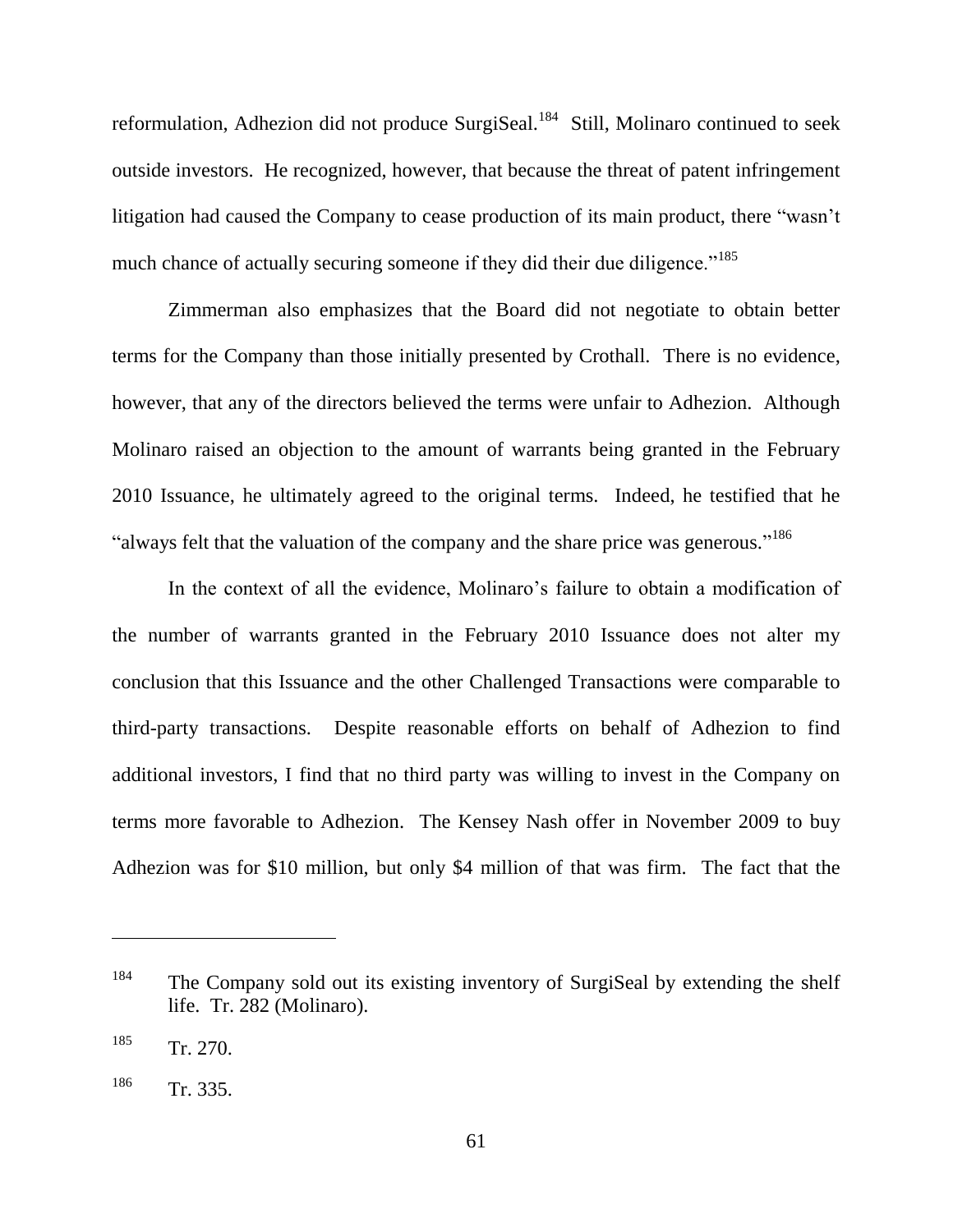Adhezion Board effectively rejected that offer by making a much higher counteroffer that sought, in part, a firm commitment of \$20 million does not warrant a different conclusion. No serious negotiations with Kensey Nash ever took place in the succeeding years. Additionally, Zimmerman sold a significant amount of his shares for only \$2 per unit just three months after the February 2010 Issuance.

# **b. Expert evidence**

Defendants Expert, Roy D'Souza, opined that all four Challenged Transactions were fair.<sup>187</sup> Zimmerman's expert, Dr. Helen Bowers, opined that the February 2010 Issuance was unfair but did not seriously question the fairness of any of the other Challenged Transactions.<sup>188</sup> Bowers calculated Adhezion's value to be no less than \$15.63 million in February  $2010$ .<sup>189</sup> The February 2010 Issuance valued the Company at

<sup>&</sup>lt;sup>187</sup> JX 370; JX 372.

<sup>&</sup>lt;sup>188</sup> Bowers stated that, although she did not perform an analysis for the other three Challenged Transactions, "in the analysis [she] did in this whole matter  $-$  [she] did not find anything that would cause [her] to suspect that they were unfair." Tr. 151; *see also* JX 369, Bowers's Expert Report; JX 371, Bowers's Rebuttal Report; JX 376, Bowers's Supplemental Expert Report. Bowers did state in her Rebuttal Report, however, that D'Souza overstated Adhezion's value due to mistakes and errors, and that his calculated valuation "does not support a determination of fairness nor does it support that the disputed transactions were fair." JX 371 at 6, 25–26. As the party with the burden of proof to show that the other Challenged Transactions were unfair, Zimmerman's general criticisms of those transactions, without the benefit of any expert analysis, were insufficient to meet his burden. Furthermore, Defendants' expert credibly concluded that "the capital raising activities of Adhezion during  $2009 - 2011$  were fair and reasonable." JX 370, Expert Report of Roy P. D'Souza, at 71.

 $189$  JX 376 at 4. Bowers's discounted cash flow ("DCF") model yielded a value of \$16.18 million and her comparable companies, or relative, valuation yielded a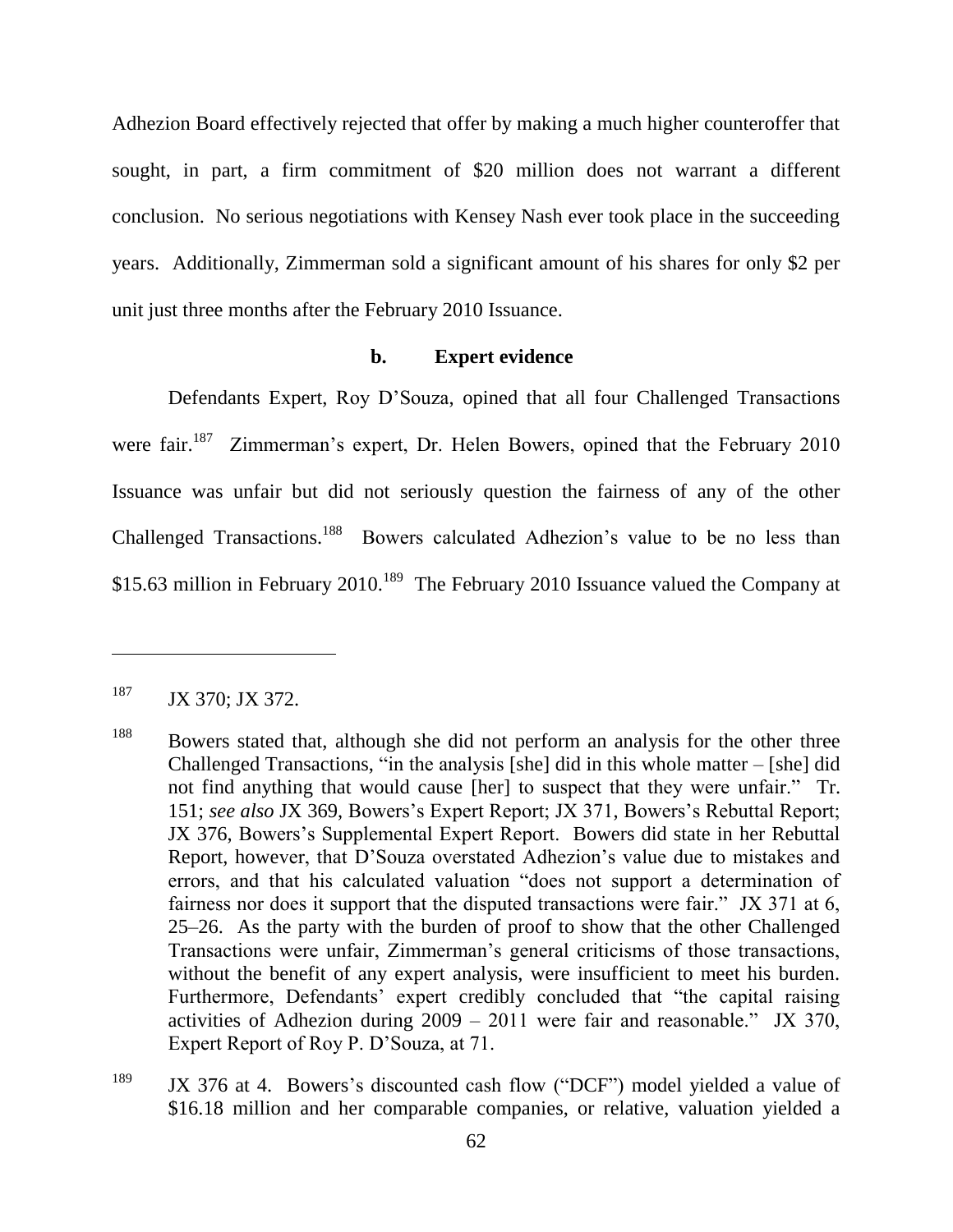\$13 million.<sup>190</sup> In her Expert Report, however, Bowers admittedly made a troubling number of computational errors, which Defendants' expert, D'Souza, later identified.<sup>191</sup> To account for these errors, and to make additional corrections, Bowers submitted a Supplemental Expert Report.<sup>192</sup> In any case, D'Souza convincingly pointed out in his rebuttal report and at trial several ways in which Bowers's analysis overstates Adhezion's value and understates the attendant risks.<sup>193</sup>

One point the parties strenuously dispute is the value of the warrants issued in the February 2010 Issuance. Defendants contend they had no value because, in their view,

value of \$13.97. In arriving at a valuation of \$15.63, she gave her DCF model 75% weight and her relative valuation 25% weight.

- <sup>190</sup> Tr. 273 (Molinaro). In February 2010, the total number of Adhezion units if all outstanding warrants and options were exercised was 3,249,633. Tr. 585–88 (D'Souza). This number multiplied by the \$4.00 per unit price equals \$12,998,532.
- <sup>191</sup> *See* JX 372.
- $192$  JX 376.

<sup>193</sup> *See* JX 372 at 9–11 (discussing size risk, legal risks, and regulatory risks). The parties disagree, for example, on how to characterize the Company. Defendants call it an "early-stage" medical products company. Defs.' Answering Post-Trial Br. ("Defs.' AB") 1; Tr. 431 (Gausling). Zimmerman describes Adhezion as a "growth-stage" company, and his expert appears to use that characterization to justify assigning less risk to the Company than Defendants' expert did. Pl.'s Opening Post-Trial Br. ("Pl.'s OB") 1; Pl.'s Reply Post-Trial Br. ("Pl.'s RB") 17; JX 369, Expert Report of Dr. Helen M. Bowers, 8–9 (describing an "expansionstage" company as one that has products in production, has products that are commercially available, and is experiencing revenue growth though it may not yet show a profit). In the circumstances of this case, I find Defendants' characterization of Adhezion as an early-stage company slightly more appropriate.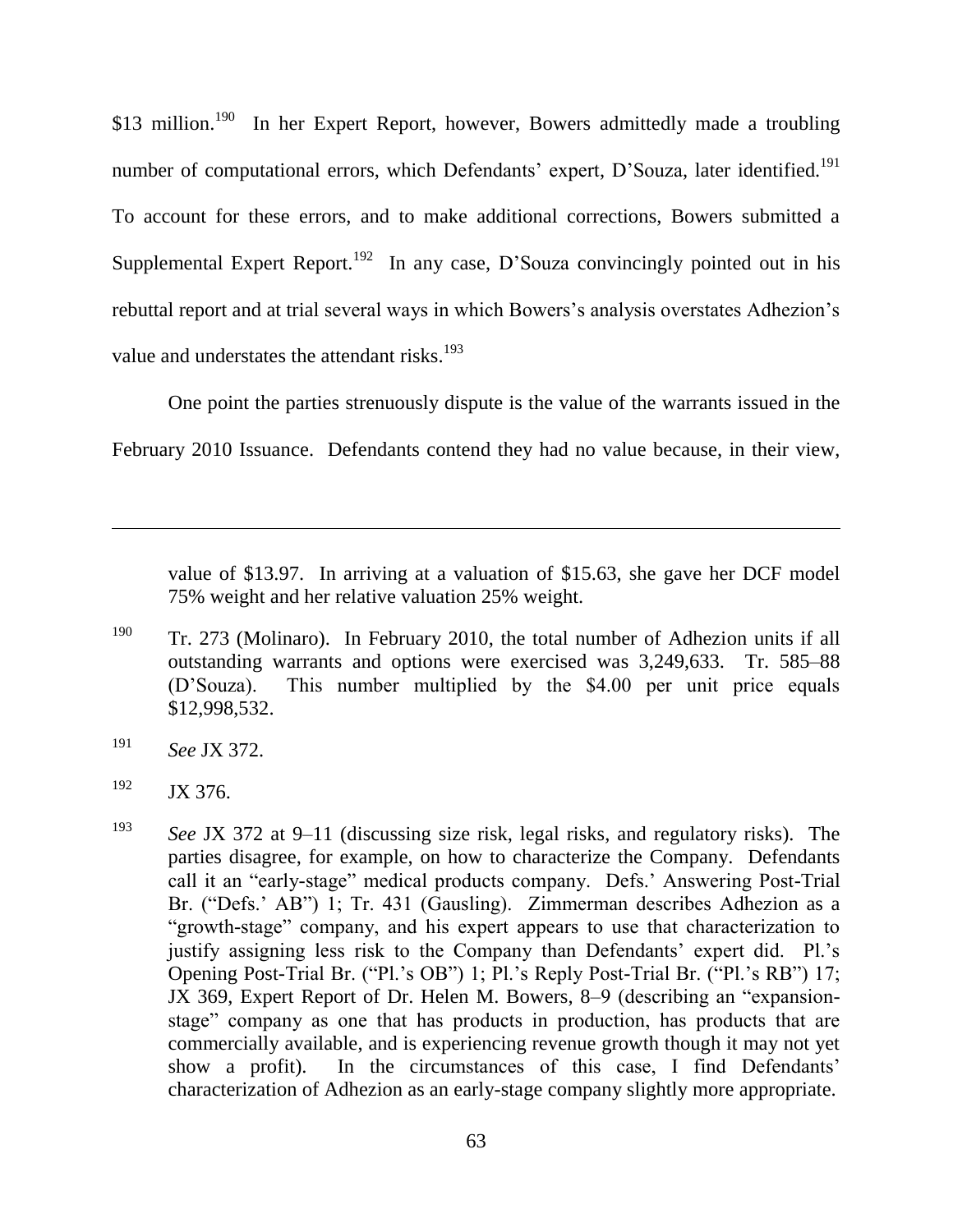the Company's unit price was below the \$4 warrant strike price.<sup>194</sup> Bowers, on the other hand, valued the warrants at a \$4.29 per unit.<sup>195</sup> Among other things, Bowers used the Black-Scholes method to arrive at this value. Although the Black-Scholes model is a formula for option valuation that is "widely used and accepted by industry figures and regulators,"<sup>196</sup> the model overstates the value of options "which are not liquid, freely tradeable options."<sup>197</sup> Adhezion's warrants are not publicly traded. Therefore, I find Bowers's reliance on the Black-Scholes formula to value Adhezion's warrants to be questionable, if not entirely misplaced.

Bowers used two analytical methods to determine a fair value range for Adhezion: a DCF analysis and a comparable companies analysis. For her comparable companies analysis, Bowers relied, in part, on the 37.6 multiple of enterprise value/EBIT paid by J&J to acquire Closure.<sup>198</sup> The differences between Closure when it was sold to J&J and Adhezion in February 2010, however, are stark. Unlike Closure, Adhezion had no distribution partner, faced a substantial risk of IP litigation, had raised relatively little cash, and would be the third company to enter the market, after the first entrant, J&J, and

<sup>&</sup>lt;sup>194</sup> Tr. 606–07 (D'Souza); Tr. 517–18 (Toni).

<sup>&</sup>lt;sup>195</sup> Tr. 142 (Bowers); Tr. 601 (D'Souza).

<sup>196</sup> *In re Walt Disney Co. Deriv. Litig.*, 907 A.2d 693, 705 n.42 (Del. 2005).

<sup>197</sup> *Louisiana State Employees' Retirement Sys. v. Citrix Sys., Inc.*, 2001 WL 1131364, at \*7 (Del. Ch. Sept. 19, 2001); *see also Lewis v. Vogelstein*, 699 A.2d 327, 331 (Del. Ch. 1997) (noting that Black-Scholes "assumes that the options being valued are issued and publicly-traded"); Tr. 598 (D'Souza).

<sup>198</sup> *See* JX 369 at 4; Pl.'s OB 30; *see also* JX 372 at 18.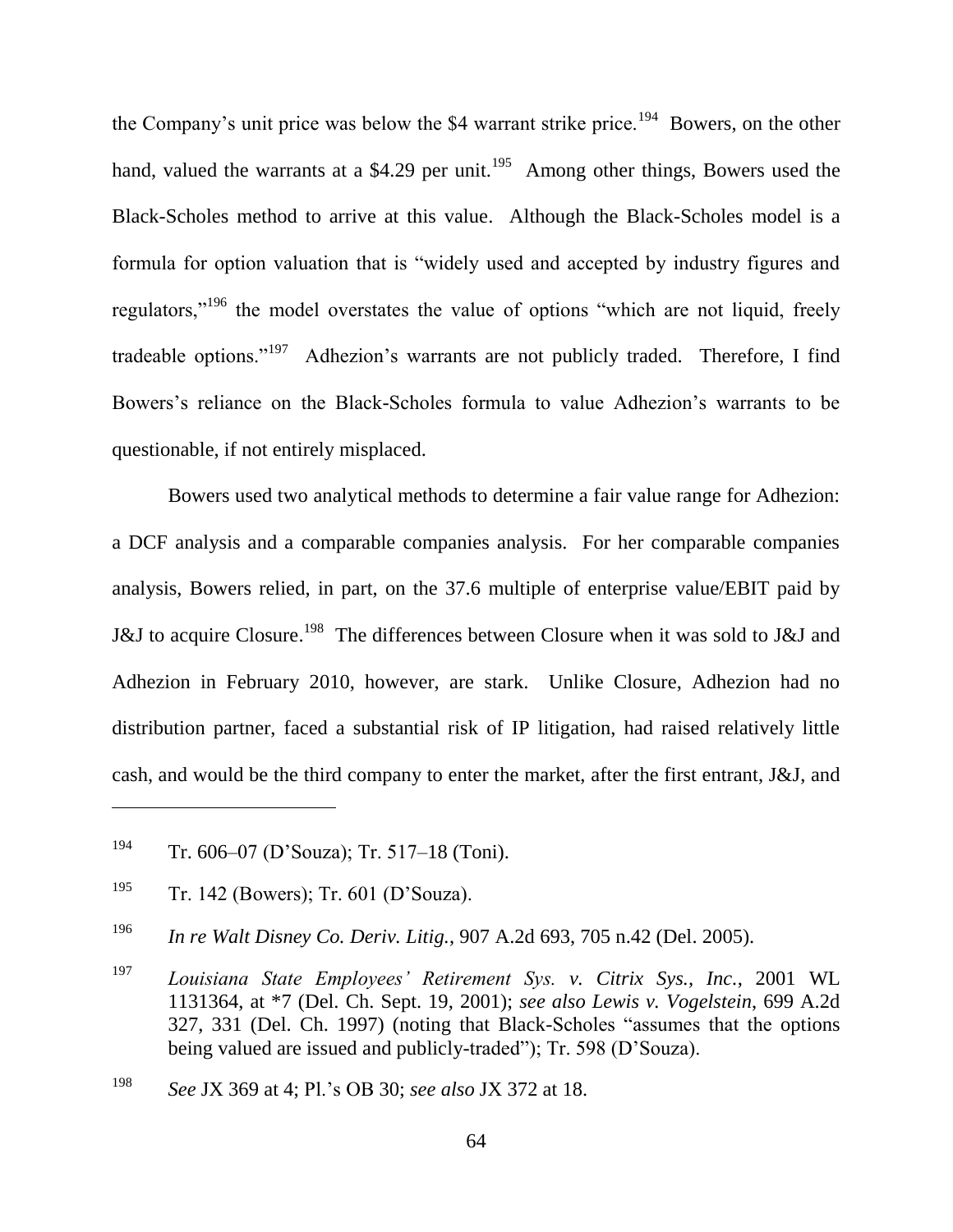a new competitor, Medline.<sup>199</sup> Based on these significant differences, I find that Bowers's reliance on Closure as a "firm very similar to Adhezion" was unreasonable.<sup>200</sup> In summary, having considered Bowers's expert reports and testimony, as well as Plaintiff's other evidence, I find that Zimmerman has failed to prove any of the Challenged Transactions were less than entirely fair. Based on the same reasons discussed in this Part II.B, I also would find the Challenged Transactions to be entirely fair if Defendants bore the burden on that issue.

### **C. Aiding and Abetting**

To succeed on a claim for aiding and abetting a breach of fiduciary duty, Plaintiff must prove: (1) the existence of a fiduciary relationship, (2) a breach of the fiduciary's duty, and (3) knowing participation in that breach by the non-fiduciary.<sup>201</sup> Because the Director Defendants did not breach their fiduciary duties, Zimmerman cannot succeed on his claim against Defendants Originate, Liberty, and Morse for aiding and abetting a breach of fiduciary duty. I therefore find for Defendants on Plaintiff's claim for aiding and abetting.

#### <span id="page-65-0"></span>**D. Remedy**

Having concluded that Zimmerman is entitled to judgment in his favor on the breach of contract claim but not on the breach of fiduciary duty and aiding and abetting

<sup>199</sup> *See* Tr. 502–09 (Toni).

<sup>&</sup>lt;sup>200</sup> JX 369 at 4.

<sup>201</sup> *Allied Capital Corp. v. GC-Sun Hldgs., L.P.*, 910 A.2d 1020, 1039 (Del. Ch. 2006).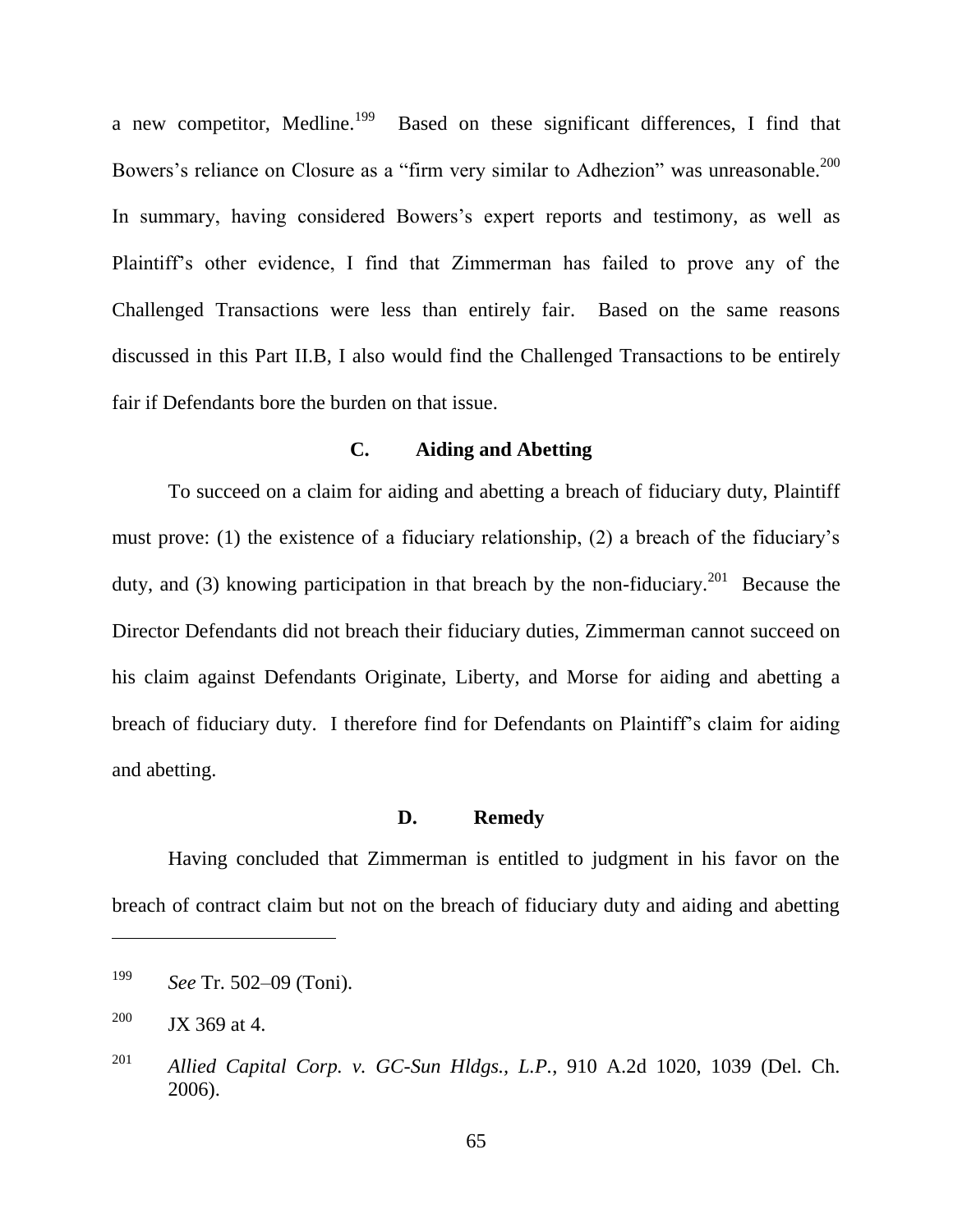claims, I consider what remedy is appropriate in the circumstances of this case. Zimmerman proposes that the Court reform the terms of the Challenged Transactions. He requests, first, that the Court cancel (1) all the warrants issued and (2) all the options issued pursuant to the 2010 employee option grant. Second, he requests that Defendants be deemed to have received, for each transaction, promissory notes at 10% interest, with no ability to convert into equity, redeemable five years from the date of judgment.

The remedy of reformation typically is used to conform a document to the parties' intent in cases of mutual mistake or fraud.<sup>202</sup> It also can be used to remedy a breach of fiduciary duty, in which case the court has broad authority to fashion an appropriate remedy.<sup>203</sup> Based on the circumstances of this case, however, I do not consider the reformation proposed by Zimmerman to be an appropriate equitable remedy. Rather than rectify wrongdoing and avoid an unjust enrichment, the proposed reformation would create a windfall for Zimmerman.<sup>204</sup> Adhezion needed the funds that Defendants provided in each of the Challenged Transactions. Zimmerman effectively concedes this point and does not request that the Court rescind the transactions. Instead he asks the Court to allow the Company to keep Defendants' money on different terms. Yet, no

<sup>202</sup> *Waggoner v. Laster*, 581 A.2d 1127, 1135 (Del. 1990).

<sup>203</sup> *In re Loral Space & Commnc'ns Inc.*, 2008 WL 4293781, at \*33 n.161 (Del. Ch. Sept. 19, 2008).

<sup>204</sup> *Id.*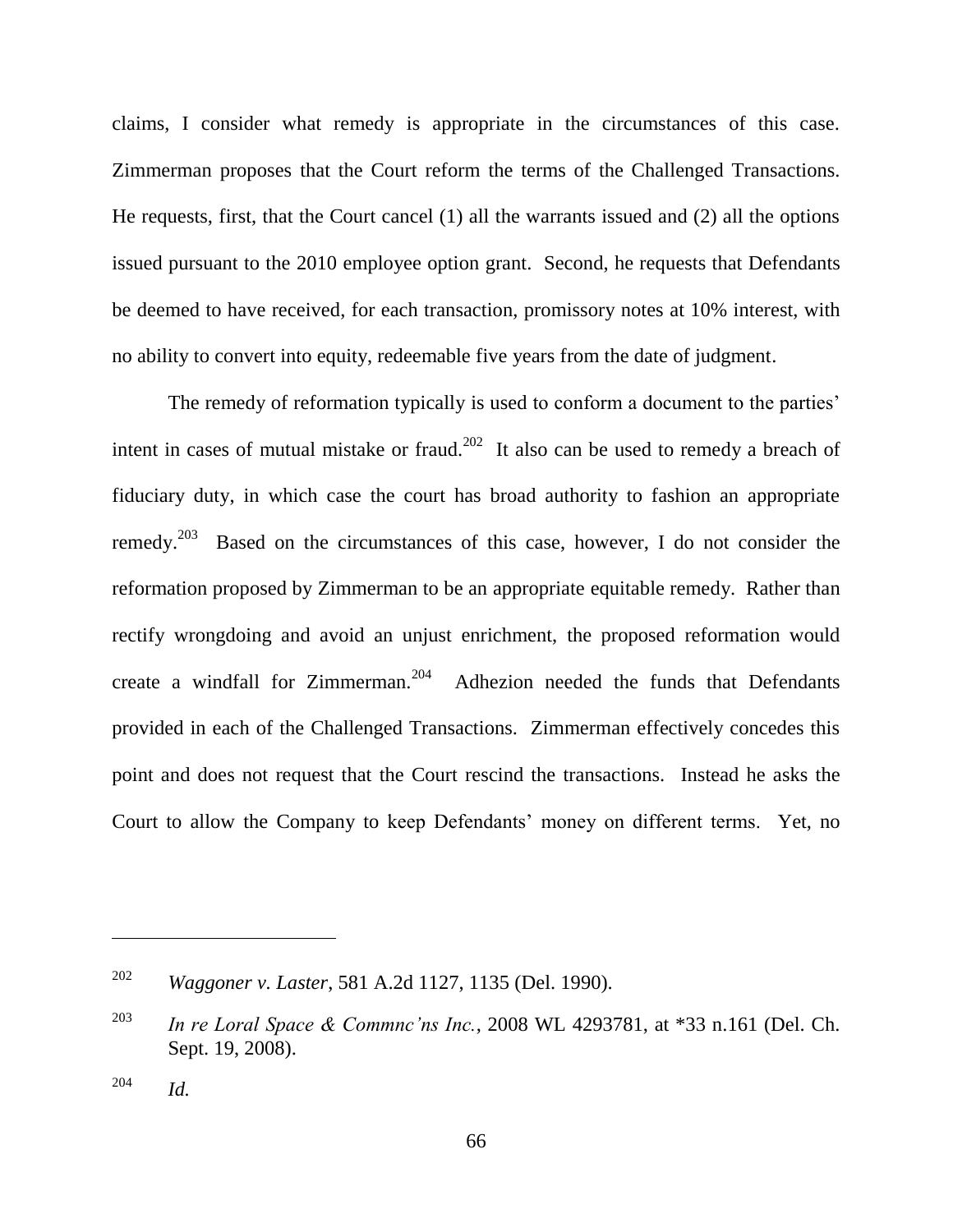evidence suggests that Defendants would have invested in Adhezion on Zimmerman's proposed terms.

 In this case, where Defendants have not breached their fiduciary duties, an appropriate remedy would permit Plaintiff to recover any damages he suffered as a result of the Director Defendants' breach of the Operating Agreement. Having concluded that none of the Challenged Transactions has been shown to have been unfair to Adhezion, however, I find that there are no such damages. The Challenged Transactions provided the Company with crucial capital on fair terms. The dilution Zimmerman suffered was in exchange for maintaining some value to his investment in Adhezion. In this Opinion, therefore, I declare that the parties' rights under the Operating Agreement are as discussed in Part [II.A,](#page-21-0) *supra*, but otherwise decline to award any damages beyond nominal damages of \$1.

#### **E. Attorneys' Fees**

Zimmerman also asks this Court to order Defendants to reimburse the Company for \$1,011,559 in legal fees that it advanced to Pepper Hamilton while that firm acted as counsel to Defendants, and not the Company. Zimmerman challenges the legality of this advancement. Whether a party has the ultimate right to an advancement depends on whether his underlying conduct is indemnifiable. $205$ 

<sup>205</sup> *Reddy v. Elec. Data Sys. Corp.*, 2002 WL 1358761, at \*5 (Del. Ch. June 18, 2002).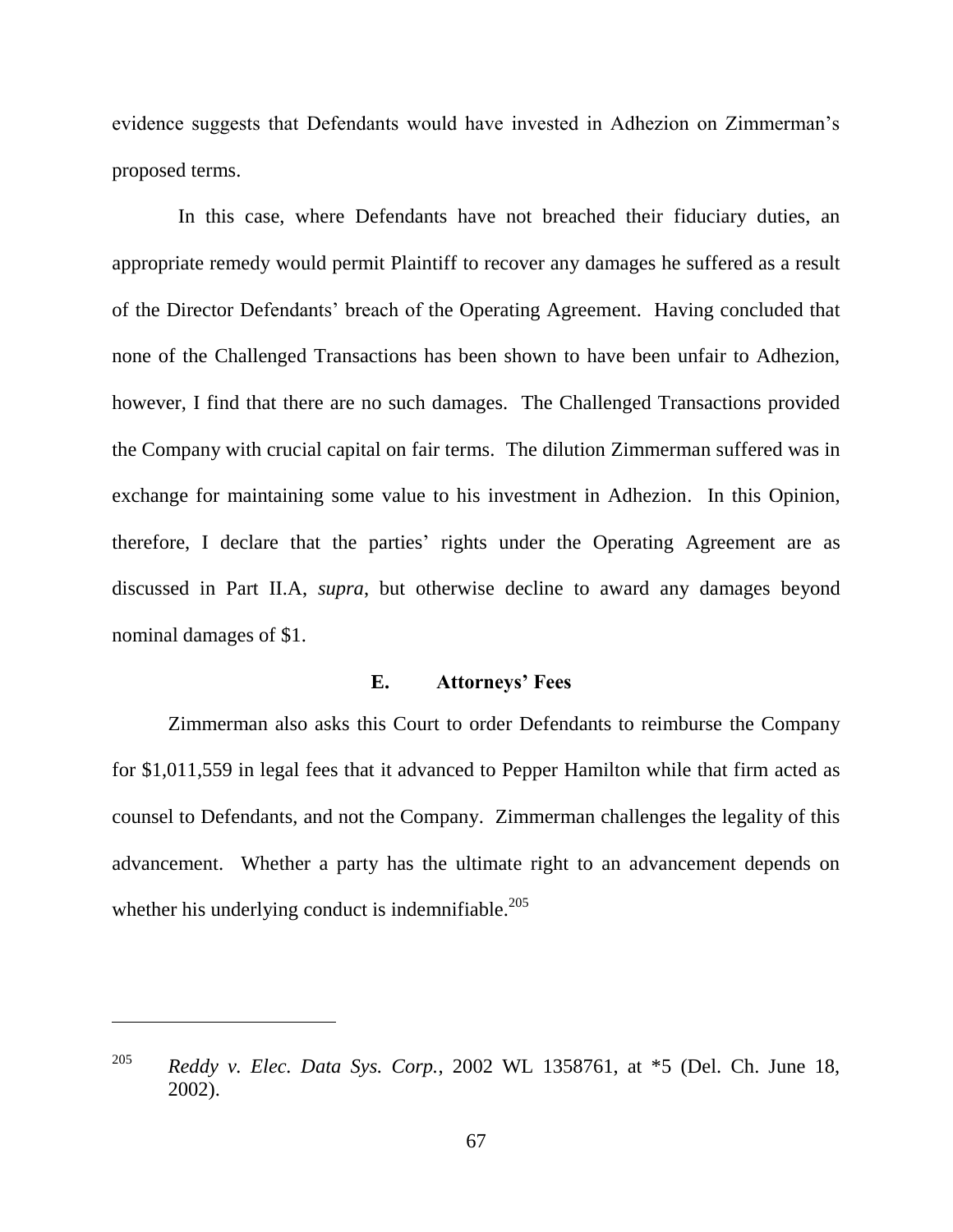The LLC Act defers completely to the contracting parties "to create and delimit rights and obligations with respect to indemnification and advancement of expenses." $206$ Because of this deference, this Court has stated a preference for "interpret [ing] language so as to achieve where possible the beneficial purposes that indemnification can afford."207

Adhezion's Operating Agreement creates broad indemnification rights for directors in Section 6.17:

> *The Company shall indemnify and hold harmless each Director to the fullest extent permitted by law* from all liabilities, losses, costs, expenses and/or damages (including without limitation reasonable attorneys' fees) and for judgments and amounts paid in settlement of an action, suit or proceeding in which such Director is or was a party, or threatened to be made a party, by reason of such Director's relationship with the Company, *unless there has been a final adjudication* in the action, suit or proceeding or, in the event of settlement of the action, suit or proceeding, counsel to the company is of the opinion *that the Director's act or omission was not taken or made in good faith within the scope of this Agreement and was the result of gross negligence, willful misconduct or fraud on the part of the Director.* The foregoing right of indemnification shall be in addition to any other rights to which the Directors may otherwise be entitled, including, without limitation, as a result of any indemnification agreement entered into between the Directors and the Company, and shall inure to the benefit of the

<sup>206</sup> *See Delphi Easter P'rs Ltd. P'ship v. Spectacular P'rs, Inc.*, 1993 WL 328079, at \*2 (Del. Ch. Aug. 6, 1993) (interpreting a section of the Delaware Revised Uniform Limited Partnership Act ("DRULPA"), 6 *Del. C.* § 17-108, which similarly allows a partnership to "indemnify and hold harmless any partner or other person from and against any and all claims and demands whatsoever").

<sup>&</sup>lt;sup>207</sup> *Id.* at  $*2$ .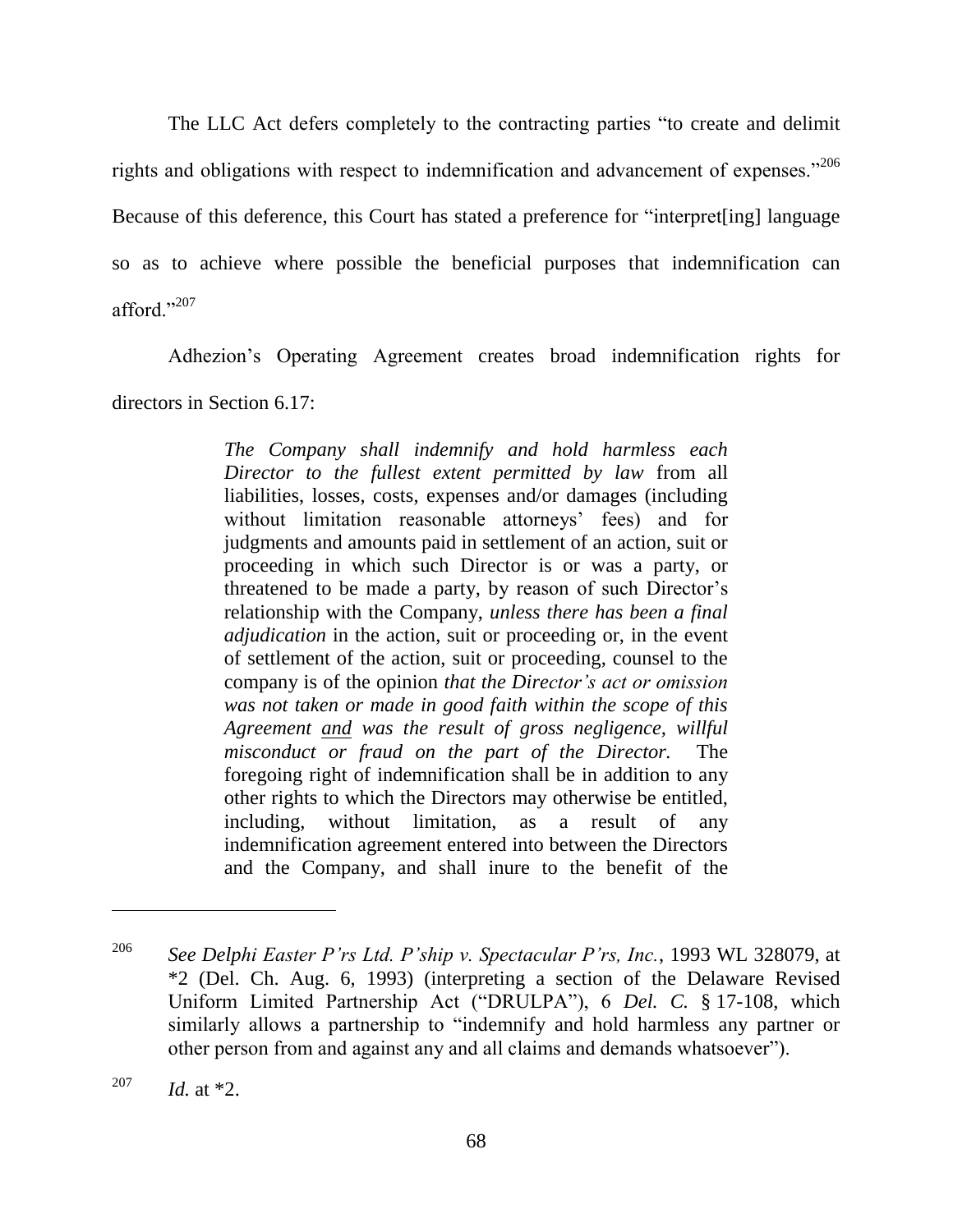successors, assigns, executors, administrators and personal representatives of the Directors.<sup>208</sup>

This provision requires indemnification for directors unless there has been a final adjudication that the directors' acts were both "not taken or made in good faith within the scope of this Agreement" and were "the result of gross negligence, willful misconduct or fraud on the part of the Director."<sup>209</sup> In this Opinion, I have concluded that the Director Defendants breached the Agreement by failing to obtain the approval of the Common unitholders for the Challenged Transactions. Zimmerman has not shown, however, that any of the Defendants' actions in connection with the Challenged Transactions either were not taken in good faith or resulted from gross negligence, willful misconduct, or fraud. Thus, the Agreement requires indemnification for the Director Defendants in the circumstances of this case.  $210$ 

<sup>&</sup>lt;sup>208</sup> Operating Agreement § 6.17 (emphasis added). Plaintiff does not challenge the reasonableness of the attorneys' fees advanced. I therefore do not consider that issue.

<sup>209</sup> *Id.*

<sup>209</sup> *Id.*

<sup>&</sup>lt;sup>210</sup> In addition to the indemnification provision in the Operating Agreement, the Company also entered into indemnification agreements with at least directors Molinaro and Crothall. Although Defendants assert that "Adhezion entered into indemnification agreements with each of [the] directors," they cited only two exhibits in support of this assertion. Defs.' AB 49 (citing JX 40 (Crothall Indemnification Agreement) and JX 43 (Molinaro Indemnification Agreement)). These agreements expressly address "Advancement of Expenses" and provide that the Company will advance expenses incurred by the contracting director after the director submits a statement requesting the advance *and* a written undertaking. There is no evidence, however, that any director provided an oral or written undertaking to the Company. *See Carlson v. Hallinan*, 925 A.2d 506, 541 (Del.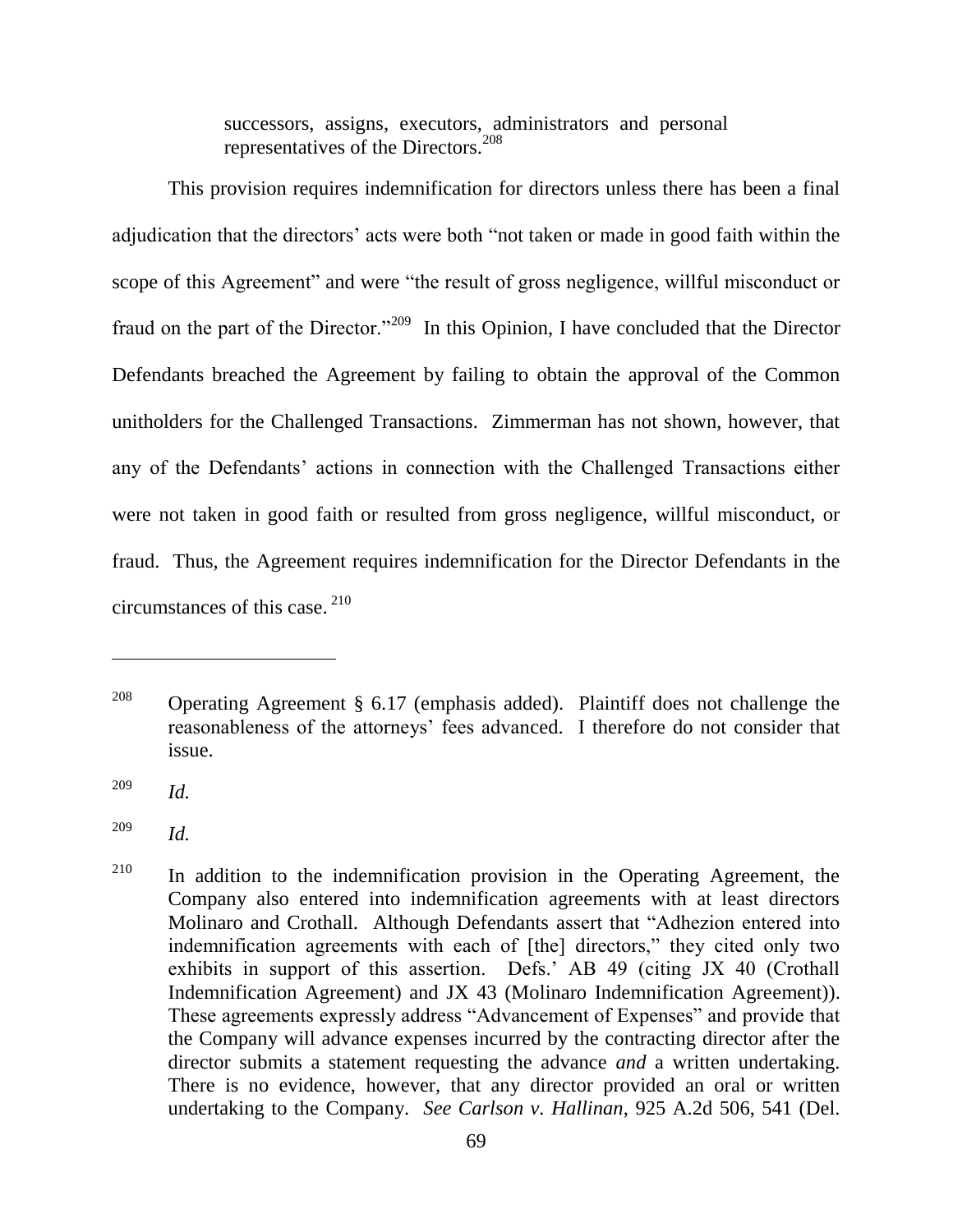An indemnification provision also appears in the February 2010 Purchase Agreement.<sup>211</sup> Defendants Originate, Crothall, Liberty, and Molinaro are parties to this agreement. Its indemnification provision states in relevant part:

> (b) The Company shall indemnify, defend and hold harmless each Indemnified Party<sup>212</sup> against any and all direct costs, fees, expenses and monetary damages of such Indemnified Party resulting directly from or arising directly out of any third party or governmental action or claim brought against such Indemnified party, primarily relating to the Indemnified Party's status as a security holder, board observer, or as a director of the Company  $\ldots$ <sup>213</sup>

This provision provides security holders of Adhezion broad indemnification for expenses

arising directly out of any "third party action." Adhezion is both a party to this action as

a nominal defendant and a party to the February 2010 Purchase Agreement. Arguably,

 $211$  JX 224 art. 6.

- <sup>212</sup> The agreement defines "Indemnified Party" to include "the Purchasers and their affiliates and their respective officers, directors, trustees, agents, representatives, employees, partners and controlling persons." *Id.*  $\S 6.1(a)$ . This broad definition would include Defendant Morse as an agent of Liberty.
- <sup>213</sup> *Id.* § 6.1(b). This provision contains a carve-out for claims resulting from a party's grossly negligent or willful misconduct, but it is not relevant here.

Ch. 2006) (finding that 8 *Del. C.* § 145 permits an undertaking to be in oral or written form). In the corporate context, this Court held in *Carlson v. Hallinan* that a company's advancement of directors' litigation expenses without the directors first submitting an undertaking was *ultra vires*. *Id.* Nevertheless, the Court noted that the directors still could "apply to this Court, pursuant to  $8$  *Del. C.*  $\S$  145(b), for indemnification." *Id.* at 542 n.240. In light of the extensive findings of wrongdoing and liability by Defendants in *Carlson*, however, the Court required the directors to repay the advanced funds to the company pursuant to both 8 *Del. C.* § 145(b) and § 145(e). Because Defendants are entitled to indemnification in this case, I reach a different result.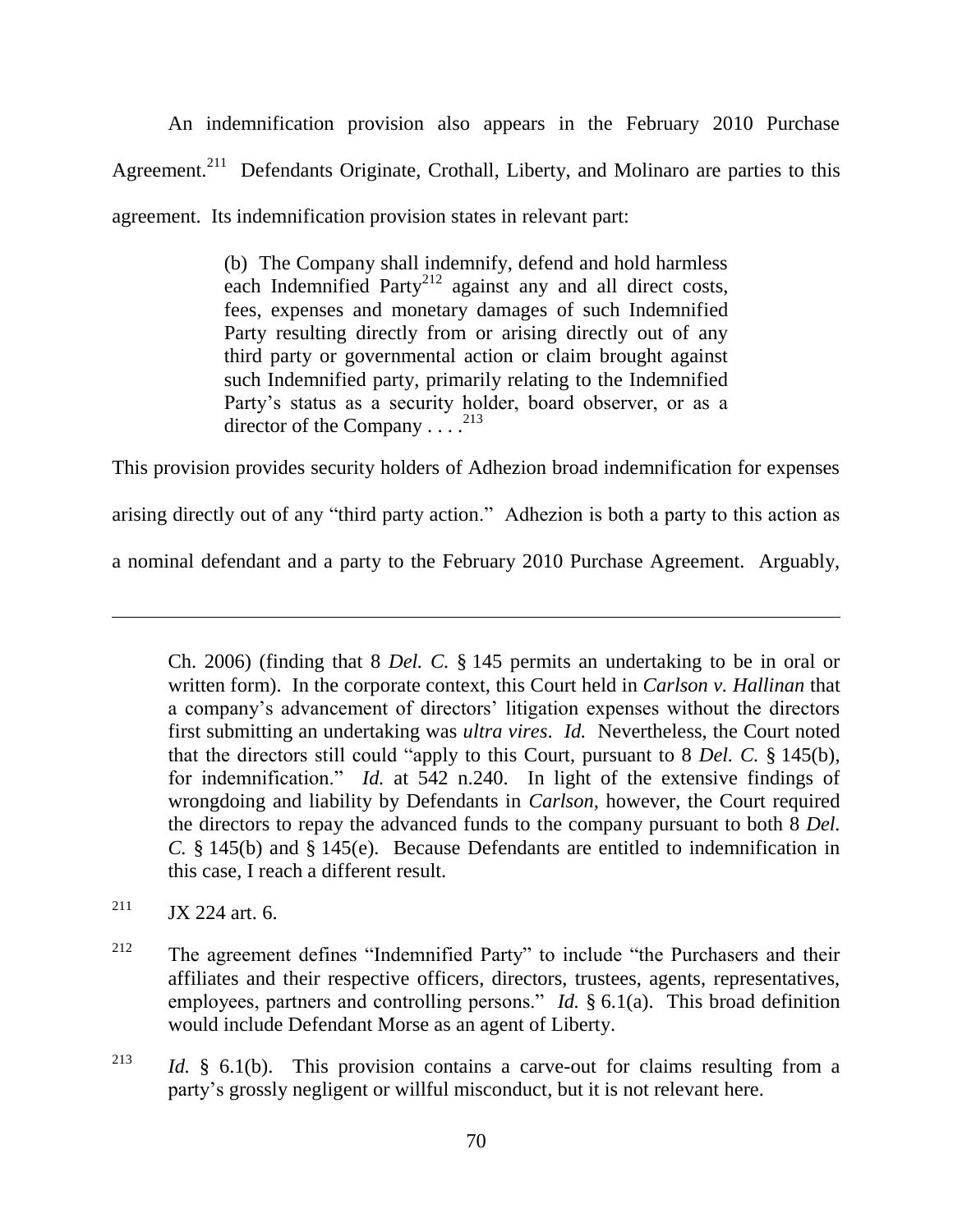therefore, Zimmerman's derivative claim brought on behalf of Adhezion is not a "third" party action."

Subsection (a) of the above-quoted Section 6.1 directly addresses derivative actions. It provides for indemnification of expenses arising out of or related to any derivative action "based upon, resulting from, relating to or arising out of any misrepresentation or breach of any representation, warranty, covenant or agreement by the Company in any Transaction Document.<sup> $214$ </sup> One such representation and warranty by the Company is that the Company "has all power and authority  $\dots$  (b) to execute, deliver and perform this Agreement ... and the Operating Agreement.<sup> $215$ </sup> At a minimum, Plaintiff's breach of contract and breach of fiduciary duty claims "relate to" the Company's breach of this representation and warranty. I conclude, therefore, that either through Section 6.1(a) or 6.1(b) of the February 2010 Purchase Agreement, the non-Director Defendants also are entitled to indemnification.

<sup>&</sup>lt;sup>214</sup> *Id.* § 6.1(a).

<sup>&</sup>lt;sup>215</sup> *Id.* § 3.1.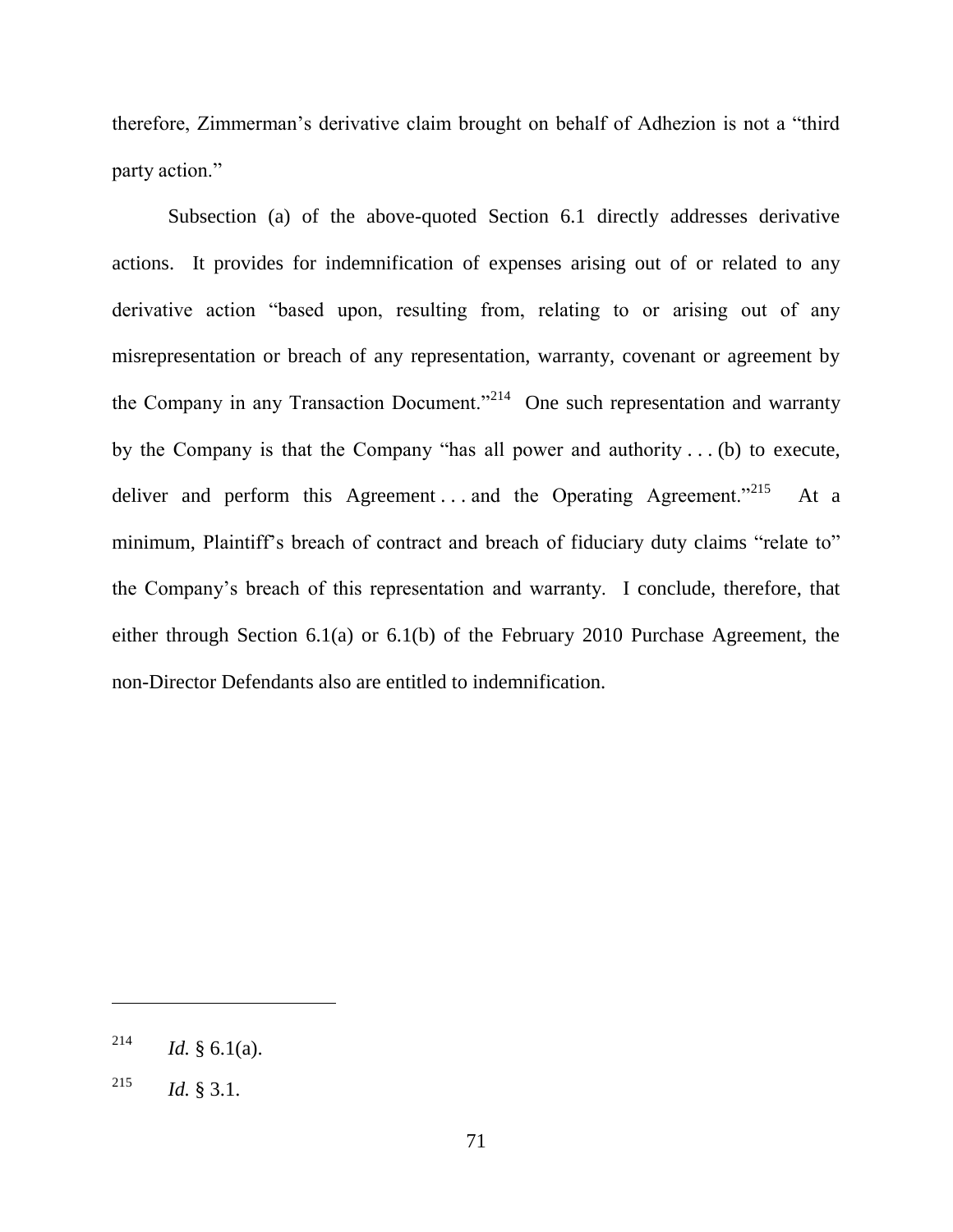Having concluded that Defendants are entitled to indemnification, whether Defendants also have a right to advancement is largely moot at this stage in the litigation.<sup>216</sup> Plaintiff's counsel effectively acknowledged as much at oral argument.<sup>217</sup> Furthermore, the Operating Agreement confers upon the Board the authority to "make all decisions and take all actions for the Company not otherwise provided for in this Agreement. $^{218}$  Therefore, even though the Operating Agreement does not explicitly address advancement rights, the Board had the authority to approve the advancement of Defendants' legal fees. Because I find that Defendants have not breached the fiduciary duties they owe to the Company or to Zimmerman, I also see no basis for invalidating the Board's decision to advance Defendants' legal fees. Indeed, that decision appears to comport with the Operating Agreement's requirement that the Company indemnify its directors "to the fullest extent permitted by  $\alpha$ <sup>219</sup>

 $\overline{a}$ 

 $216$  To avoid this result, Zimmerman could have sought, for example, to have this question resolved in advance of trial pursuant to 6 *Del. C.* § 18-111, which permits this Court to "interpret, apply or enforce the provisions of a limited liability company agreement.‖ *See Morgan v. Grace*, 2003 WL 22461916, at \*1 (Del. Ch. Oct. 29, 2003) ("The value of the right to advancement is that it is granted or denied while the underlying action is pending.").

<sup>&</sup>lt;sup>217</sup> Sept. 14, 2012 Post-Trial Oral Arg. Tr. 47 ( $\degree$ To the extent the Court finds for *Plaintiff*, [we request] that it order repayment of advanced attorneys' fees as no longer permitted." (emphasis added)).

<sup>&</sup>lt;sup>218</sup> Operating Agreement § 6.1(a).

<sup>219</sup> *Id.* § 6.17. The comparable language under Section 6.1(b) of the February 2010 Purchase Agreement is less broad, but still supports the same conclusion as to the non-Director Defendants. That Section requires the Company to indemnify parties to that agreement "against any and all direct costs, expenses and monetary